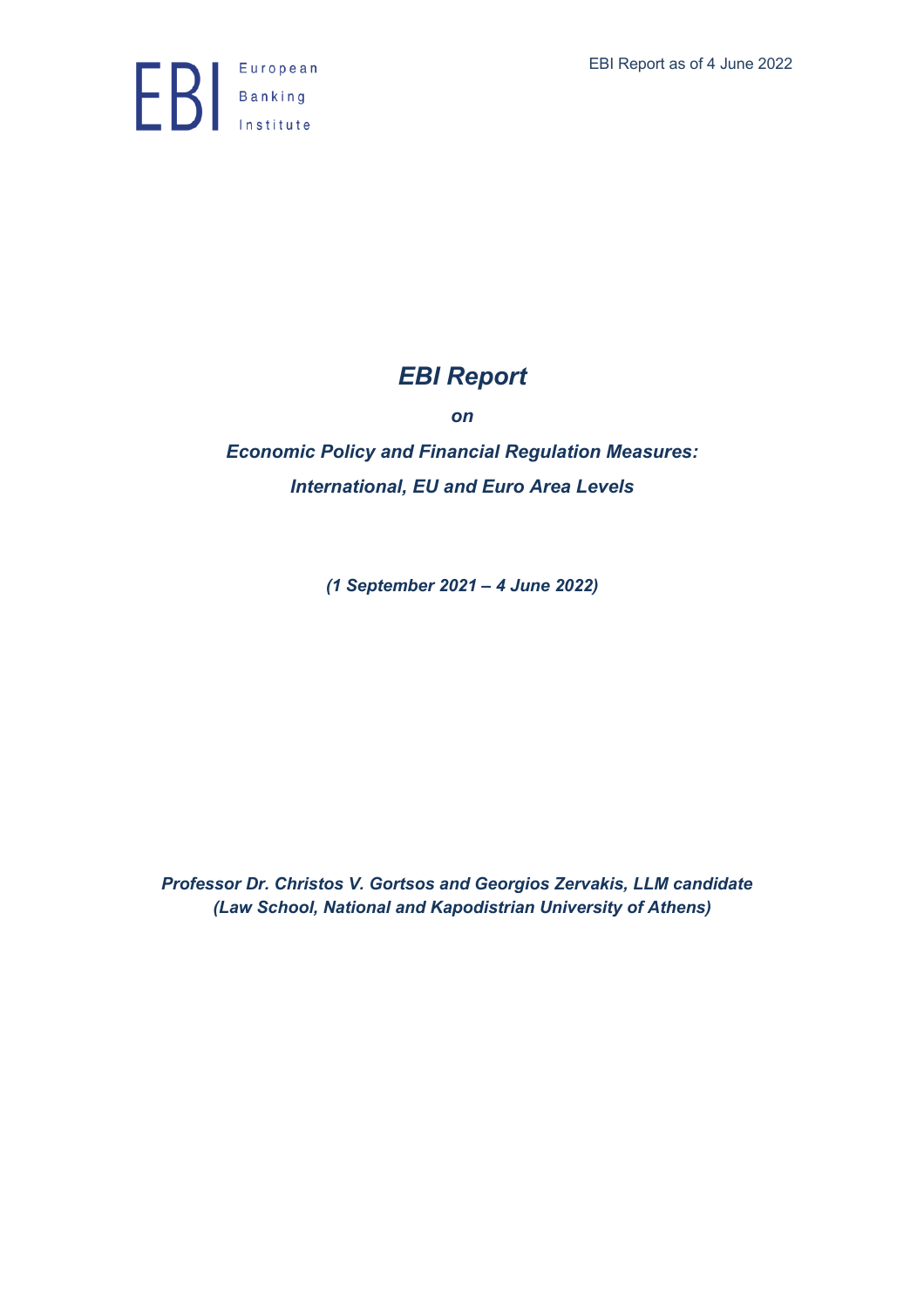

## **TABLE OF CONTENTS**

#### I. Economic Policy Measures

| II. Financial Stability - Banking Regulation                                                  |  |  |  |
|-----------------------------------------------------------------------------------------------|--|--|--|
|                                                                                               |  |  |  |
|                                                                                               |  |  |  |
| 2. Bank for International Settlements (BIS) - Basel Committee on Banking Supervision (BCBS)26 |  |  |  |
|                                                                                               |  |  |  |
|                                                                                               |  |  |  |
|                                                                                               |  |  |  |
|                                                                                               |  |  |  |
|                                                                                               |  |  |  |
|                                                                                               |  |  |  |
|                                                                                               |  |  |  |
|                                                                                               |  |  |  |
|                                                                                               |  |  |  |
|                                                                                               |  |  |  |
|                                                                                               |  |  |  |
|                                                                                               |  |  |  |
|                                                                                               |  |  |  |
| III. Capital Markets Regulation                                                               |  |  |  |
|                                                                                               |  |  |  |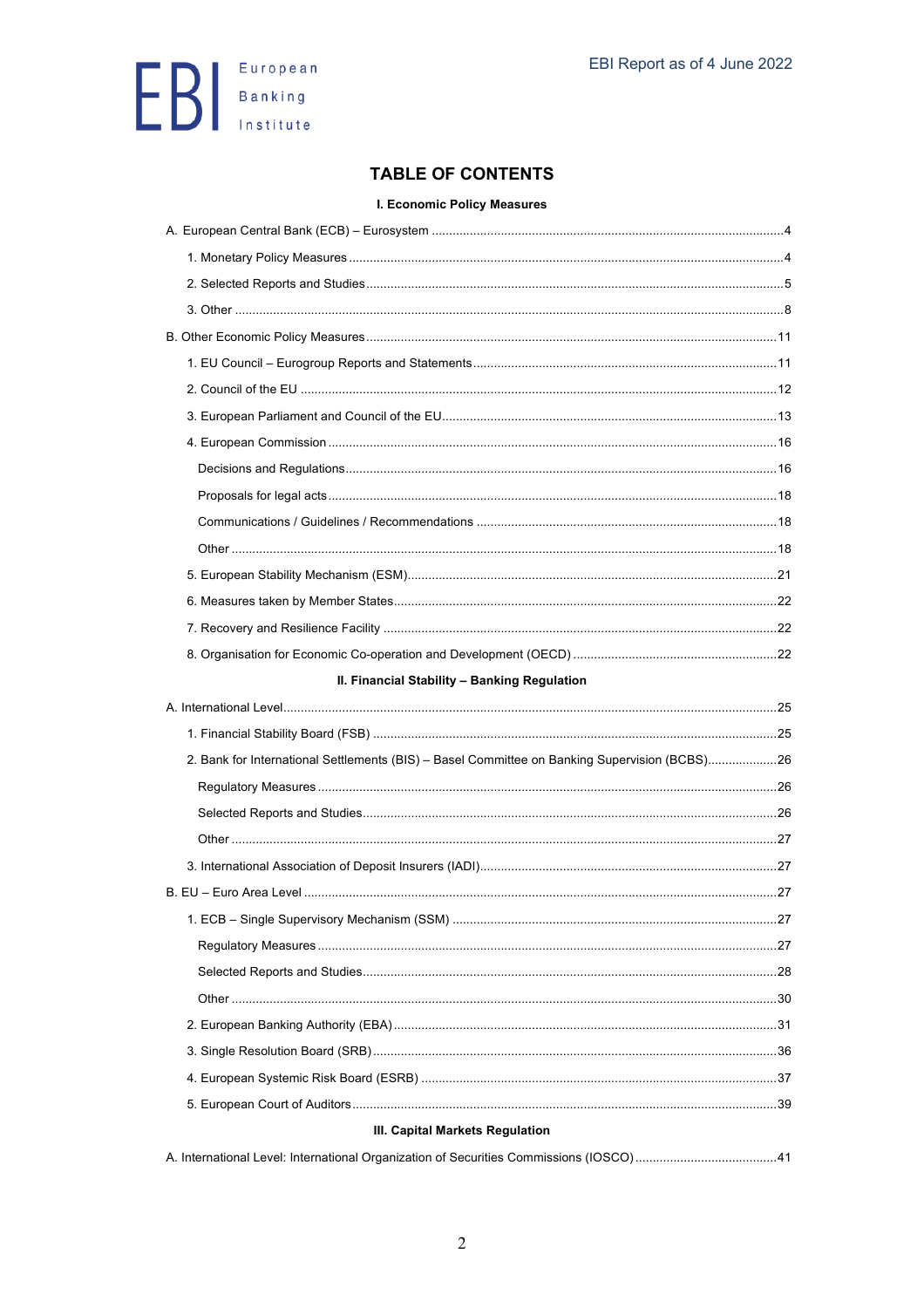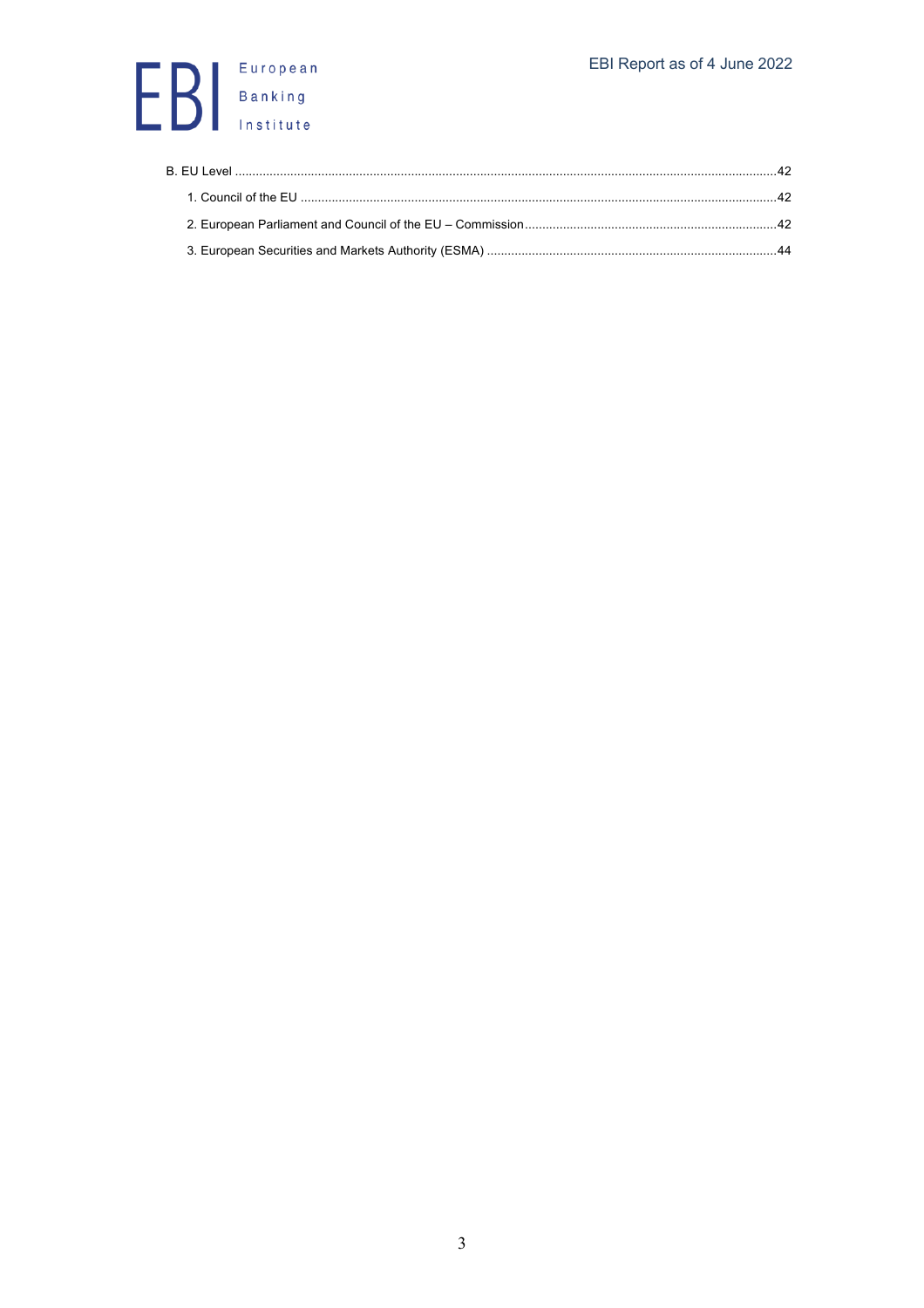

| <b>I. Economic Policy Measures</b>                                                                                                                                                                                                                                                                                                                   |  |
|------------------------------------------------------------------------------------------------------------------------------------------------------------------------------------------------------------------------------------------------------------------------------------------------------------------------------------------------------|--|
| А.<br>European Central Bank (ECB) - Eurosystem                                                                                                                                                                                                                                                                                                       |  |
| 1. Monetary Policy Measures                                                                                                                                                                                                                                                                                                                          |  |
| Monetary developments in the euro area: April 2022:<br>https://www.ecb.europa.eu/press/pr/stats/md/html/ecb.md2204~611a02fd5a.en.html (27/5/2022)                                                                                                                                                                                                    |  |
| Decisions taken by the Governing Council of the ECB (in addition to decisions setting interest rates):<br>https://www.ecb.europa.eu/press/govcdec/otherdec/2022/html/ecb.gc220520~e2924a4316.en.html (20/5/2022)                                                                                                                                     |  |
| Monetary Policy Account: Meeting of 13-14 April 2022:<br>https://www.ecb.europa.eu/press/accounts/2022/html/ecb.mg220519~c9200dba08.en.html (19/5/2022)                                                                                                                                                                                              |  |
| ECB amends monetary policy implementation guidelines:<br>https://www.ecb.europa.eu/press/pr/date/2022/html/ecb.pr220505~bbe88d77ef.en.html (5/5/2022)                                                                                                                                                                                                |  |
| Monetary developments in the euro area: March 2022:<br>https://www.ecb.europa.eu/press/pr/stats/md/html/ecb.md2203~994588c0ba.en.html (29/4/2022)                                                                                                                                                                                                    |  |
| Decisions taken by the Governing Council of the ECB (in addition to decisions setting interest rates):<br>https://www.ecb.europa.eu/press/govcdec/otherdec/2022/html/ecb.gc220419~18ad441891.en.html (19/4/2022)                                                                                                                                     |  |
| Monetary policy decisions: https://www.ecb.europa.eu/press/pr/date/2022/html/ecb.mp220414~d1b76520c6.en.html<br>(14/4/2022)                                                                                                                                                                                                                          |  |
| Monetary Policy Account: Meeting of 9-10 March 2022:<br>https://www.ecb.europa.eu/press/accounts/2022/html/ecb.mg220406~8e7069ffa0.en.html (7/4/2022)                                                                                                                                                                                                |  |
| Decisions taken by the Governing Council of the ECB (in addition to decisions setting interest rates):<br>https://www.ecb.europa.eu/press/govcdec/otherdec/2022/html/ecb.gc220325~6af6c87631.en.html (25/3/2022)                                                                                                                                     |  |
| Monetary developments in the euro area: February 2022:<br>https://www.ecb.europa.eu/press/pr/stats/md/html/ecb.md2202~54a710da45.en.html (25/3/2022)                                                                                                                                                                                                 |  |
| Monetary policy decisions: https://www.ecb.europa.eu/press/pr/date/2022/html/ecb.mp220310~2d19f8ba60.en.html<br>(10/3/2022)                                                                                                                                                                                                                          |  |
| Monetary Policy Account: Meeting of 2-3 February 2022:<br>https://www.ecb.europa.eu/press/accounts/2022/html/ecb.mg220303~7ac13bacbe.en.html (3/3/2022)                                                                                                                                                                                              |  |
| Monetary developments in the euro area: January 2022:<br>https://www.ecb.europa.eu/press/pr/stats/md/html/ecb.md2201~7850548aab.en.html (25/2/2022)                                                                                                                                                                                                  |  |
| Decisions taken by the Governing Council of the ECB (in addition to decisions setting interest rates):<br>https://www.ecb.europa.eu/press/govcdec/otherdec/2022/html/ecb.gc220218~ae2df56b2a.en.html (18/2/2022)                                                                                                                                     |  |
| Combined monetary policy decisions and statement:<br>https://www.ecb.europa.eu/press/pressconf/shared/pdf/ecb.ds220203.en.pdf?31f755f3d12ccce51a3db965ac10718a                                                                                                                                                                                       |  |
| (3/2/2022)                                                                                                                                                                                                                                                                                                                                           |  |
| Monetary developments in the euro area: December 2021:<br>https://www.ecb.europa.eu/press/pr/stats/md/html/ecb.md2112~b631d6f35d.en.html (28/1/2022)                                                                                                                                                                                                 |  |
| Monetary policy meeting of 15-16 December 2021:<br>https://www.ecb.europa.eu/press/accounts/2022/html/ecb.mg220120~7ed187b5b1.en.html (20/1/2022)                                                                                                                                                                                                    |  |
| Monetary developments in the euro area: November 2021:<br>https://www.ecb.europa.eu/press/pr/stats/md/html/ecb.md2111~be8090f92f.en.html (29/12/2021)                                                                                                                                                                                                |  |
| Decisions taken by the Governing Council of the ECB (in addition to decisions setting interest rates):<br>https://www.ecb.europa.eu/press/govcdec/otherdec/2021/html/ecb.gc211217~e4ba94a36d.en.html (17/12/2021)                                                                                                                                    |  |
| Guideline (EU) 2021/2253 of the European Central Bank of 2 November 2021 laying down the principles of the<br>Eurosystem Ethics Framework (ECB/2021/49) (recast) (OJ L 454, 17.12.2021, pp. 7-16): https://eur-<br>lex.europa.eu/legal-<br>content/EN/TXT/?uri=uriserv%3AOJ.L_.2021.454.01.0007.01.ENG&toc=OJ%3AL%3A2021%3A454%3ATOC<br>(17/12/2021) |  |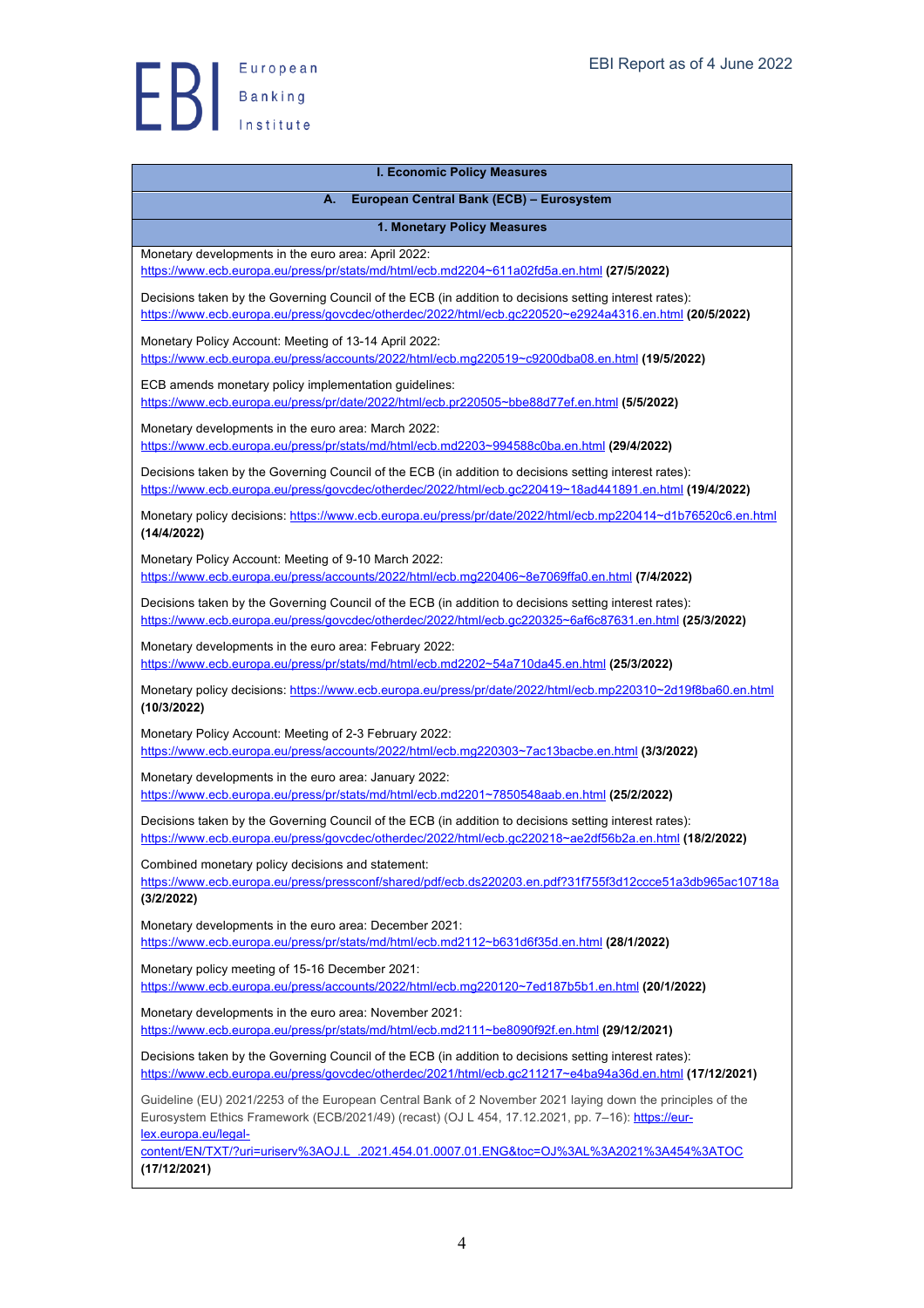

Monetary policy decisions: https://www.ecb.europa.eu/press/pr/date/2021/html/ecb.mp211216~1b6d3a1fd8.en.html **(16/12/2021)**

Guideline (EU) 2021/2041 of the European Central Bank of 11 November 2021 amending Guideline (EU) 2016/2249 on the legal framework for accounting and financial reporting in the European System of Central Banks (ECB/2021/51), (OJ L 419, 24.11.2021, pp. 14–33): https://eur-lex.europa.eu/legalcontent/EN/TXT/HTML/?uri=CELEX:32021O2041&from=EN **(24/11/2021)**

Decisions taken by the Governing Council of the ECB (in addition to decisions setting interest rates): https://www.ecb.europa.eu/press/govcdec/otherdec/2021/html/ecb.gc211112~ee224e5f72.en.html **(12/11/2021)**

Monetary policy decisions: https://www.ecb.europa.eu/press/pr/date/2021/html/ecb.mp211028~85474438a4.en.html **(28/10/2021)**

Decisions taken by the Governing Council of the ECB (in addition to decisions setting interest rates): https://www.ecb.europa.eu/press/govcdec/otherdec/2021/html/ecb.gc210924~d4310aa44a.en.html **(24/9/2021)**

Monetary policy decisions: https://www.ecb.europa.eu/press/pr/date/2021/html/ecb.mp210909~2c94b35639.en.html **(9/9/2021)**

#### **2. Selected Reports and Studies**

Convergence Report, June 2022:

https://www.ecb.europa.eu/pub/convergence/html/ecb.cr202206~e0fe4e1874.en.html **(1/6/2022)**

Survey on the Access to Finance of Enterprises in the euro area - October 2021 to March 2022: https://www.ecb.europa.eu/stats/ecb\_surveys/safe/html/ecb.safe2021H2~bba4474fd3.en.html **(1/6/2022)**

Euro area insurance corporation statistics: first quarter of 2022: https://www.ecb.europa.eu/press/pr/stats/icb/html/ecb.icb2022q1~b8f6b1bcbf.en.html **(1/6/2022)**

Financial Stability Review, May 2022: https://www.ecb.europa.eu/pub/financialstability/fsr/html/ecb.fsr202205~f207f46ea0.en.html **(25/5/2022)**

ECB Survey of Monetary Analysts (SMA), June 2022:

https://www.ecb.europa.eu/stats/ecb\_surveys/sma/shared/pdf/ecb.sma202206\_questionnaire.en.pdf?37cda33290da 80794dabacc9415b9117 **(23/5/2022)**

Euro area and national balance of payments and international investment position statistics: https://www.ecb.europa.eu/pub/bopips/html/ecb.bopips202205~d69af262de.en.html **(16/5/2022)**

Euro money market statistics: Second maintenance period 2022:

https://www.ecb.europa.eu/press/pr/stats/euro\_money\_market/html/ecb.emms220510~ccff8e6067.en.html **(10/5/2022)**

Letter from the ECB President to Mr Eugen Jurzyca, MEP, on the euro:

https://www.ecb.europa.eu/pub/pdf/other/ecb.mepletter220506\_Jurzyca~1872b8dd61.en.pdf?2131608e5c2860192fb 276c358252540 **(6/5/2022)**

Letter from the ECB President to Mr Marco Zanni, Mr Valentino Grant and Mr Antonio Maria Rinaldi, MEPs, on monetary policy:

https://www.ecb.europa.eu/pub/pdf/other/ecb.mepletter220506\_Zanni\_Grant\_Rinaldi~1669791a21.en.pdf?10719014 b768ee02c04a6aabe988981e **(6/5/2022)**

TARGET2-Securities Annual Report 2021:

https://www.ecb.europa.eu/paym/intro/publications/html/ecb.targetsecar202205.en.html **(6/5/2022)**

Euro area bank interest rate statistics: March 2022:

https://www.ecb.europa.eu/press/pr/stats/mfi/html/ecb.mir2203~7b0b861feb.en.html **(5/5/2022)**

ECB Legal Conference 2021: Continuity and change – how the challenges of today prepare the ground for tomorrow: https://www.ecb.europa.eu/pub/pdf/other/ecb.ecblegalconferenceproceedings202204~c2e5739756.en.pdf?036e6ab 63c15d532fbc2bcbaf2933390 **(29/4/2022)**

Economic Bulletin Issue 3, 2022: https://www.ecb.europa.eu/pub/economic-bulletin/html/eb202203.en.html **(28/4/2022)**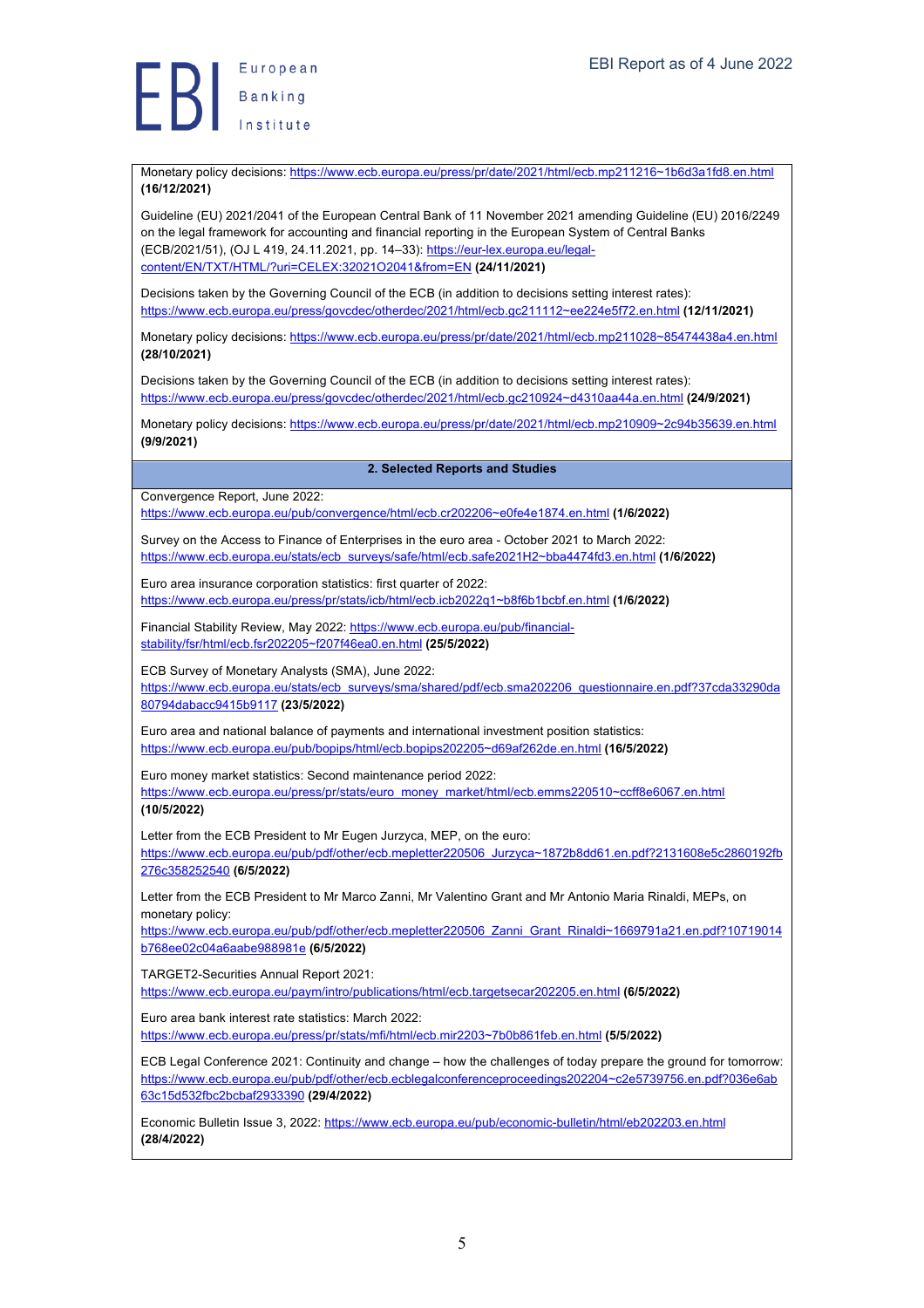European Europea<br>Banking<br>Institute

Cover letter to the transmission letter to the Annual Report 2020: https://www.ecb.europa.eu/pub/pdf/other/ecb.20220428\_cover\_letter\_to\_the\_transmission\_letter~1baa265f1f.en.pdf ?6acb6805c49b44c7236f6a767ae96bd0 **(28/4/2022)** Feedback on the input provided by the European Parliament as part of its resolution on the ECB Annual Report 2020: https://www.ecb.europa.eu/pub/pdf/other/ecb.20220428\_feedback\_on\_the\_input\_provided\_by\_the\_european\_parlia ment~e2638b53e0.en.pdf?34c1fe3d4ae0951574d59953d4e203cb **(28/4/2022)** Annual Report 2021: https://www.ecb.europa.eu/pub/annual/html/ecb.ar2021~14d7439b2d.en.html **(28/4/2022)** Letter from the ECB President to Mr Bas Eickhout and Mr Ernest Urtasun, MEPs, on climate change: https://www.ecb.europa.eu/pub/pdf/other/ecb.mepletter220420\_Eickhout\_Urtasun~b88365a5d1.en.pdf?877f29d6159 cce49ad288a92c97001d2 **(20/4/2022)** Letter from the ECB President to Mr Chris MacManus, MEP, on monetary policy: https://www.ecb.europa.eu/pub/pdf/other/ecb.mepletter220420\_MacManus~97b98048d3.en.pdf?697ab0bae2ca21f9 55d92e5009438347 **(20/4/2022)** The ECB Survey of Monetary Analysts (SMA), April 2022, Aggregate Results: https://www.ecb.europa.eu/stats/ecb\_surveys/sma/shared/pdf/ecb.smar220419\_april.en.pdf?2aa0927b461f666b708 db2ae0346bd11 **(19/4/2022)** The euro area bank lending survey – First quarter of 2022: https://www.ecb.europa.eu/stats/ecb\_surveys/bank\_lending\_survey/html/ecb.blssurvey2022q1~fd61911ffd.en.html **(12/4/2022)** Financial Integration and Structure in the Euro Area, April 2022: https://www.ecb.europa.eu/pub/pdf/fie/ecb.fie202204~4c4f5f572f.en.pdf?72ab0a70b5c4a1533cb1dacb14aa4e08 **(6/4/2022)** ECB response to the call for advice of the European Commission on the macroprudential review: https://www.ecb.europa.eu/pub/pdf/other/ecb.responsetothecallforadvice~547f97d27c.en.pdf?93c147e7a65d41abaf7 c2e1fc5519246 **(31/3/2022)** Euro area bank interest rate statistics: February 2022: https://www.ecb.europa.eu/press/pr/stats/mfi/html/ecb.mir2202~a0d5927207.en.html **(31/3/2022)** Opinion on a proposal for a regulation amending Regulation (EU) No 549/2013 on the European system of national and regional accounts in the European Union (CON/2022/12): https://www.ecb.europa.eu/pub/pdf/other/en\_con\_2022\_12\_f\_sign~df0637a1ae.en.pdf?da4995dd2638602215af4a6 1bc295212 **(28/3/2022)** ECB Survey of Monetary Analysts (SMA), April 2022: https://www.ecb.europa.eu/stats/ecb\_surveys/sma/shared/pdf/ecb.sma202204\_questionnaire.en.pdf?14b1ccdbea73 6c503cd43d3eba986f10 **(28/3/2022)** Economic Bulletin Issue 2, 2022: https://www.ecb.europa.eu/pub/economic-bulletin/html/eb202202.en.html **(24/3/2022)** Letter from the ECB President to Mr Marco Zanni, Mr Valentino Grant and Mr Antonio Maria Rinaldi, MEPs, on monetary policy: https://www.ecb.europa.eu/pub/pdf/other/ecb.mepletter220311\_Zanni\_Grant\_Rinaldi~9d00920203.en.pdf?b3664d37 8f810748bb4d79ec073189c7 **(11/3/2022)** ECB staff macroeconomic projections for the euro area, March 2022: https://www.ecb.europa.eu/pub/projections/html/ecb.projections202203\_ecbstaff~44f998dfd7.en.html **(10/3/2022)** Euro area bank interest rate statistics: January 2022: https://www.ecb.europa.eu/press/pr/stats/mfi/html/ecb.mir2201~ad7fe9eca4.en.html **(3/3/2022)** Euro area insurance corporation statistics: fourth quarter of 2021: https://www.ecb.europa.eu/press/pr/stats/icb/html/ecb.icb2021q4~7a49a76770.en.html **(2/3/2022)**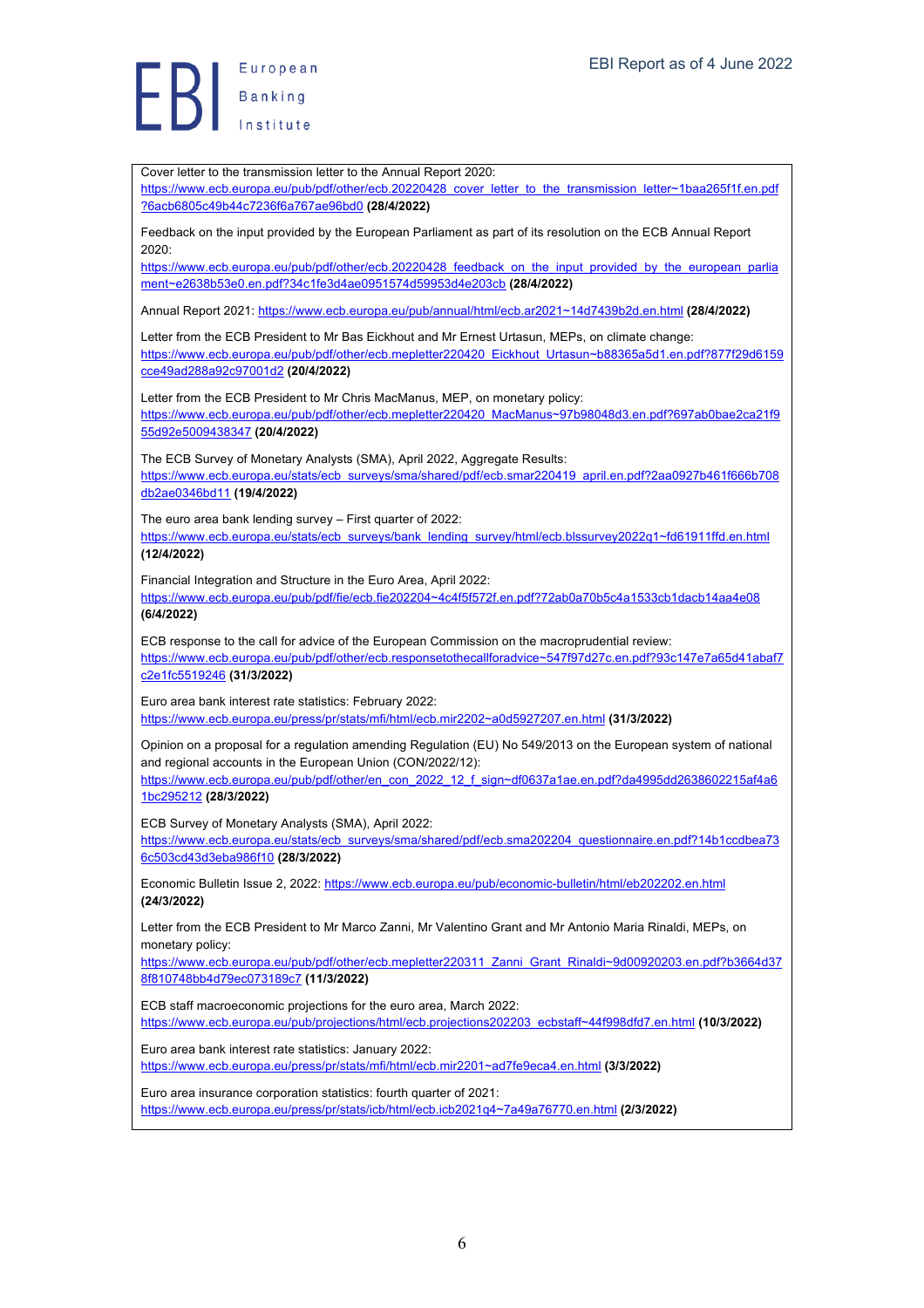**Exerche Standard Banking** 

| Euro money market statistics: Eighth maintenance period 2021:<br>https://www.ecb.europa.eu/press/pr/stats/euro_money_market/html/ecb.emms220301~fcc70a46d7.en.html<br>(1/3/2022)                                                                                                                 |
|--------------------------------------------------------------------------------------------------------------------------------------------------------------------------------------------------------------------------------------------------------------------------------------------------|
| ECB Survey of Monetary Analysts (SMA), March 2022:<br>https://www.ecb.europa.eu/stats/ecb_surveys/sma/shared/pdf/ecb.sma202203_questionnaire.en.pdf?9ec2bb6e5356<br>179cfd330cb0d8b71d1c (21/2/2022)                                                                                             |
| Economic Bulletin Issue 1, 2022: https://www.ecb.europa.eu/pub/economic-bulletin/html/eb202201.en.html<br>(17/2/2022)                                                                                                                                                                            |
| Consolidated balance sheet of the Eurosystem as at 31 December 2021:<br>https://www.ecb.europa.eu/pub/annual/balance/html/ecb.eurosystembalancesheet2021~f9edd2ff57.en.html<br>(17/2/2022)                                                                                                       |
| The ECB Survey of Monetary Analysts (SMA), February 2022, Aggregate Results:<br>https://www.ecb.europa.eu/stats/ecb_surveys/sma/shared/pdf/ecb.smar220211_february.en.pdf?2f085d32d2568596<br>96347bdd85006ceb (11/2/2022)                                                                       |
| Correspondent central banking model (CCBM): Procedures for Eurosystem counterparties:<br>https://www.ecb.europa.eu/pub/pdf/other/ecb.ccbmprocedureseurosystemcounterparties220201~87e04e94be.en.pdf<br>?9b1e3fcea1ddd08af23d98e3da2c52e4 (3/2/2022)                                              |
| Correspondent central banking model (CCBM): Summary of legal instruments used in the euro area:<br>https://www.ecb.europa.eu/pub/pdf/other/ecb.ccbminformationcounterpartiessummarylegalinstrumentsea220201~cc                                                                                   |
| aca6f171.en.pdf?27fb934671f806f12e95c879e2910f2b (3/2/2022)                                                                                                                                                                                                                                      |
| The euro area bank lending survey - Fourth quarter of 2021:<br>https://www.ecb.europa.eu/stats/ecb_surveys/bank_lending_survey/html/ecb.blssurvey2021q4~43deabc06e.en.html<br>(1/2/2022)                                                                                                         |
| ECB Survey of Monetary Analysts (SMA), February 2022:<br>https://www.ecb.europa.eu/stats/ecb_surveys/sma/shared/pdf/ecb.sma202201_questionnaire.en.pdf?47cb2da7283f<br>6dd0fc7027d3d0513727 (17/1/2022)                                                                                          |
| Economic Bulletin, Issue 8 /2021: https://www.ecb.europa.eu/pub/economic-bulletin/html/eb202108.en.html<br>(13/1/2022)                                                                                                                                                                           |
| Advisory report on debt issuance and distribution in the European Union:<br>https://www.ecb.europa.eu/pub/pdf/other/ecb.advisoryreportdebtissuancedistributionEU202112~3da04b818a.en.pdf?<br>870da74a004a2132cbe89914ef853ad4 (20/12/2021)                                                       |
| Letter from the ECB President to Mr Chris MacManus, MEP, on a digital euro:<br>https://www.ecb.europa.eu/pub/pdf/other/ecb.mepletter211220 mcmanus 1~e79ff85002.en.pdf?3780791a82c2fb55<br>65f61557d29b84f4 (20/12/2021)                                                                         |
| Cost-benefit assessment on the Integrated Reporting Framework - Analysis of high-level considerations and high-<br>priority technical aspects: https://www.ecb.europa.eu/pub/pdf/other/ecb.iref_cost-<br>benefitassessment122021~23a9ea1173.en.pdf?78c37326abdf54abede0d0919d07b294 (17/12/2021) |
| The Eurosystem Integrated Reporting Framework: an overview:<br>https://www.ecb.europa.eu/pub/pdf/other/ecb.iref overview122021~215b23a3fb.en.pdf?130f49f3832f57924fb33ec26<br>9910459 (17/12/2021)                                                                                               |
| Eurosystem staff macroeconomic projections for the euro area, December 2021:<br>https://www.ecb.europa.eu/pub/projections/html/ecb.projections202112 eurosystemstaff~32e481d712.en.html<br>(16/12/2021)                                                                                          |
| Euro area bank interest rate statistics: October 2021:<br>https://www.ecb.europa.eu/press/pr/stats/mfi/html/ecb.mir2110~20f88fed77.en.html (2/12/2021)                                                                                                                                           |
| Financial Stability Review, November 2021: https://www.ecb.europa.eu/pub/financial-<br>stability/fsr/html/ecb.fsr202111~8b0aebc817.en.html (17/11/2021)                                                                                                                                          |
| Economic Bulletin: Update on economic, financial and monetary developments:<br>https://www.ecb.europa.eu/pub/economic-bulletin/html/eb202107.en.html (11/11/2021)                                                                                                                                |
|                                                                                                                                                                                                                                                                                                  |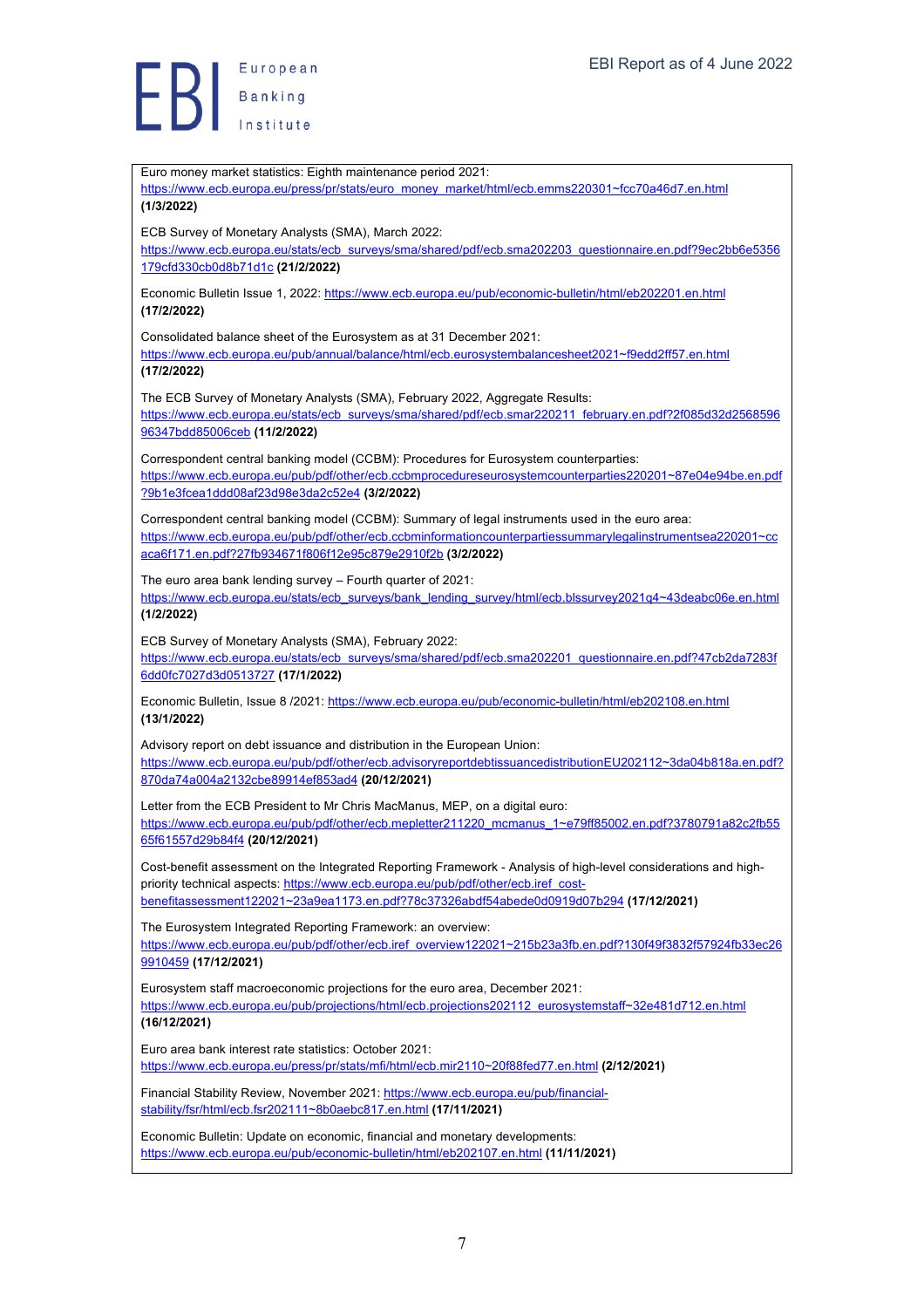

October 2021 euro area bank lending survey:

https://www.ecb.europa.eu/stats/ecb\_surveys/bank\_lending\_survey/html/ecb.blssurvey2021q3~57cc722cfb.en.html **(26/10/2021)**

Macroprudential stress test of the euro area banking system amid the coronavirus (COVID-19) pandemic: https://www.ecb.europa.eu/pub/pdf/other/ecb.macroprudentialstresstesteuroareabankingsystemcoronaviruspandemi c2021~7ff1fa3237.en.pdf?2991228f12281295d5eee15bafbbd763 **(14/10/2021)**

Economic Bulletin: Economic, financial and monetary developments: https://www.ecb.europa.eu/pub/economicbulletin/html/eb202106.en.html **(23/9/2021)**

Eurosystem contribution to the European Commission's targeted consultation on the functioning of the EU securitisation framework:

https://www.ecb.europa.eu/pub/pdf/other/ecb.eurosystemcontributiontargetedconsultationEUsecuritisationframework 2109~cade37d248.en.pdf?82e195945350e768b419b49b3bff2743 **(22/9/2021)**

Occasional Paper Series: Clear, consistent and engaging: ECB monetary policy communication in a changing world: https://www.ecb.europa.eu/pub/pdf/scpops/ecb.op274~9aca14e6f6.en.pdf?4b3f2b9a792ab2e93c53b328c87c66c5 **(21/9/2021)**

Occasional Paper Series: Monetary-fiscal policy interactions in the euro area:

https://www.ecb.europa.eu/pub/pdf/scpops/ecb.op273~fae24ce432.en.pdf?1c987130d2ad8997b2b2c689fe31e6ef **(21/9/2021)**

Occasional Paper Series: The role of financial stability considerations in monetary policy and the interaction with macroprudential policy in the euro area:

https://www.ecb.europa.eu/pub/pdf/scpops/ecb.op272~dd8168a8cc.en.pdf?81da657c18d2738316e13c00801ee0a9 **(21/9/2021)**

Occasional Paper Series: Non-bank financial intermediation in the euro area: implications for monetary policy transmission and key vulnerabilities:

https://www.ecb.europa.eu/pub/pdf/scpops/ecb.op270~36f79cd6ca.en.pdf?2f487e70de3ccfab3099462bb6533c29 **(21/9/2021)**

Occasional Paper Series: The ECB's price stability framework: past experience, and current and future challenges: https://www.ecb.europa.eu/pub/pdf/scpops/ecb.op269~3f2619ac7a.en.pdf?de4462277276b53940a461b0ce18fe6e **(21/9/2021)**

Occasional Paper Series: Inflation measurement and its assessment in the ECB's monetary policy strategy review: https://www.ecb.europa.eu/pub/pdf/scpops/ecb.op265~a3fb0b611d.en.pdf?ebf31d258ee0b02b8e4ee876fd0d866d **(21/9/2021)**

The IMF's role in sovereign debt restructurings:

https://www.ecb.europa.eu/pub/pdf/scpops/ecb.op262~f0e9e1e77e.en.pdf?f4911f380644eb8838fe9b6f95f4b6b5 **(14/9/2021)**

**3. Other**

Opinion of the European Central Bank of 1 June 2022 on a proposal for a regulation of the European Parliament and of the Council amending Regulation (EU) 600/2014 as regards enhancing market data transparency, removing obstacles to the emergence of a consolidated tape, optimising trading obligations and prohibiting receiving payments for forwarding client orders (CON/2022/19):

https://www.ecb.europa.eu/pub/pdf/other/en\_con\_2022\_19\_f\_sign~63747883b4.en.pdf?86da9d5cc8d69144ad27879 cd4060bd7 **(3/6/2022)**

EU structural financial indicators: end of 2021:

https://www.ecb.europa.eu/press/pr/date/2022/html/ecb.pr220602~eaf6b332b2.en.html **(2/6/2022)**

Euro area bank interest rate statistics: April 2022:

https://www.ecb.europa.eu/press/pr/stats/mfi/html/ecb.mir2204~3dceeaeaa3.en.html **(2/6/2022)**

Results of the March 2022 survey on credit terms and conditions in euro-denominated securities financing and overthe-counter derivatives markets (SESFOD):

https://www.ecb.europa.eu/press/pr/date/2022/html/ecb.pr220524~ebef48ccf4.en.html **(24/5/2022)**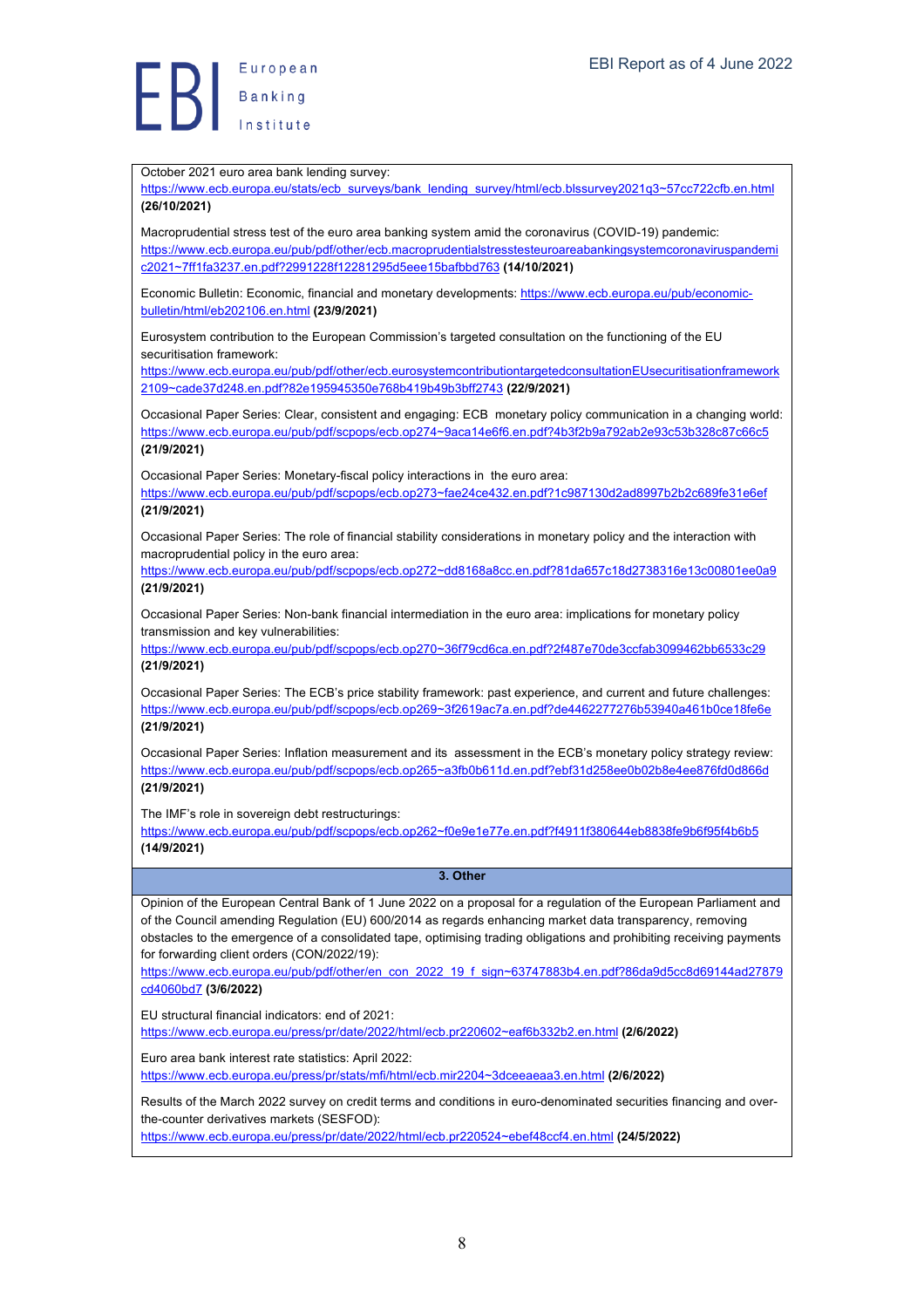European Europea<br>Banking

Euro area financial vehicle corporation statistics: first quarter of 2022: https://www.ecb.europa.eu/press/pr/stats/fvc/html/ecb.fvcs22q1~938f331223.en.html **(23/5/2022)** Euro area investment fund statistics: first quarter of 2022: https://www.ecb.europa.eu/press/pr/stats/if/html/ecb.ofi2022q1~02874985dd.en.html **(23/5/2022)** Euro area monthly balance of payments: March 2022: https://www.ecb.europa.eu/press/pr/stats/bop/2022/html/ecb.bp220519~7b41b35484.en.html **(19/5/2022)** Euro area securities issues statistics: March 2022: https://www.ecb.europa.eu/press/pr/stats/sis/html/ecb.si2203~a90f514777.en.html **(12/5/2022)** Guideline (EU) 2022/688 of the European Central Bank of 22 April 2022 amending Guideline 2013/47/EU on a Trans-European Automated Real-time Gross settlement Express Transfer system (TARGET2) (OJ L 126, 29.4.2022, pp. 25–26): https://eur-lex.europa.eu/legal-content/EN/TXT/HTML/?uri=CELEX:32022O0688&from=EN **(29/4/2022)** Euro area economic and financial developments by institutional sector: fourth quarter of 2021: https://www.ecb.europa.eu/press/pr/stats/ffi/html/ecb.eaefd\_full2021q4~186a41bd8d.en.html **(28/4/2022)** ECB renews repo line with Banca Naţională a României until 15 January 2023: https://www.ecb.europa.eu/press/pr/date/2022/html/ecb.pr220427~d0fa3154e2.en.html **(27/4/2022)** Euro area monthly balance of payments: February 2022: https://www.ecb.europa.eu/press/pr/stats/bop/2022/html/ecb.bp220422~322b6c1963.en.html **(22/4/2022)** Decision ECB/2022/22 on the terms and conditions of TARGET-ECB: https://www.ecb.europa.eu/pub/pdf/other/ECB\_2022\_22\_f\_sign~d20b6b341e.en.pdf?b975ba08315c5f6be7edbb528 d9bcf89 **(19/4/2022)** Guideline ECB/2022/8 on a new generation Trans-European Automated Real-time Gross Express Transfer system: https://www.ecb.europa.eu/pub/pdf/other/ECB\_2022\_8\_f\_sign~d1a4163edd.en.pdf?07dcebd2be12c7e1a2986e52f4 52502d **(19/4/2022)** Results of the ECB Survey of Professional Forecasters for the second quarter of 2022: https://www.ecb.europa.eu/press/pr/date/2022/html/ecb.pr220415~fe6e06f22d.en.html **(15/4/2022)** Euro area securities issues statistics: February 2022: https://www.ecb.europa.eu/press/pr/stats/sis/html/ecb.si2202~ae41d44b98.en.html **(12/4/2022)** Households and non-financial corporations in the euro area: fourth quarter of 2021: https://www.ecb.europa.eu/press/pr/stats/ffi/html/ecb.eaefd\_early2021q4~8124f5f5de.en.html **(5/4/2022)** Euro area quarterly balance of payments and international investment position: fourth quarter of 2021: https://www.ecb.europa.eu/press/pr/stats/bop/2022/html/ecb.bq220405~df541a6a96.en.html **(5/4/2022)** Euro money market statistics: First maintenance period 2022: https://www.ecb.europa.eu/press/pr/stats/euro\_money\_market/html/ecb.emms220405~7902fee411.en.html **(5/4/2022)** ECB publishes report on payment preferences as part of digital euro investigation phase: https://www.ecb.europa.eu/press/pr/date/2022/html/ecb.pr220330~309dbc7098.en.html **(30/3/2022)** ECB agrees euro liquidity lines with non-euro area central banks until 15 January 2023: https://www.ecb.europa.eu/press/pr/date/2022/html/ecb.pr220328~986539101a.en.html **(28/3/2022)** ECB announces timeline to gradually phase out temporary pandemic collateral easing measures: https://www.ecb.europa.eu/press/pr/date/2022/html/ecb.pr220324~8b7f2ff5ea.en.html **(24/3/2022)** Euro area pension fund statistics: fourth quarter of 2021: https://www.ecb.europa.eu/press/pr/stats/pension\_fund\_statistics/html/ecb.pfs2021q4~81dd3a433c.en.html **(23/3/2022)** Euro area monthly balance of payments: January 2022: https://www.ecb.europa.eu/press/pr/stats/bop/2022/html/ecb.bp220322~30460426a8.en.html **(22/3/2022)** Christine Lagarde: Monetary policy in an uncertain world: https://www.ecb.europa.eu/press/key/date/2022/html/ecb.sp220317~9d2f052c92.en.html **(17/3/2022)**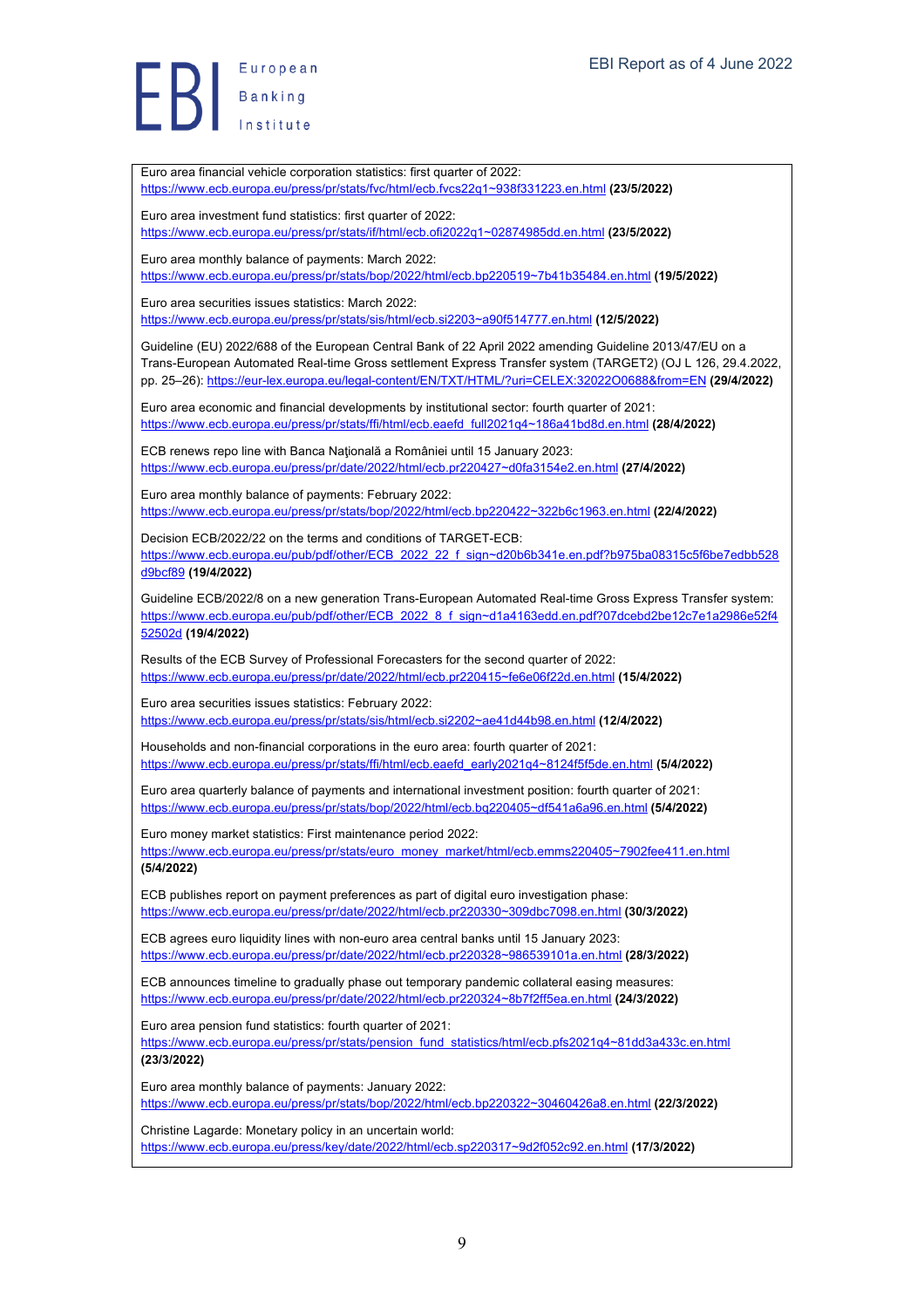

Opinion of the European Central Bank of 29 December 2021 on a proposal for a regulation laying down harmonised rules on artificial intelligence (OJ C 115, 11.3.2022, pp. 5-11): https://eur-lex.europa.eu/legalcontent/EN/TXT/HTML/?uri=CELEX:52021AB0040&from=EN **(11/3/2022)**

Euro area securities issues statistics: January 2022: https://www.ecb.europa.eu/press/pr/stats/sis/html/ecb.si2201~2be61f0e97.en.html **(10/3/2022)**

Guideline (EU) 2022/311 of the European Central Bank of 17 February 2022 amending Guideline ECB/2012/27 on a Trans-European Automated Real-time Gross settlement Express Transfer system (TARGET2) (ECB/2022/4) (OJ L 46, 25.2.2022, pp. 142–144): https://eur-lex.europa.eu/legalcontent/EN/TXT/HTML/?uri=CELEX:32022O0311&from=EN **(25/2/2022)**

Decision (EU) 2022/310 of the European Central Bank of 17 February 2022 amending Decision (EU) 2019/1743 of the European Central Bank on the remuneration of holdings of excess reserves and of certain deposits (ECB/2022/5) (OJ L 46, 25.2.2022, pp. 140–141): https://eur-lex.europa.eu/legalcontent/EN/TXT/HTML/?uri=CELEX:32022D0310&from=EN **(25/2/2022)**

Results of the December 2021 survey on credit terms and conditions in euro-denominated securities financing and over-the-counter derivatives markets (SESFOD): https://www.ecb.europa.eu/press/pr/date/2022/html/ecb.pr220221~9075e67d0f.en.html **(21/2/2022)**

Annual Accounts 2021: https://www.ecb.europa.eu/pub/annual/annual-

accounts/html/ecb.annualaccounts2021~5130ce3be2.en.html **(17/2/2022)**

Financial statements of the ECB for 2021: https://www.ecb.europa.eu/press/pr/date/2022/html/ecb.pr220217~28ffc75d4c.en.html **(17/2/2022)**

European System of Central Banks renews Statements of Commitment to FX Global Code: https://www.ecb.europa.eu/press/pr/date/2022/html/ecb.pr220215~efef365080.en.html **(15/2/2022)**

Opinion of the European Central Bank of 30 November 2021 on a proposal for a regulation to extend traceability requirements to transfers of crypto-assets (CON/2021/37) 2022/C 68/02 (OJ C 68, 9.2.2022, pp. 2–4): https://eurlex.europa.eu/legal-content/EN/TXT/HTML/?uri=CELEX:52021AB0037&from=EN **(9/2/2022)**

Letter from ECB President to Mr Engin Eroglu, MEP, on monetary policy: https://www.ecb.europa.eu/pub/pdf/other/ecb.mepletter220207\_Eroglu~639d76c4ec.en.pdf?0430d60d4254997541e 0f62af18466a0 **(7/2/2022)**

Letter from the ECB President to Mr Dimitrios Papadimoulis, MEP, on monetary policy: https://www.ecb.europa.eu/pub/pdf/other/ecb.mepletter220207\_Papadimoulis~a229f0b06f.en.pdf?d60aa23abfc9b8c 5f93fc81411bcbc68 **(7/2/2022)**

Letter from the ECB President to Mr Marco Zanni, Mr Valentino Grant, and Mr Antonio Maria Rinaldi, MEPs, on monetary policy:

https://www.ecb.europa.eu/pub/pdf/other/ecb.mepletter220207\_Zanni\_Grant\_Rinaldi~46b66e4a77.en.pdf?8e81a00b 008f1ef7d3ed0f2901d00e9f **(7/2/2022)**

Euro area securities issues statistics: December 2021: https://www.ecb.europa.eu/press/pr/stats/sis/html/ecb.si2112~74acba3af0.en.html **(10/2/2022)**

Results of the ECB Survey of Professional Forecasters for the first quarter of 2022: https://www.ecb.europa.eu/press/pr/date/2022/html/ecb.pr220204~3fdfbe7eb0.en.html **(4/2/2022)**

Euro area bank interest rate statistics: December 2021: https://www.ecb.europa.eu/press/pr/stats/mfi/html/ecb.mir2112~d183a75a06.en.html **(3/2/2022)**

Euro banknote counterfeiting at historically low level in 2021: https://www.ecb.europa.eu/press/pr/date/2022/html/ecb.pr220128~d65c3326c2.en.html **(28/1/2022)**

Euro area economic and financial developments by institutional sector: third quarter of 2021: https://www.ecb.europa.eu/press/pr/stats/ffi/html/ecb.eaefd\_full2021q3~5d3ea158f5.en.html **(27/1/2022)**

Euro area monthly balance of payments: November 2021: https://www.ecb.europa.eu/press/pr/stats/bop/2022/html/ecb.bp220119~f876a520a2.en.html **(19/1/2022)**

Euro area bank interest rate statistics: November 2021: https://www.ecb.europa.eu/press/pr/stats/mfi/html/ecb.mir2111~bded81a19f.en.html **(5/1/2022)**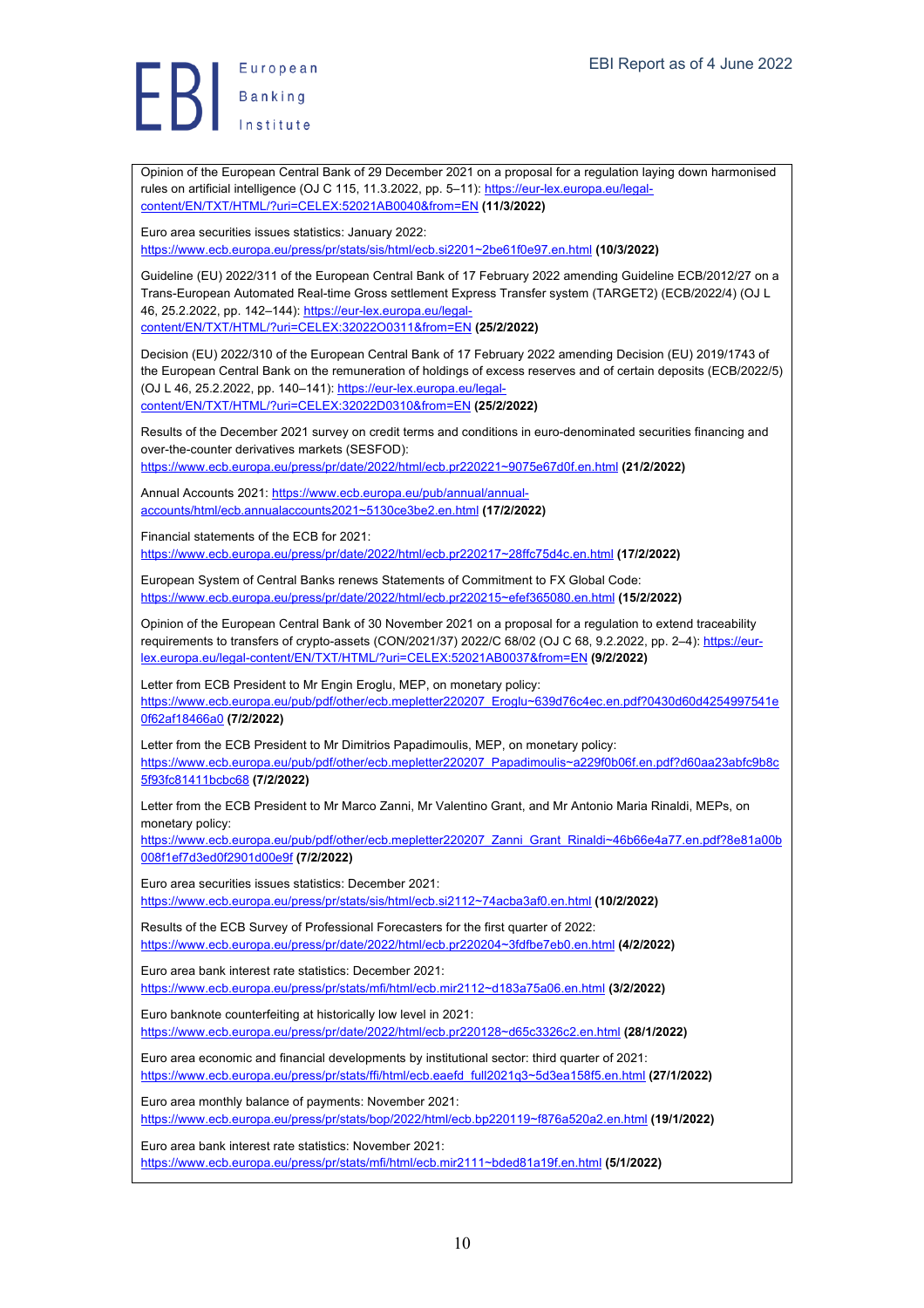European Banking

Euro area securities issues statistics: November 2021: https://www.ecb.europa.eu/press/pr/stats/sis/html/ecb.si2111~05c9d3f2e6.en.html **(12/1/2022)** Households and non-financial corporations in the euro area: third quarter of 2021: https://www.ecb.europa.eu/press/pr/stats/ffi/html/ecb.eaefd\_early2021q3~27c7d549a1.en.html **(11/1/2022)** Euro money market statistics: Seventh maintenance period 2021: https://www.ecb.europa.eu/press/pr/stats/euro\_money\_market/html/ecb.emms220111~1f50df1830.en.html **(11/1/2022)** Euro area quarterly balance of payments and international investment position: third quarter of 2021: https://www.ecb.europa.eu/press/pr/stats/bop/2022/html/ecb. bq220111~ee45e2e5b4.en.html **(11/1/2022)** Euro area pension fund statistics: third quarter of 2021: https://www.ecb.europa.eu/press/pr/stats/pension\_fund\_statistics/html/ecb.pfs2021q3~26e296f63b.en.html **(22/12/2021)** ECB publishes action plan to address recommendations after TARGET incidents in 2020: https://www.ecb.europa.eu/press/pr/date/2021/html/ecb.pr211217\_1~512f6a4e74.en.html **(17/12/2021)** ECB moves towards harmonising statistical reporting to ease burden for banks and improve analysis: https://www.ecb.europa.eu/press/pr/date/2021/html/ecb.pr211217~168928ae51.en.html **(17/12/2021)** Euro area securities issues statistics: October 2021: https://www.ecb.europa.eu/press/pr/stats/sis/html/ecb.si2110~ddf6d17dd8.en.html **(10/12/2021)** Euro area insurance corporation statistics: third quarter of 2021: https://www.ecb.europa.eu/press/pr/stats/icb/html/ecb.icb2021q3~8df84f1994.en.html **(30/11/2021)** Monetary developments in the euro area: October 2021: https://www.ecb.europa.eu/press/pr/stats/md/html/ecb.md2110~b1fccebcb9.en.html **(26/11/2021)** Survey on the Access to Finance of Enterprises: availability of finance improved amid increase in turnover: https://www.ecb.europa.eu/press/pr/date/2021/html/ecb.pr211124~e01183fe90.en.html **(24/11/2021)** Euro money market statistics: Sixth maintenance period 2021: https://www.ecb.europa.eu/press/pr/stats/euro\_money\_market/html/ecb.emms211123~5e2b47c548.en.html **(23/11/2021)** Opinion of the European Central Bank on a proposal for a regulation on European green bonds (CON/2021/30): https://www.ecb.europa.eu/pub/pdf/other/en\_con\_2021\_30\_f\_sign~17d7dd770b..pdf?0c10e62bf85542feef0b140fa1 af4ee4 **(8/11/2021)** ECB staff macroeconomic projections for the euro area, September 2021: https://www.ecb.europa.eu/pub/projections/html/ecb.projections202109\_ecbstaff~1f59a501e2.en.html **(9/9/2021) B. Other Economic Policy Measures 1. EU Council – Eurogroup Reports and Statements** Remarks by Paschal Donohoe following the Eurogroup meeting of 23 May 2022: https://www.consilium.europa.eu/en/press/press-releases/2022/05/23/remarks-by-paschal-donohoe-following-theeurogroup-meeting-of-23-may-2022/ **(23/5/2022)** Joint press release by the Eurogroup President, Paschal Donohoe, and Finance Minister Sigrid Kaag following their meeting in The Hague: https://www.consilium.europa.eu/en/press/press-releases/2022/05/18/joint-press-release-bythe-eurogroup-president-paschal-donohoe-and-finance-minister-sigrid-kaag-following-their-meeting-in-the-hague/ **(18/5/2022)** Remarks by Paschal Donohoe following the video conference of the Eurogroup of 3 May 2022: https://www.consilium.europa.eu/en/press/press-releases/2022/05/03/remarks-by-paschal-donohoe-following-thevideo-conference-of-the-eurogroup-of-3-may-2022/ **(3/5/2022)** Statement by Eurogroup President, Paschal Donohoe, on the selection of the ESM Managing Director: https://www.consilium.europa.eu/en/press/press-releases/2022/05/02/statement-by-eurogroup-president-paschaldonohoe-on-the-candidates-for-the-post-of-esm-managing-director/ **(2/5/2022)**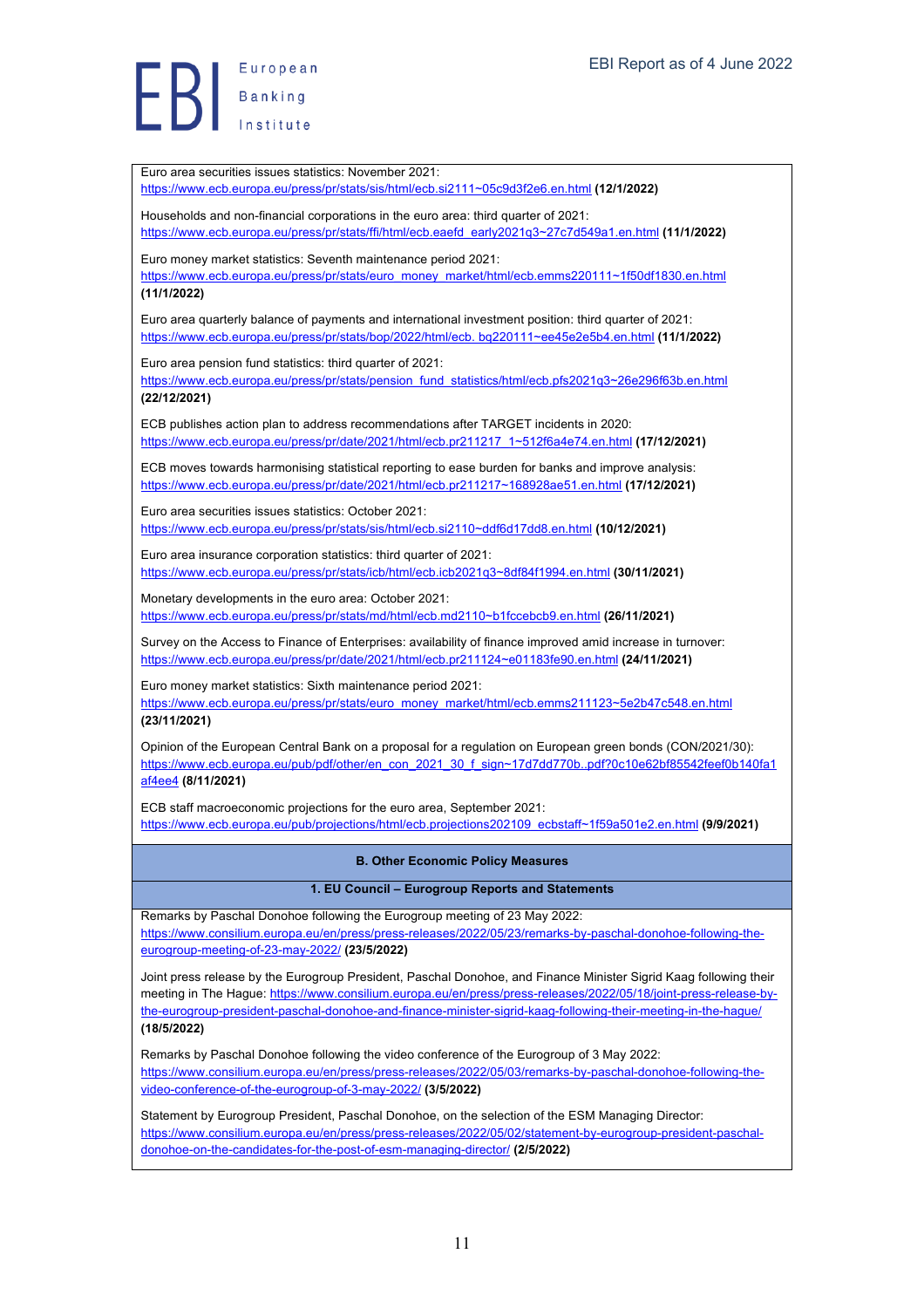Europea<br>Banking<br>Institute European

letter-to-pec-march2022-signed.pdf **(21/3/2022)**

Remarks by Paschal Donohoe following the Eurogroup meeting of 14 March 2022: https://www.consilium.europa.eu/en/press/press-releases/2022/03/14/remarks-by-paschal-donohoe-following-theeurogroup-meeting-of-14-march-2022/ **(14/3/2022)** Eurogroup statement on the fiscal guidance for 2023: https://www.consilium.europa.eu/en/press/pressreleases/2022/03/14/eurogroup-statement-on-the-fiscal-guidance-for-2023/ **(14/3/2022)** G7 Leaders' Statement, 11 March 2022: https://www.consilium.europa.eu/en/press/press-releases/2022/03/11/g7leaders-statement-11-march-2022/ **(11/3/2022)** Remarks by Paschal Donohoe following the Eurogroup meeting of 25 February 2022: https://www.consilium.europa.eu/en/press/press-releases/2022/02/25/remarks-by-paschal-donohoe-following-theeurogroup-meeting-of-25-february-2022/ **(25/2/2022)** Eurogroup statement on the digital euro project: https://www.consilium.europa.eu/en/press/pressreleases/2022/02/25/eurogroup-statement-on-the-digital-euro-project/ **(25/2/2022)** Opening remarks by Paschal Donohoe at the Eurofi High Level Seminar, 24 February 2022: https://www.consilium.europa.eu/en/press/press-releases/2022/02/25/opening-remarks-by-paschal-donohoe-at-theeurofi-high-level-seminar/ **(25/2/2022)** Opening remarks by Paschal Donohoe at the Real Instituto Elcano event - Opportunities for the euro area in the context of the recovery: https://www.consilium.europa.eu/en/press/press-releases/2022/02/07/opening-remarks-bypaschal-donohoe-at-the-real-instituto-elcano-event-opportunities-for-the-euro-area-in-the-context-of-the-recovery/ **(7/2/2022)** Opening remarks by Paschal Donohoe at the European Parliament's ECON Committee, 2 February 2022: https://www.consilium.europa.eu/en/press/press-releases/2022/02/02/opening-remarks-by-paschal-donohoe-at-theeuropean-parliament-s-econ-committee/ **(2/2/2022)** Remarks by Paschal Donohoe following the Eurogroup meeting of 17 January 2022: https://www.consilium.europa.eu/en/press/press-releases/2022/01/17/remarks-by-paschal-donohoe-following-theeurogroup-meeting-of-17-january-2022/ **(17/1/2022)** Remarks by President Charles Michel at the European Investment Bank (EIB) Annual Economics Conference 2022: https://www.consilium.europa.eu/en/press/press-releases/2022/01/12/remarks-by-president-charles-michel-at-theeuropean-investment-bank-eib-annual-economics-conference-2022/ **(12/1/2022)** Reflections on 20 years of the euro: joint article by Eurogroup members: https://www.consilium.europa.eu/en/press/press-releases/2021/12/31/reflections-on-20-years-of-the-euro-jointarticle-by-eurogroup-members/ **(31/12/2021)** Statement of the Euro Summit, 16 December 2021: https://www.consilium.europa.eu/en/press/pressreleases/2021/12/17/statement-of-the-euro-summit-16-december-2021/ **(17/12/2021)** Economic and monetary union: President Donohoe's report to the President of the Euro Summit: https://www.consilium.europa.eu/en/press/press-releases/2021/12/13/economic-and-monetary-union-presidentdonohoe-s-report-to-the-president-of-the-euro-summit/ **(13/12/2021)** Remarks by Paschal Donohoe following the Eurogroup meeting of 6 December 2021: https://www.consilium.europa.eu/en/press/press-releases/2021/12/06/remarks-by-paschal-donohoe-following-theeurogroup-meeting-of-6-december-2021/ **(6/12/2021)** Eurogroup Statement on the Draft Budgetary Plans for 2022: https://www.consilium.europa.eu/en/press/pressreleases/2021/12/06/eurogroup-statement-on-the-draft-budgetary-plans-for-2022/ **(6/12/2021)** Remarks by Paschal Donohoe following the Eurogroup meeting of 8 November 2021: https://www.consilium.europa.eu/en/press/press-releases/2021/11/08/remarks-by-paschal-donohoe-following-theeurogroup-meeting-of-8-november-2021/ **(8/11/2021)**

President Donohoe's report to the President of the Euro Summit: https://www.consilium.europa.eu/media/54923/peg-

#### **2. Council of the EU**

Cohesion in Europe towards 2050: Council approves conclusions: https://www.consilium.europa.eu/en/press/pressreleases/2022/06/02/cohesion-in-europe-towards-2050-council-approves-conclusions/ **(2/6/2022)**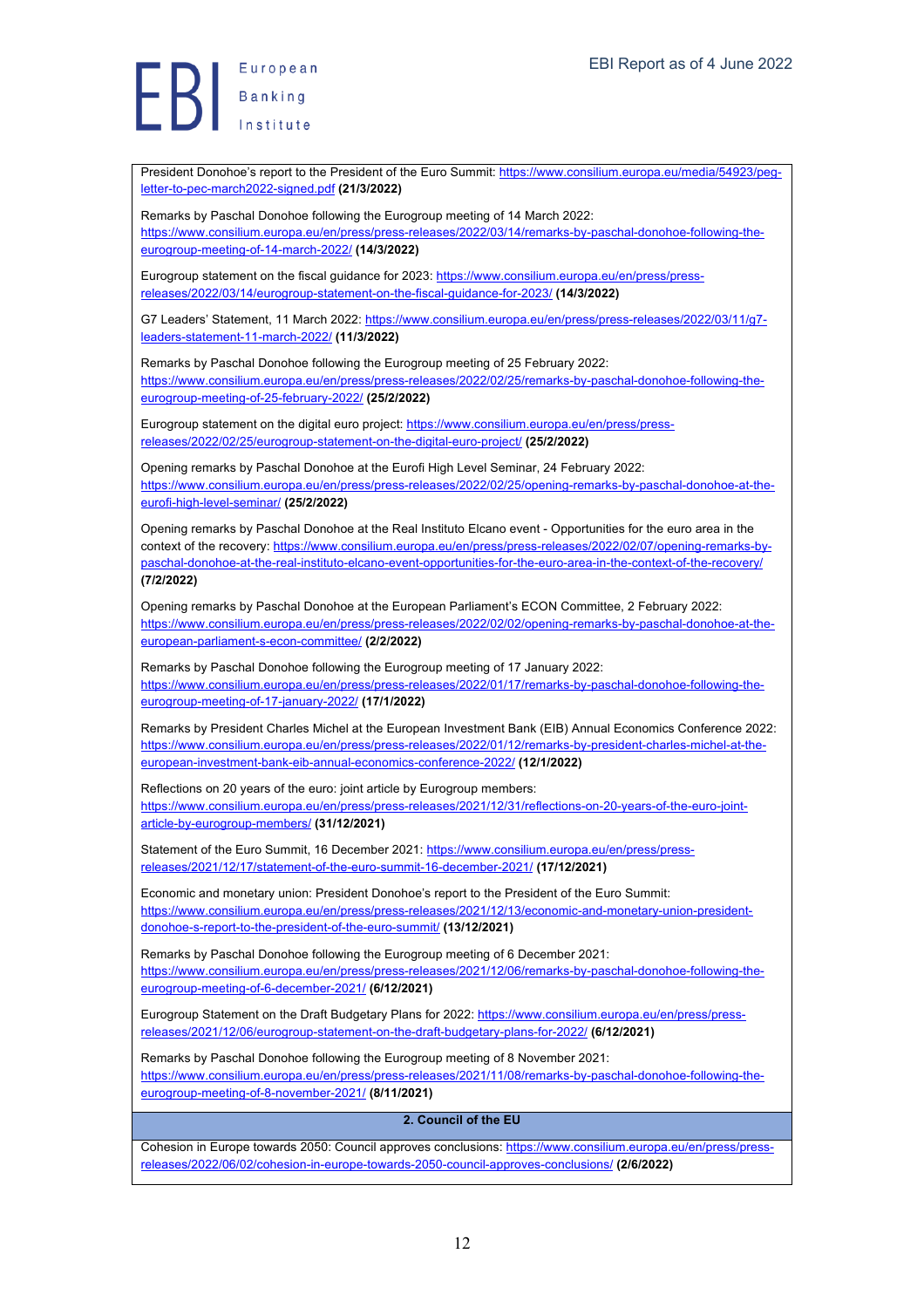Europea<br>Banking<br>Institute European

position-on-european-green-bonds/ **(13/4/2022)**

13 https://eur-lex.europa.eu/legal-content/EN/TXT/HTML/?uri=CELEX:32022H0407(01)&from=EN **(7/4/2022)** Council adopts conclusions on strategic autonomy of the European economic and financial sector: https://www.consilium.europa.eu/en/press/press-releases/2022/04/05/council-adopts-conclusions-on-strategicautonomy-of-the-european-economic-and-financial-sector/ **(5/4/2022)** Remarks by Paschal Donohoe following the Eurogroup meeting of 4 April 2022: https://www.consilium.europa.eu/en/press/press-releases/2022/04/04/remarks-by-paschal-donohoe-following-theeurogroup-meeting-of-4-april-2022/ **(4/4/2022)** Council Regulation (EU) 2022/345 of 1 March 2022 amending Regulation (EU) No 833/2014 concerning restrictive measures in view of Russia's actions destabilising the situation in Ukraine (OJ L 63, 2.3.2022, pp. 1-4); https://eurlex.europa.eu/legal-content/EN/TXT/HTML/?uri=CELEX:32022R0345&from=EN **(2/3/2022)** Council Regulation (EU) 2022/334 of 28 February 2022 "amending Council Regulation (EU) No 833/2014 (…)" (OJ L 57, 28.2.2022, pp. 1-3): https://eur-lex.europa.eu/eli/reg/2022/334/oj **(28/2/2022)** Council Regulation (EU) 2021/2085 of 19 November 2021 establishing the Joint Undertakings under Horizon Europe and repealing Regulations (EC) No 219/2007, (EU) No 557/2014, (EU) No 558/2014, (EU) No 559/2014, (EU) No 560/2014, (EU) No 561/2014 and (EU) No 642/2014 (OJ L 427, 30.11.2021, pp. 17–119): https://eurlex.europa.eu/legal-content/EN/TXT/HTML/?uri=CELEX:32021R2085&from=EN **(30/11/2021)** Council Decision of 23 November 2021 adopting the Council's position on draft amending budget No 6 of the European Union for the financial year 2021 2021/C 475 I/01 (OJ C 475I , 25.11.2021, pp. 1–2): https://eurlex.europa.eu/legal-content/EN/TXT/HTML/?uri=CELEX:32021D1125(01)&from=EN **(25/11/2021)** The Council adopted conclusions on resilience and crisis response: https://www.consilium.europa.eu/en/press/pressreleases/2021/11/23/the-council-adopted-conclusions-on-resilience-and-crisis-response/ **(23/11/2021)** Agreement reached on 2022 EU budget: https://www.consilium.europa.eu/en/press/press-releases/2021/11/16/eubudget-for-2022/ **(16/11/2021)** Macroeconomic dialogue at political level on 8 November 2021: https://www.consilium.europa.eu/en/press/pressreleases/2021/11/08/macroeconomic-dialogue-at-political-level-on-8-november-2021/ **(8/11/2021)** European Council conclusions, 21-22 October 2021: https://www.consilium.europa.eu/media/52622/20211022-eucoconclusions-en.pdf **(22/10/2021) 3. European Parliament and Council of the EU** Opinion of the European Economic and Social Committee on Recommendation for a Council recommendation on the economic policy of the euro area (COM(2021) 742 final) (OJ C 194, 12.5.2022, pp. 97-101): https://eurlex.europa.eu/legal-content/EN/TXT/HTML/?uri=CELEX:52021AE5532&from=EN **(12/5/2022)** Opinion of the European Economic and Social Committee on 'Innovative financial instruments as part of the development of social impact companies' (exploratory opinion) (OJ C 194, 12.5.2022, pp. 39-43): https://eurlex.europa.eu/legal-content/EN/TXT/HTML/?uri=CELEX:52021AE5118&from=EN **(12/5/2022)** Opinion of the European Economic and Social Committee on Rule of law and the recovery fund (own-initiative opinion) (OJ C 194, 12.5.2022, pp. 27-33): https://eur-lex.europa.eu/legalcontent/EN/TXT/HTML/?uri=CELEX:52021IE3791&from=EN **(12/5/2022)** European Parliament legislative resolution of 19 October 2021 on the proposal for a directive of the European Parliament and of the Council on credit servicers, credit purchasers and the recovery of collateral (COM(2018)0135 — C8-0115/2018 — 2018/0063A(COD)) (OJ C 184, 5.5.2022, p. 178): https://eur-lex.europa.eu/legalcontent/EN/TXT/HTML/?uri=CELEX:52021AP0424&from=EN **(5/5/2022)** European Parliament legislative resolution of 21 October 2021 on the proposal for a Council regulation establishing the Joint Undertakings under Horizon Europe (COM(2021)0087 — C9-0166/2021 — 2021/0048(NLE)) (OJ C 184,

Digital finance: Provisional agreement reached on DORA: https://www.consilium.europa.eu/en/press/press-

https://www.consilium.europa.eu/en/press/press-releases/2022/04/13/sustainable-finance-council-agrees-its-

Council Recommendation of 5 April 2022 on the economic policy of the euro area (OJ C 153, 7.4.2022, pp. 1–6):

releases/2022/05/11/digital-finance-provisional-agreement-reached-on-dora/ **(11/5/2022)**

Sustainable finance: Council agrees its position on European Green Bonds: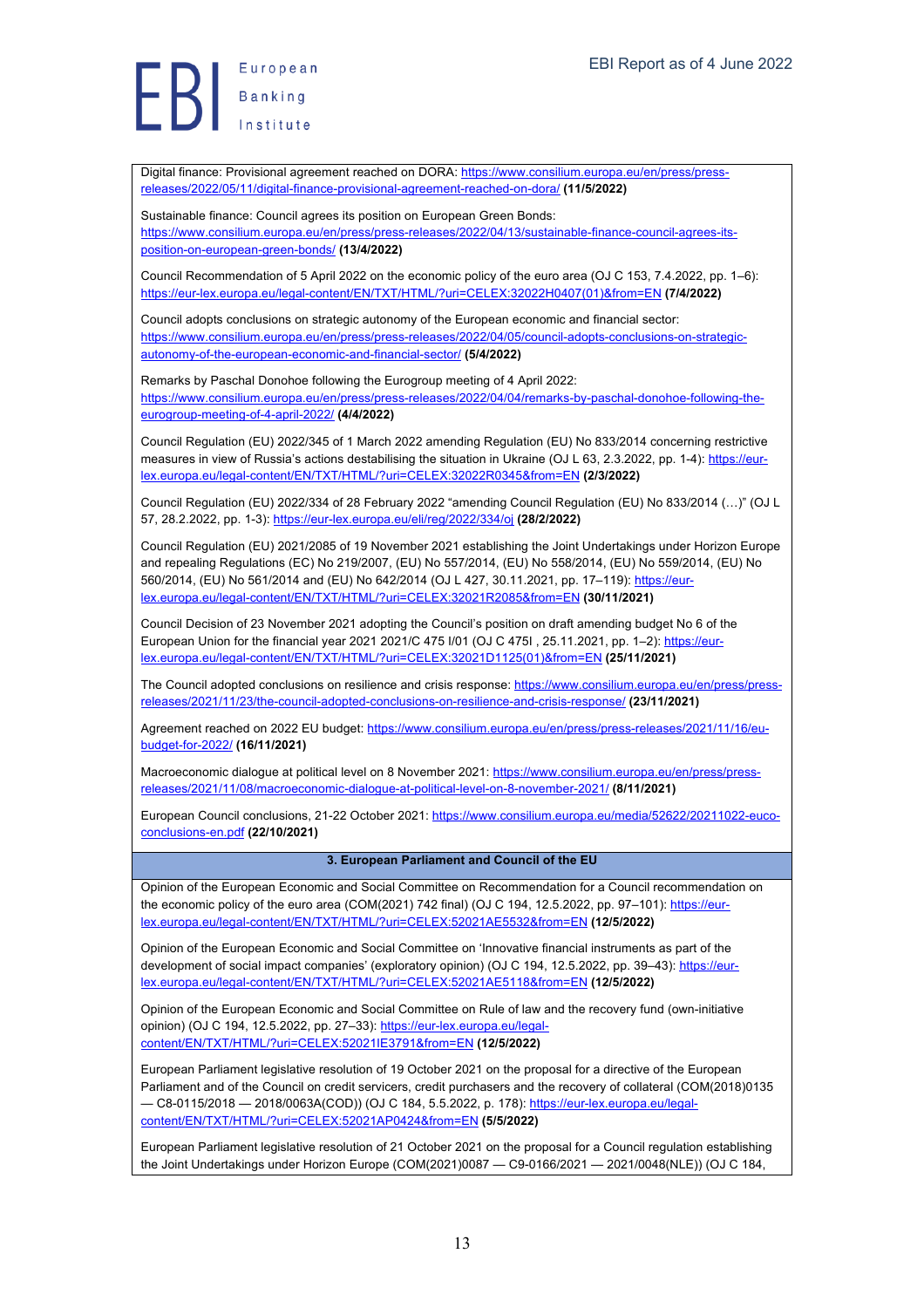

5.5.2022, pp. 194–362): https://eur-lex.europa.eu/legal-content/EN/TXT/HTML/?uri=CELEX:52021AP0434&from=EN **(5/5/2022)**

Opinion of the European Economic and Social Committee on 'Proposal for a Regulation of the European Parliament and of the Council on European green bonds' (OJ C 152, 6.4.2022, pp. 105–110): https://eur-lex.europa.eu/legalcontent/EN/TXT/HTML/?uri=CELEX:52021AE3634&from=EN **(6/4/2022)**

Opinion of the European Economic and Social Committee on 'Communication from the Commission to the European Parliament, the Council, the European Economic and Social Committee and the Committee of the Regions -Strategy for Financing the Transition to a Sustainable Economy' (OJ C 152, 6.4.2022, pp. 97–104): https://eurlex.europa.eu/legal-content/EN/TXT/HTML/?uri=CELEX:52021AE3471&from=EN **(6/4/2022)**

Opinion of the European Economic and Social Committee on 'Beyond GDP measures for a successful recovery and a sustainable and resilient EU economy' (OJ C 152, 6.4.2022, pp. 7–12): https://eur-lex.europa.eu/legalcontent/EN/TXT/HTML/?uri=CELEX:52021IE2636&from=EN **(6/4/2022)**

European Parliament resolution of 7 July 2021 on control of the financial activities of the European Investment Bank — annual report 2019 (OJ C 99, 1.3.2022, pp. 34-44): https://eur-lex.europa.eu/legalcontent/EN/TXT/HTML/?uri=CELEX:52021IP0332&from=EN **(1/3/2022)**

European Parliament resolution of 7 July 2021 on the financial activities of the European Investment Bank — annual report 2020 (OJ C 99, 1.3.2022, pp. 21–33): https://eur-lex.europa.eu/legalcontent/EN/TXT/HTML/?uri=CELEX:52021IP0331&from=EN **(1/3/2022)**

European Parliament resolution of 10 June 2021 on the views of Parliament on the ongoing assessment by the Commission and the Council of the national recovery and resilience plans (OJ C 67, 8.2.2022, pp. 90–98): https://eur-lex.europa.eu/legal-content/EN/TXT/HTML/?uri=CELEX:52021IP0288&from=EN **(8/2/2022)**

European Parliament legislative resolution of 17 May 2021 on the Council position at first reading with a view to the adoption of a regulation of the European Parliament and of the Council establishing an exchange, assistance and training programme for the protection of the euro against counterfeiting for the period 2021-2027 (the 'Pericles IV' programme), and repealing Regulation (EU) No 331/2014 (06164/1/2021 — C9-0137/2021 — 2018/0194(COD)) (OJ C 15, 12.1.2022, p. 228): https://eur-lex.europa.eu/legal-

content/EN/TXT/HTML/?uri=CELEX:52021AP0216&from=EN **(12/1/2022)**

European Parliament resolution of 18 May 2021 on the review of the European Union Solidarity Fund (2020/2087(INI)) (OJ C 15, 12.1.2022, pp. 2–8): https://eur-lex.europa.eu/legalcontent/EN/TXT/HTML/?uri=CELEX:52021IP0220&from=EN **(12/1/2022)**

European Parliament legislative resolution of 27 April 2021 on the draft Council decision on establishing the specific programme implementing Horizon Europe — the Framework Programme for Research and Innovation (08550/2019 — C9-0167/2020 — 2018/0225(CNS)) (OJ C 506, 15.12.2021, p. 141): https://eurlex.europa.eu/legal-content/EN/TXT/HTML/?uri=CELEX:52021AP0125&from=EN **(15/12/2021)**

European Parliament legislative resolution of 27 April 2021 on the Council position at first reading with a view to the adoption of a regulation of the European Parliament and of the Council establishing Horizon Europe — the Framework Programme for Research and Innovation, laying down its rules for participation and dissemination, and repealing Regulations (EU) No 1290/2013 and (EU) No 1291/2013 (OJ C 506, 15.12.2021, pp. 136–140): https://eur-lex.europa.eu/legal-content/EN/TXT/HTML/?uri=CELEX:52021AP0124&from=EN **(15/12/2021)**

European Parliament resolution of 25 March 2021 on general guidelines for the preparation of the 2022 budget, Section III — Commission (2020/2265(BUI)) (OJ C 494, 8.12.2021, pp. 207–216); https://eur-lex.europa.eu/legalcontent/EN/TXT/HTML/?uri=CELEX:52021BP0106&from=EN **(8/12/2021)**

European Parliament legislative resolution of 25 March 2021 on the proposal for a regulation of the European Parliament and of the Council amending Regulation (EU) No 575/2013 as regards adjustments to the securitisation framework to support the economic recovery in response to the COVID-19 pandemic (OJ C 494, 8.12.2021, pp. 196–196): https://eur-lex.europa.eu/legal-content/EN/TXT/HTML/?uri=CELEX:52021AP0100&from=EN **(8/12/2021)**

European Parliament legislative resolution of 25 March 2021 on the proposal for a regulation of the European Parliament and of the Council amending Regulation (EU) 2017/2402 laying down a general framework for securitisation and creating a specific framework for simple, transparent and standardised securitisation to help the recovery from the COVID-19 pandemic (OJ C 494, 8.12.2021, pp. 195–195): https://eur-lex.europa.eu/legalcontent/EN/TXT/HTML/?uri=CELEX:52021AP0099&from=EN **(8/12/2021)**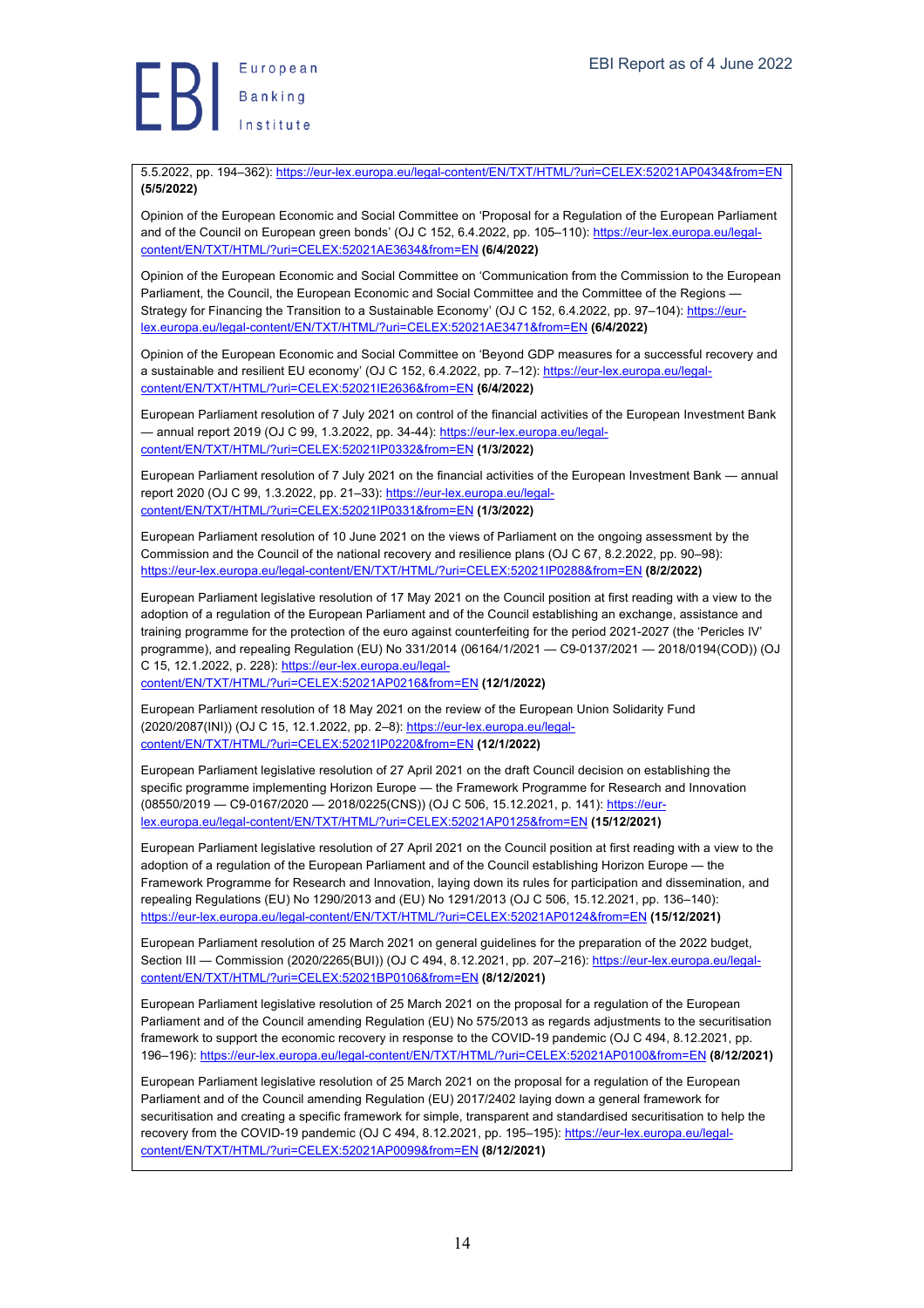

Directive (EU) 2021/2167 of the European Parliament and of the Council of 24 November 2021 on credit servicers and credit purchasers and amending Directives 2008/48/EC and 2014/17/EU (OJ L 438, 8.12.2021, pp. 1–37): https://eur-lex.europa.eu/legal-content/EN/TXT/HTML/?uri=CELEX:32021L2167&from=EN **(8/12/2021)**

European Parliament resolution of 25 March 2021 on strengthening the international role of the euro (OJ C 494, 8.12.2021, pp. 118–128): https://eur-lex.europa.eu/legal-

content/EN/TXT/HTML/?uri=CELEX:52021IP0110&from=EN **(8/12/2021)**

European Parliament legislative resolution of 9 March 2021 on the proposal for a regulation of the European Parliament and of the Council establishing the InvestEU Programme (COM(2020)0403 — C9-0158/2020 2020/0108(COD)) P9\_TC1-COD(2020)0108 Position of the European Parliament adopted at first reading on 9 March 2021 with a view to the adoption of Regulation (EU) 2021/… of the European Parliament and of the Council establishing the InvestEU Programme and amending Regulation (EU) 2015/1017 (OJ C 474, 24.11.2021, pp. 177– 178): https://eur-lex.europa.eu/legal-content/EN/TXT/HTML/?uri=CELEX:52021AP0068&from=EN **(24/11/2021)**

European Parliament resolution of 11 March 2021 on the European Semester for economic policy coordination: Employment and Social Aspects in the Annual Sustainable Growth Strategy 2021 (2020/2244(INI)) (OJ C 474, 24.11.2021, pp. 99–114): https://eur-lex.europa.eu/legalcontent/EN/TXT/HTML/?uri=CELEX:52021IP0084&from=EN **(24/11/2021)**

European Parliament legislative resolution of 10 February 2021 on the proposal for a regulation of the European Parliament and of the Council establishing a Recovery and Resilience Facility (COM(2020)0408 — C9-0150/2020 — 2020/0104(COD)) P9\_TC1-COD(2020)0104 Position of the European Parliament adopted at first reading on 10 February 2021 with a view to the adoption of Regulation (EU) 2021/… of the European Parliament and of the Council establishing the Recovery and Resilience Facility (OJ C 465, 17.11.2021, pp. 182-184): https://eurlex.europa.eu/legal-

content/EN/TXT/?uri=uriserv%3AOJ.C\_.2021.465.01.0182.01.ENG&toc=OJ%3AC%3A2021%3A465%3ATOC **(17/11/2021)**

European Parliament legislative resolution of 11 February 2021 on the proposal for a regulation of the European Parliament and of the Council amending Regulation (EU) 2017/1129 as regards the EU Recovery prospectus and targeted adjustments for financial intermediaries to help the recovery from the COVID-19 pandemic (COM(2020)0281 — C9-0206/2020 — 2020/0155(COD)) P9\_TC1-COD(2020)0155 Position of the European Parliament adopted at first reading on 11 February 2021 with a view to the adoption of Regulation (EU) 2021/… of the European Parliament and of the Council amending Regulation (EU) 2017/1129 as regards the EU Recovery prospectus and targeted adjustments for financial intermediaries and Directive 2004/109/EC as regards the use of the single electronic reporting format for annual financial reports, to support the recovery from the COVID-19 crisis (OJ C 465, 17.11.2021, pp. 186–187): https://eur-lex.europa.eu/legal-

content/EN/TXT/?uri=uriserv%3AOJ.C\_.2021.465.01.0186.01.ENG&toc=OJ%3AC%3A2021%3A465%3ATOC **(17/11/2021)**

European Parliament legislative resolution of 11 February 2021 on the proposal for a directive of the European Parliament and of the Council amending Directive 2014/65/EU as regards information requirements, product governance and position limits to help the recovery from the COVID-19 pandemic (COM(2020)0280 — C9- 0210/2020 - 2020/0152(COD)) P9\_TC1-COD(2020)0152 Position of the European Parliament adopted at first reading on 11 February 2021 with a view to the adoption of Directive (EU) 2021/… of the European Parliament and of the Council amending Directive 2014/65/EU as regards information requirements, product governance and position limits, and Directives 2013/36/EU and (EU) 2019/878 as regards their application to investment firms, to help the recovery from the COVID-19 crisis (OJ C 465, 17.11.2021, pp. 185–185): https://eur-lex.europa.eu/legalcontent/EN/TXT/?uri=uriserv%3AOJ.C\_.2021.465.01.0185.01.ENG&toc=OJ%3AC%3A2021%3A465%3ATOC **(17/11/2021)**

European Parliament resolution of 20 January 2021 on strengthening the single market: the future of free movement of services (OJ C 456, 10.11.2021, pp. 14-23): https://eur-lex.europa.eu/legalcontent/EN/TXT/?uri=uriserv%3AOJ.C\_.2021.456.01.0014.01.ENG&toc=OJ%3AC%3A2021%3A456%3ATOC **(10/11/2021)**

European Parliament resolution of 24 November 2020 on the Schengen system and measures taken during the COVID-19 crisis (OJ C 425, 20.10.2021, pp. 7–9): https://eur-lex.europa.eu/legalcontent/EN/TXT/PDF/?uri=CELEX:52020IP0315&from=EN **(20/10/2021)**

European Parliament resolution of 25 November 2020 on the foreign policy consequences of the COVID-19 outbreak (OJ C 425, 20.10.2021, pp. 63-72): https://eur-lex.europa.eu/legal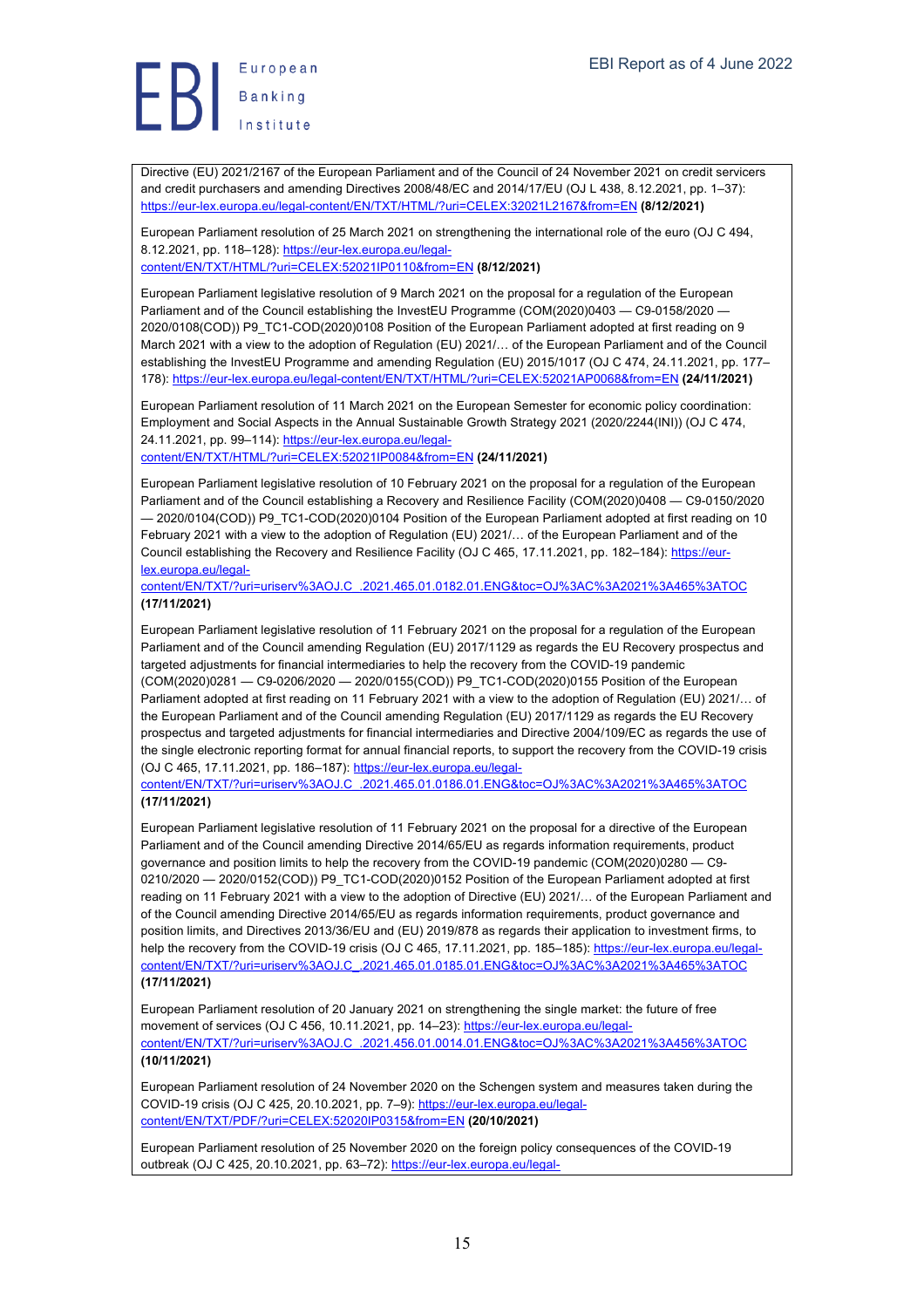Europea<br>Banking<br>Institute

content/EN/TXT/?uri=uriserv%3AOJ.C\_.2021.425.01.0063.01.ENG&toc=OJ%3AC%3A2021%3A425%3ATOC **(20/10/2021)**

Amendments adopted by the European Parliament on 25 November 2020 on the proposal for a directive of the European Parliament and of the Council amending Directive 2014/65/EU as regards information requirements, product governance and position limits to help the recovery from the COVID-19 pandemic (OJ C 425, 20.10.2021, pp. 171–183): https://eur-lex.europa.eu/legal-content/EN/TXT/PDF/?uri=CELEX:52020AP0317&from=EN **(20/10/2021)**

European Parliament legislative resolution of 26 November 2020 on the proposal for a Council directive amending Council Directive 2006/112/EC as regards temporary measures in relation to value added tax for COVID-19 vaccines and in vitro diagnostic medical devices in response to the COVID-19 pandemic (OJ C 425, 20.10.2021, p. 187): https://eur-lex.europa.eu/legal-content/EN/TXT/PDF/?uri=CELEX:52020AP0335&from=EN **(20/10/2021)**

European Parliament resolution of 13 November 2020 on the impact of COVID-19 measures on democracy, the rule of law and fundamental rights (OJ C 415, 13.10.2021, pp. 36–49): https://eur-lex.europa.eu/legalcontent/EN/TXT/PDF/?uri=CELEX:52020IP0307&from=EN **(13/10/2021)**

European Parliament resolution of 17 September 2020 on COVID-19: EU coordination of health assessments and risk classification, and the consequences for Schengen and the single market (OJ C 385, 22.9.2021, pp. 159–166): https://eur-lex.europa.eu/legal-content/EN/TXT/HTML/?uri=CELEX:52020IP0240&from=EN **(22/9/2021)**

European Parliament resolution of 17 September 2020 on the Council position on Draft amending budget No 8/2020 of the European Union for the financial year 2020 — Increase of payment appropriations for the Emergency Support Instrument to finance the COVID-19 vaccines strategy and for the impact of the Corona Response Investment Initiative Plus (OJ C 385, 22.9.2021, p. 335): https://eur-lex.europa.eu/legalcontent/EN/TXT/HTML/?uri=CELEX:52020BP0237&from=EN **(22/9/2021)**

European Parliament resolution of 10 July 2020 on the EU's public health strategy post-COVID-19 (OJ C 371, 15.9.2021, pp. 102-109): https://eur-lex.europa.eu/legalcontent/EN/TXT/PDF/?uri=CELEX:52020IP0205&from=EN **(15/9/2021)**

European Parliament legislative resolution of 8 July 2020 on the proposal for a Council regulation amending Regulation (EU) 2017/2454 as regards the dates of application due to the outbreak of the COVID-19 crisis (OJ C 371, 15.9.2021, pp. 119-122): https://eur-lex.europa.eu/legalcontent/EN/TXT/PDF/?uri=CELEX:52020AP0181&from=EN **(15/9/2021)**

**4. European Commission**

#### **Decisions and Regulations**

Commission Delegated Regulation (EU) 2022/786 of 10 February 2022 amending Commission Delegated Regulation (EU) 2015/61 to supplement Regulation (EU) No 575/2013 of the European Parliament and the Council with regard to liquidity coverage requirement for credit institutions (OJ L 141, 20.5.2022, pp. 1-5): https://eurlex.europa.eu/legal-content/EN/TXT/HTML/?uri=CELEX:32022R0786&from=EN **(20/5/2022)**

Commission Implementing Regulation (EU) 2022/732 of 12 May 2022 laying down technical information for the calculation of technical provisions and basic own funds for reporting with reference dates from 31 March 2022 until 29 June 2022 in accordance with Directive 2009/138/EC of the European Parliament and of the Council on the taking-up and pursuit of the business of Insurance and Reinsurance (OJ L 136, 13.5.2022, pp. 8-101): https://eurlex.europa.eu/legal-content/EN/TXT/HTML/?uri=CELEX:32022R0732&from=EN **(13/5/2022)**

Commission Delegated Regulation (EU) 2022/676 of 3 December 2021 supplementing Regulation (EU) No 575/2013 of the European Parliament and of the Council with regard to regulatory technical standards specifying the conditions in accordance with which consolidation is to be carried out in the cases referred to in Article 18(3) to (6) and Article 18(8) of that Regulation (OJ L 123, 26.4.2022, pp. 1-9): https://eur-lex.europa.eu/legalcontent/EN/TXT/HTML/?uri=CELEX:32022R0676&from=EN **(26/4/2022)**

Commission Implementing Regulation (EU) 2022/631 of 13 April 2022 amending the implementing technical standards laid down in Implementing Regulation (EU) 2021/637 as regards the disclosure of exposures to interest rate risk on positions not held in the trading book (OJ L 117, 19.4.2022, pp. 3-10): https://eur-lex.europa.eu/legalcontent/EN/TXT/HTML/?uri=CELEX:32022R0631&from=EN **(19/4/2022)**

Commission Delegated Regulation (EU) 2022/439 of 20 October 2021 supplementing Regulation (EU) No 575/2013 of the European Parliament and of the Council with regard to regulatory technical standards for the specification of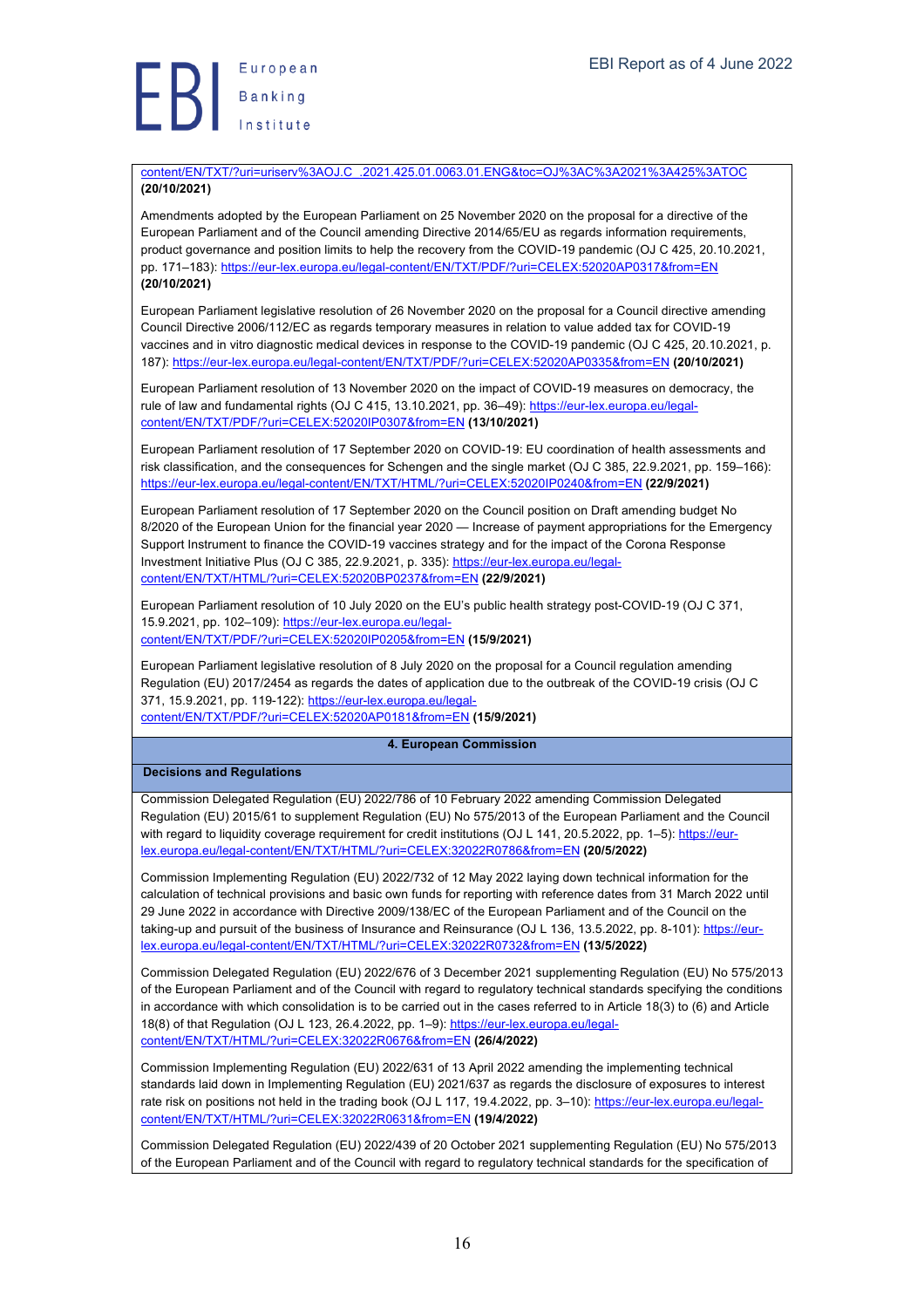Europea<br>Banking<br>Institute

the assessment methodology competent authorities are to follow when assessing the compliance of credit institutions and investment firms with the requirements to use the Internal Ratings Based Approach (OJ L 90, 18.3.2022, pp. 1–66): https://eur-lex.europa.eu/legal-content/EN/TXT/HTML/?uri=CELEX:32022R0439&from=EN **(18/3/2022)**

Commission Implementing Regulation (EU) 2022/389 of 8 March 2022 laying down implementing technical standards for the application of Directive (EU) 2019/2034 of the European Parliament and of the Council with regard to the format, structure, content lists and annual publication date of the information to be disclosed by competent authorities (OJ L 79, 9.3.2022, pp. 4–25): https://eur-lex.europa.eu/legalcontent/EN/TXT/HTML/?uri=CELEX:32022R0389&from=EN **(9/3/2022)**

Commission Implementing Regulation (EU) 2022/365 of 3 March 2022 amending Implementing Regulation (EU) 2018/1624 laying down implementing technical standards with regard to procedures and standard forms and templates for the provision of information for the purposes of resolution plans for credit institutions and investment firms pursuant to Directive 2014/59/EU of the European Parliament and of the Council (OJ L 69, 4.3.2022, pp. 60– 104): https://eur-lex.europa.eu/legal-content/EN/TXT/HTML/?uri=CELEX:32022R0365&from=EN **(4/3/2022)**

Commission Delegated Regulation (EU) 2022/192 of 20 October 2021 amending the regulatory technical standards laid down in Commission Delegated Regulation (EU) No 1151/2014 as regards the information to be notified when exercising the right of establishment and the freedom to provide services (OJ L 31, 14.2.2022, pp. 1–3): https://eurlex.europa.eu/legal-content/EN/TXT/HTML/?uri=CELEX:32022R0192&from=EN **(14/2/2022)**

Commission Implementing Regulation (EU) 2022/193 of 17 November 2021 amending the implementing technical standards laid down in Implementing Regulation (EU) No 926/2014 laying down standard forms, templates and procedures as regards the information to be notified when exercising the right of establishment and the freedom to provide services (OJ L 31, 14.2.2022, pp. 4-20): https://eur-lex.europa.eu/legalcontent/EN/TXT/HTML/?uri=CELEX:32022R0193&from=EN **(14/2/2022)**

Commission Implementing Regulation (EU) 2022/186 of 10 February 2022 laying down technical information for the calculation of technical provisions and basic own funds for reporting with reference dates from 31 December 2021 until 30 March 2022 in accordance with Directive 2009/138/EC of the European Parliament and of the Council on the taking-up and pursuit of the business of Insurance and Reinsurance (OJ L 30, 11.2.2022, pp. 7–101): https://eurlex.europa.eu/legal-content/EN/TXT/HTML/?uri=CELEX:32022R0186&from=EN **(11/2/2022)**

Commission Delegated Regulation (EU) 2022/127 of 7 December 2021 supplementing Regulation (EU) 2021/2116 of the European Parliament and of the Council with rules on paying agencies and other bodies, financial management, clearance of accounts, securities and use of euro (OJ L 20, 31.1.2022, pp. 95–130); https://eurlex.europa.eu/legal-content/EN/TXT/HTML/?uri=CELEX:32022R0127&from=EN **(31/1/2022)**

Commission Implementing Regulation (EU) 2022/128 of 21 December 2021 laying down rules for the application of Regulation (EU) 2021/2116 of the European Parliament and of the Council on paying agencies and other bodies, financial management, clearance of accounts, checks, securities and transparency (OJ L 20, 31.1.2022, pp. 131– 196): https://eur-lex.europa.eu/legal-content/EN/TXT/HTML/?uri=CELEX:32022R0128&from=EN **(31/1/2022)**

Commission Delegated Regulation (EU) 2021/2106 of 28 September 2021 on supplementing Regulation (EU) 2021/241 of the European Parliament and of the Council establishing the Recovery and Resilience Facility by setting out the common indicators and the detailed elements of the recovery and resilience scoreboard (OJ L 429, 1.12.2021, pp. 83–91): https://eur-lex.europa.eu/legal-content/EN/TXT/HTML/?uri=CELEX:32021R2106&from=EN **(1/12/2021)**

Commission Delegated Regulation (EU) 2021/2105 of 28 September 2021 supplementing Regulation (EU) 2021/241 of the European Parliament and of the Council establishing the Recovery and Resilience Facility by defining a methodology for reporting social expenditure (OJ L 429, 1.12.2021, pp. 79–82): https://eur-lex.europa.eu/legalcontent/EN/TXT/HTML/?uri=CELEX:32021R2105&from=EN **(1/12/2021)**

Commission Implementing Regulation (EU) 2021/2006 of 16 November 2021 laying down implementing technical standards amending Implementing Regulation (EU) 2016/1800 as regards the allocation of credit assessments of external credit assessment institutions to an objective scale of credit quality steps in accordance with Directive 2009/138/EC of the European Parliament and of the Council (OJ L 407, 17.11.2021, pp. 18–26): https://eurlex.europa.eu/legal-content/EN/TXT/HTML/?uri=CELEX:32021R2006&from=EN **(17/11/2021)**

Commission Implementing Regulation (EU) 2021/2005 of 16 November 2021 laying down implementing technical standards amending Implementing Regulation (EU) 2016/1799 as regards the mapping tables specifying the correspondence between the credit risk assessments of external credit assessment institutions and the credit quality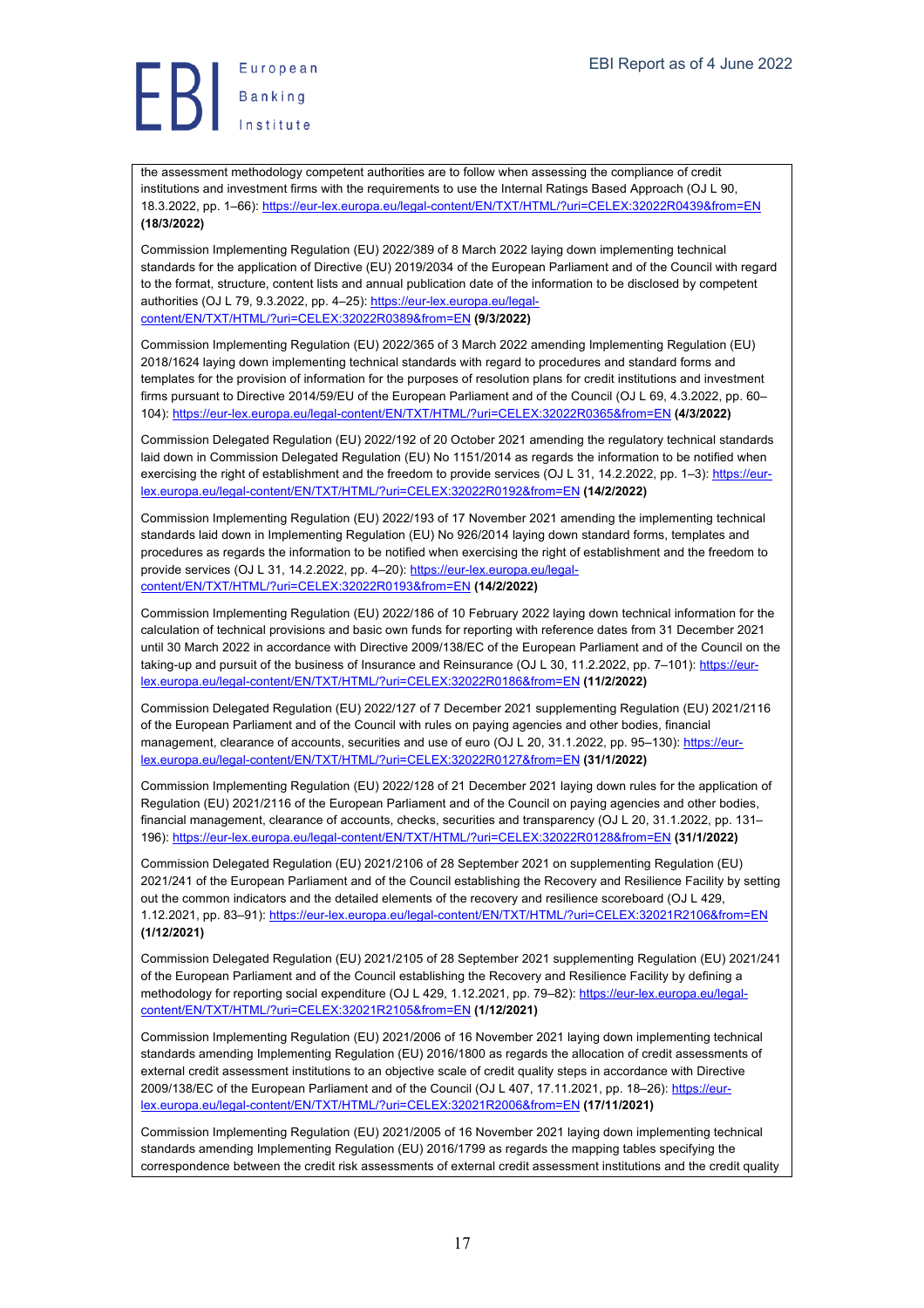

steps set out in Regulation (EU) No 575/2013 of the European Parliament and of the Council (OJ L 407, 17.11.2021, pp. 10–17): https://eur-lex.europa.eu/legal-content/EN/TXT/HTML/?uri=CELEX:32021R2005&from=EN **(17/11/2021)**

Commission Implementing Regulation (EU) 2021/1964 of 11 November 2021 laying down technical information for the calculation of technical provisions and basic own funds for reporting with reference dates from 30 September 2021 until 30 December 2021 in accordance with Directive 2009/138/EC of the European Parliament and of the Council on the taking-up and pursuit of the business of Insurance and Reinsurance (OJ L 400, 12.11.2021, pp. 52– 147): https://eur-lex.europa.eu/legal-

content/EN/TXT/?uri=uriserv%3AOJ.L\_.2021.400.01.0052.01.ENG&toc=OJ%3AL%3A2021%3A400%3ATOC **(12/11/2021)**

Adoption of the legislative act Further measures to protect the EU budget and Next Generation EU resources (NGEU) against fraud and irregularities by requiring an obligatory use of a single data-mining tool provided by the Commission 2021/C 406 I/01 (OJ C 406I, 8.10.2021, p. 1): https://eur-lex.europa.eu/legalcontent/EN/TXT/PDF/?uri=CELEX:32021C1008(01)&from=EN **(8/10/2021)**

**Proposals for legal acts**

**Communications / Guidelines / Recommendations**

Communication from the Commission – Guidelines on State aid to promote risk finance investments (OJ C 508, 16.12.2021, pp. 1-36): https://eur-lex.europa.eu/legal-

content/EN/TXT/HTML/?uri=CELEX:52021XC1216(04)&from=EN **(16/12/2021)**

Communication from the Commission on the application of Article 107 and 108 of the Treaty on the Functioning of the European Union to short-term export credit insurance, 2021/C 497/02 (OJ C 497, 10.12.2021, pp. 5–13): https://eur-lex.europa.eu/legal-content/EN/TXT/HTML/?uri=CELEX:52021XC1210(01)&from=EN **(10/12/2021)**

Communication from the Commission to the European Parliament, the Council, the European Economic and Social Committee, the Committee of the Regions: A competition policy fit for new challenges (COM(2021) 713 final): https://eur-lex.europa.eu/legal-content/EN/TXT/HTML/?uri=CELEX:52021DC0713&from=EN **(18/11/2021)**

Communication from the Commission to the European Parliament, the Council, the European Central Bank, the European Economic and Social Committee, the Committee of the Regions: The EU economy after COVID-19: implications for economic governance (COM(2021) 662 final, pp. 1-19):

https://ec.europa.eu/info/sites/default/files/economy-finance/economic\_governance\_review-communication.pdf **(19/10/2021)**

Commission Recommendation (EU) 2021/1433 of 1 September 2021 on conformity assessment and market surveillance procedures within the context of the COVID-19 threat (OJ L 310, 2.9.2021, pp. 1–6): https://eurlex.europa.eu/legal-content/EN/TXT/HTML/?uri=CELEX:32021H1433&from=EN **(2/9/2021)**

**Other**

NextGenerationEU: European Commission endorses Poland's €35.4 billion recovery and resilience plan: https://ec.europa.eu/commission/presscorner/detail/en/ip\_22\_3375 **(1/6/2022)**

Convergence Report reviews Member States' preparedness to join the euro area and paves the way for Croatia's euro adoption on 1 January 2023: https://ec.europa.eu/commission/presscorner/detail/en/ip\_22\_3312 **(1/6/2022)**

Remarks by Executive Vice-President Dombrovskis at the ECOFIN press conference: https://ec.europa.eu/commission/presscorner/detail/en/speech\_22\_3293 **(24/5/2022)**

Commission (Eurostat) publishes 2022 report on Sustainable Development Goals in the European Union: https://ec.europa.eu/commission/presscorner/detail/en/ip\_22\_3212 **(23/5/2022)**

European Semester Spring Package: Sustaining a green and sustainable recovery in the face of increased uncertainty: https://ec.europa.eu/commission/presscorner/detail/en/ip\_22\_3182 **(23/5/2022)**

Remarks by Commissioner Gentiloni at the Eurogroup press conference: https://ec.europa.eu/commission/presscorner/detail/en/speech\_22\_3269 **(23/5/2022)**

Questions and Answers: Targeted adjustments to the Financial Regulation: https://ec.europa.eu/commission/presscorner/detail/en/qanda\_22\_3030 **(16/5/2022)**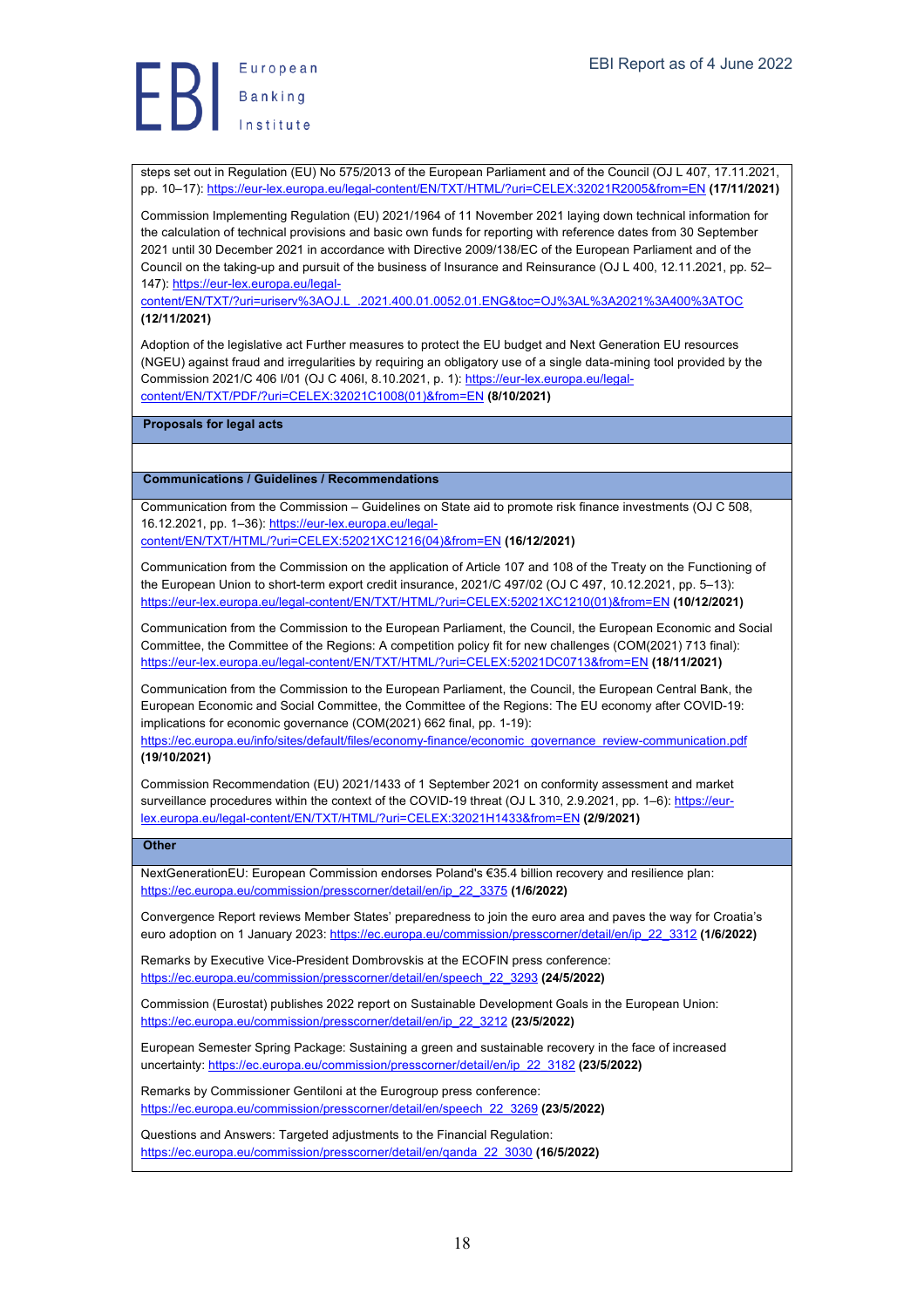Banking

Remarks by Commissioner Gentiloni at the Spring 2022 Economic Forecast press conference: https://ec.europa.eu/commission/presscorner/detail/en/speech\_22\_3107 **(16/5/2022)** Spring 2022 Economic Forecast: Russian invasion tests EU economic resilience: https://ec.europa.eu/commission/presscorner/detail/en/ip\_22\_3070 **(16/5/2022)** NextGenerationEU: European Commission raises a further €9 billion in support of Europe's recovery and resilience: https://ec.europa.eu/commission/presscorner/detail/en/ip\_22\_2982 **(11/5/2022)** NextGenerationEU: European Commission endorses positive preliminary assessment of Croatia's request for €700 million disbursement under the Recovery and Resilience Facility: https://ec.europa.eu/commission/presscorner/detail/en/ip\_22\_2810 **(10/5/2022)** Commission boosts Horizon Europe budget to support green, health and digital innovations and displaced researchers of Ukraine: https://ec.europa.eu/commission/presscorner/detail/en/ip\_22\_2843 **(10/5/2022)** Press remarks by Commissioner Gentiloni at the Eurogroup press conference: https://ec.europa.eu/commission/presscorner/detail/en/speech\_22\_2791 **(3/5/2022)** NextGenerationEU: European Commission endorses Bulgaria's €6.3 billion recovery and resilience plan: https://ec.europa.eu/commission/presscorner/detail/en/ip\_22\_2282 **(7/4/2022)** NextGenerationEU: European Commission supports Europe's sustainable transition with second green bond syndication: https://ec.europa.eu/commission/presscorner/detail/en/ip\_22\_2271 **(5/4/2022)** Remarks by Commissioner Gentiloni at the Eurogroup press conference: https://ec.europa.eu/commission/presscorner/detail/en/speech\_22\_2276 **(4/4/2022)** NextGenerationEU: European Commission endorses Sweden's €3.3 billion recovery and resilience plan: https://ec.europa.eu/commission/presscorner/detail/en/ip\_22\_1992 **(29/3/2022)** NextGenerationEU: European Commission endorses positive preliminary assessment of Portugal's request for €1.16 billion disbursement under the Recovery and Resilience Facility: https://ec.europa.eu/commission/presscorner/detail/en/ip\_22\_1965 **(25/3/2022)** NextGenerationEU: European Commission completes the second successful bond issuance in 2022: https://ec.europa.eu/commission/presscorner/detail/en/ip\_22\_1935 **(22/3/2022)** Bank recovery and resolution: European Commission approves resolution schemes for the Croatian and the Slovenian subsidiaries of Sberbank Europe AG: https://ec.europa.eu/commission/presscorner/detail/en/ip\_22\_1492 **(1/3/2022)** NextGenerationEU: First annual report on the Recovery and Resilience Facility finds implementation is well underway: https://ec.europa.eu/commission/presscorner/detail/en/ip\_22\_1198 **(1/3/2022)** NextGenerationEU: European Commission endorses positive preliminary assessment of Greece's request for €3.6 billion disbursement under Recovery and Resilience Facility: https://ec.europa.eu/commission/presscorner/detail/en/ip\_22\_1354 **(28/2/2022)** NextGenerationEU: European Commission endorses positive preliminary assessment of Italy's request for €21 billion disbursement under the Recovery and Resilience Facility: https://ec.europa.eu/commission/presscorner/detail/en/ip\_22\_1356 **(28/2/2022)** Winter 2022 Economic Forecast: Growth expected to regain traction after winter slowdown: https://ec.europa.eu/commission/presscorner/detail/en/ip\_22\_926 **(10/2/2022)** NextGenerationEU: European Commission raises an additional €5 billion in support for Europe's recovery: https://ec.europa.eu/commission/presscorner/detail/en/ip\_22\_845 **(8/2/2022)** EU Taxonomy: Commission presents Complementary Climate Delegated Act to accelerate decarbonisation: https://europa.eu/newsroom/ecpc-failover/pdf/ip-22-711\_en.pdf **(2/2/2022)** NextGenerationEU: European Commission endorses positive preliminary assessment of France's request for €7.4 billion disbursement under the Recovery and Resilience Facility: https://ec.europa.eu/commission/presscorner/detail/en/ip\_22\_576 **(26/1/2022)** EU Cohesion policy: Almost €385.5 million from the EU Solidarity Fund to 19 countries to tackle the coronavirus health emergency: https://ec.europa.eu/commission/presscorner/detail/en/ip\_22\_395 **(19/1/2022)**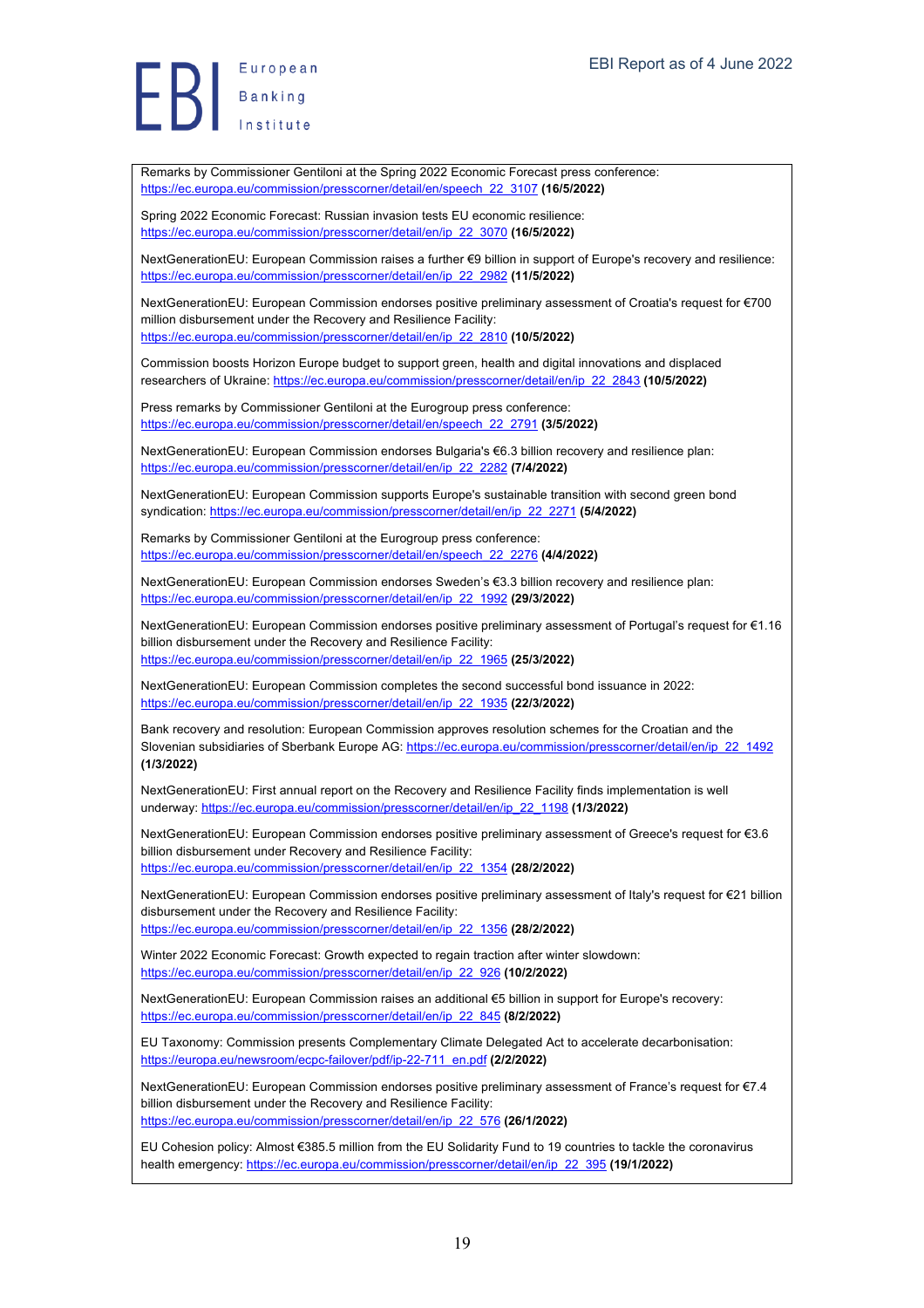Europea<br>Banking<br>Institute

Remarks by Executive Vice-President Dombrovskis at the ECOFIN press conference: https://ec.europa.eu/commission/presscorner/detail/en/speech\_22\_408 **(18/1/2022)**

Press remarks by Commissioner Gentiloni at the Eurogroup press conference: https://ec.europa.eu/commission/presscorner/detail/en/speech\_22\_396 **(17/1/2022)**

Financial literacy: Commission and OECD-INFE publish joint framework to improve individuals' financial skills: https://ec.europa.eu/commission/presscorner/detail/en/ip\_22\_283 **(11/1/2022)**

€47 million fund to protect intellectual property of EU SMEs in their COVID-19 recovery and green and digital transitions: https://ec.europa.eu/commission/presscorner/detail/en/ip\_22\_181 **(10/1/2022)**

EU Taxonomy: Commission begins expert consultations on Complementary Delegated Act covering certain nuclear and gas activities: https://ec.europa.eu/commission/presscorner/detail/en/ip\_22\_2 **(1/1/2022)**

The Commission proposes the next generation of EU own resources: https://ec.europa.eu/commission/presscorner/detail/en/ip\_21\_7025 **(22/12/2021)**

Commission Decision of 20 December 2021 on the financial management of the mutual insurance mechanism established under Regulation (EU) 2021/695 of the European Parliament and of the Council for actions under the Seventh Framework Programme, Horizon 2020, Horizon Europe and Euratom Programmes (OJ C 514I , 21.12.2021, pp. 6–18): https://eur-lex.europa.eu/legal-content/EN/TXT/HTML/?uri=CELEX:32021D1221(01)&from=EN **(21/12/2021)**

Commission Delegated Regulation (EU) 2021/2268 of 6 September 2021 amending the regulatory technical standards laid down in Commission Delegated Regulation (EU) 2017/653 as regards the underpinning methodology and presentation of performance scenarios, the presentation of costs and the methodology for the calculation of summary cost indicators, the presentation and content of information on past performance and the presentation of costs by packaged retail and insurance-based investment products (PRIIPs) offering a range of options for investment and alignment of the transitional arrangement for PRIIP manufacturers offering units of funds referred to in Article 32 of Regulation (EU) No 1286/2014 of the European Parliament and of the Council as underlying investment options with the prolonged transitional arrangement laid down in that Article (OJ L 455I, 20.12.2021, pp. 1–55): https://eur-lex.europa.eu/legal-content/EN/TXT/HTML/?uri=CELEX:32021R2268&from=EN **(20/12/2021)**

Remarks by Commissioner Gentiloni at the Eurogroup press conference: https://ec.europa.eu/commission/presscorner/detail/en/speech\_21\_6652 **(6/12/2021)**

State aid: Commission adopts revised Guidelines on State aid to promote risk finance investments: https://ec.europa.eu/commission/presscorner/detail/en/ip\_21\_6553 **(6/12/2021)**

NextGenerationEU: European Commission adopts positive preliminary assessment of Spain's request for €10 billion disbursement under Recovery and Resilience Facility:

https://ec.europa.eu/commission/presscorner/detail/en/ip\_21\_6597 **(3/12/2021)**

EU financial instruments supported European SMEs during the coronavirus crises with €29 billion in 2020: https://ec.europa.eu/commission/presscorner/detail/en/ip\_21\_6348 **(2/12/2021)**

European Semester Autumn Package: rebounding stronger from the crisis and making Europe greener and more digital: https://ec.europa.eu/commission/presscorner/detail/en/ip\_21\_6105 **(24/11/2021)**

Autumn 2021 Economic Forecast: From recovery to expansion, amid headwinds: https://ec.europa.eu/commission/presscorner/detail/en/ip\_21\_5883 **(11/11/2021)**

Remarks by Commissioner Gentiloni at the Eurogroup press conference: https://ec.europa.eu/commission/presscorner/detail/en/speech\_21\_5868 **(8/11/2021)**

Resolution of the European Committee of the Regions' proposals in view of the European Commission Work Programme for 2022 (OJ C 440, 29.10.2021, pp. 1-5): https://eur-lex.europa.eu/legalcontent/EN/TXT/?uri=uriserv%3AOJ.C\_.2021.440.01.0001.01.ENG&toc=OJ%3AC%3A2021%3A440%3ATOC **(29/10/2021)**

Banking Package 2021: new EU rules to strengthen banks' resilience and better prepare for the future: https://ec.europa.eu/commission/presscorner/detail/en/ip\_21\_5401 **(27/10/2021)**

Questions and Answers on the Banking Package 2021: https://ec.europa.eu/commission/presscorner/detail/en/qanda\_21\_5386 **(27/10/2021)**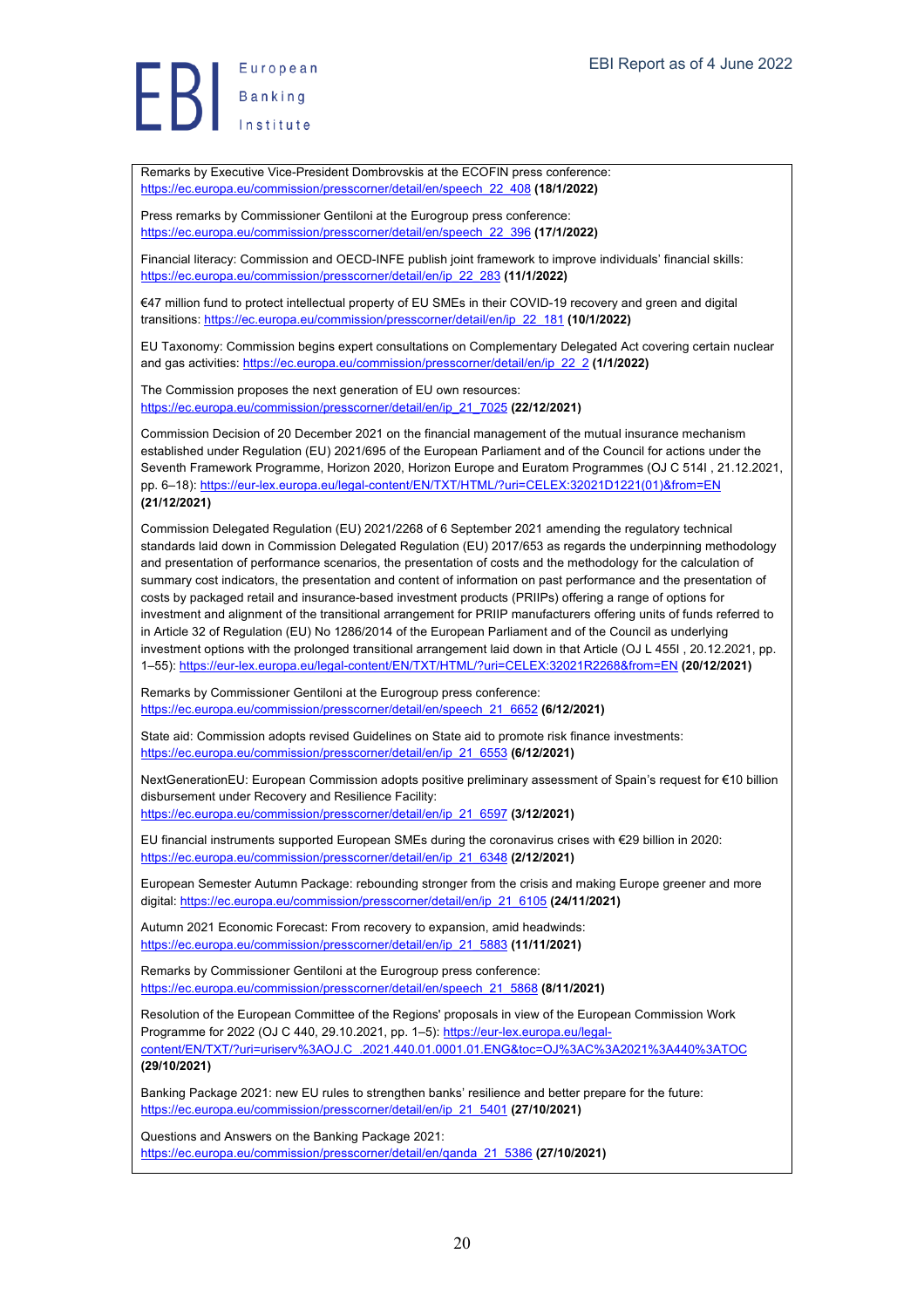2022 Commission Work Programme: Making Europe stronger together: https://ec.europa.eu/info/index\_en **(19/10/2021)**

NextGenerationEU: European Commission successfully issues first green bond to finance the sustainable recovery: https://ec.europa.eu/commission/presscorner/detail/en/ip\_21\_5207 **(12/10/2021)**

Questions and Answers: NextGenerationEU first green bond issuance: https://ec.europa.eu/commission/presscorner/detail/en/qanda\_21\_5211 **(12/10/2021)**

EU Cohesion policy on the front line of the recovery: €34 billion approved for regions and cities in just 4 months: https://ec.europa.eu/commission/presscorner/detail/en/ip\_21\_5130 **(11/10/2021)**

Questions and Answers: Proposal to amend EU Budget for 2021 to support global vaccination and funding for global emergencies: https://ec.europa.eu/commission/presscorner/detail/en/qanda\_21\_5086 **(11/10/2021)**

United States–European Commission Joint Statement: Launch of the joint COVID-19 Manufacturing and Supply Chain Taskforce: https://ec.europa.eu/commission/presscorner/detail/en/statement\_21\_4847 **(22/9/2021)**

An U.S.-EU Agenda for Beating the Global Pandemic: Vaccinating the World, Saving Lives Now, and Building Back Better Health Security: https://ec.europa.eu/commission/presscorner/detail/en/statement\_21\_4846 **(22/9/2021)**

Reviewing EU insurance rules: encouraging insurers to invest in Europe's future: https://ec.europa.eu/commission/presscorner/detail/en/ip\_21\_4783 **(22/9/2021)**

Questions and Answers: Proposals for amendments to the Solvency II Directive and a new Insurance Recovery and Resolution Directive: https://ec.europa.eu/commission/presscorner/detail/en/qanda\_21\_4764 **(22/9/2021)**

SURE: Report confirms instrument's success in protecting jobs and incomes: https://ec.europa.eu/commission/presscorner/detail/en/ip\_21\_4822 **(22/9/2021)**

Coronavirus: Commission signs contract for the supply of a monoclonal antibody treatment: https://ec.europa.eu/commission/presscorner/detail/en/ip\_21\_4827 **(21/9/2021)**

REACT-EU: €4.7 billion to support jobs, skills and people most in need in Italy: https://ec.europa.eu/commission/presscorner/detail/en/ip\_21\_4731 **(17/9/2021)**

European Health Emergency preparedness and Response Authority (HERA): Getting ready for future health emergencies: https://ec.europa.eu/commission/presscorner/detail/en/ip\_21\_4672 **(16/9/2021)**

Questions and Answers: European Health Emergency preparedness and Response Authority – HERA: https://ec.europa.eu/commission/presscorner/detail/en/qanda\_21\_4733 **(16/9/2021)**

Team Europe: €34 billion disbursed so far to tackle COVID-19 in partner countries: https://ec.europa.eu/commission/presscorner/detail/en/ip\_21\_4729 **(16/9/2021)**

NextGenerationEU: Fourth bond issuance maintains strong momentum for EU borrowing for recovery: https://ec.europa.eu/commission/presscorner/detail/en/ip\_21\_4707 **(14/9/2021)**

NextGenerationEU: European Commission gearing up for issuing €250 billion of NextGenerationEU green bonds: https://ec.europa.eu/commission/presscorner/detail/en/ip\_21\_4565 **(7/9/2021)**

Questions and Answers: NextGenerationEU Green Bond framework and funding plan update: https://ec.europa.eu/commission/presscorner/detail/en/qanda\_21\_4567 **(7/9/2021)**

#### **5. European Stability Mechanism (ESM)**

Klaus Regling at Eurogroup press conference, May 2022: https://www.esm.europa.eu/videos-and-photos/klausregling-eurogroup-press-conference-may-2022 **(23/5/2022)**

Klaus Regling at Eurogroup press conference, March 2022: https://www.esm.europa.eu/press-conferences/klausregling-eurogroup-press-conference-march-2022 **(14/3/2022)**

European financial integration: the role of banks in capital markets - article by Rolf Strauch: https://www.esm.europa.eu/speeches-and-presentations/european-financial-integration-role-banks-capital-marketsarticle-rolf **(23/2/2022)**

ESM joins Network of Central Banks and Supervisors for Greening the Financial System as an Observer: https://www.esm.europa.eu/press-releases/esm-joins-network-central-banks-and-supervisors-greening-financialsystem-observer **(14/2/2022)**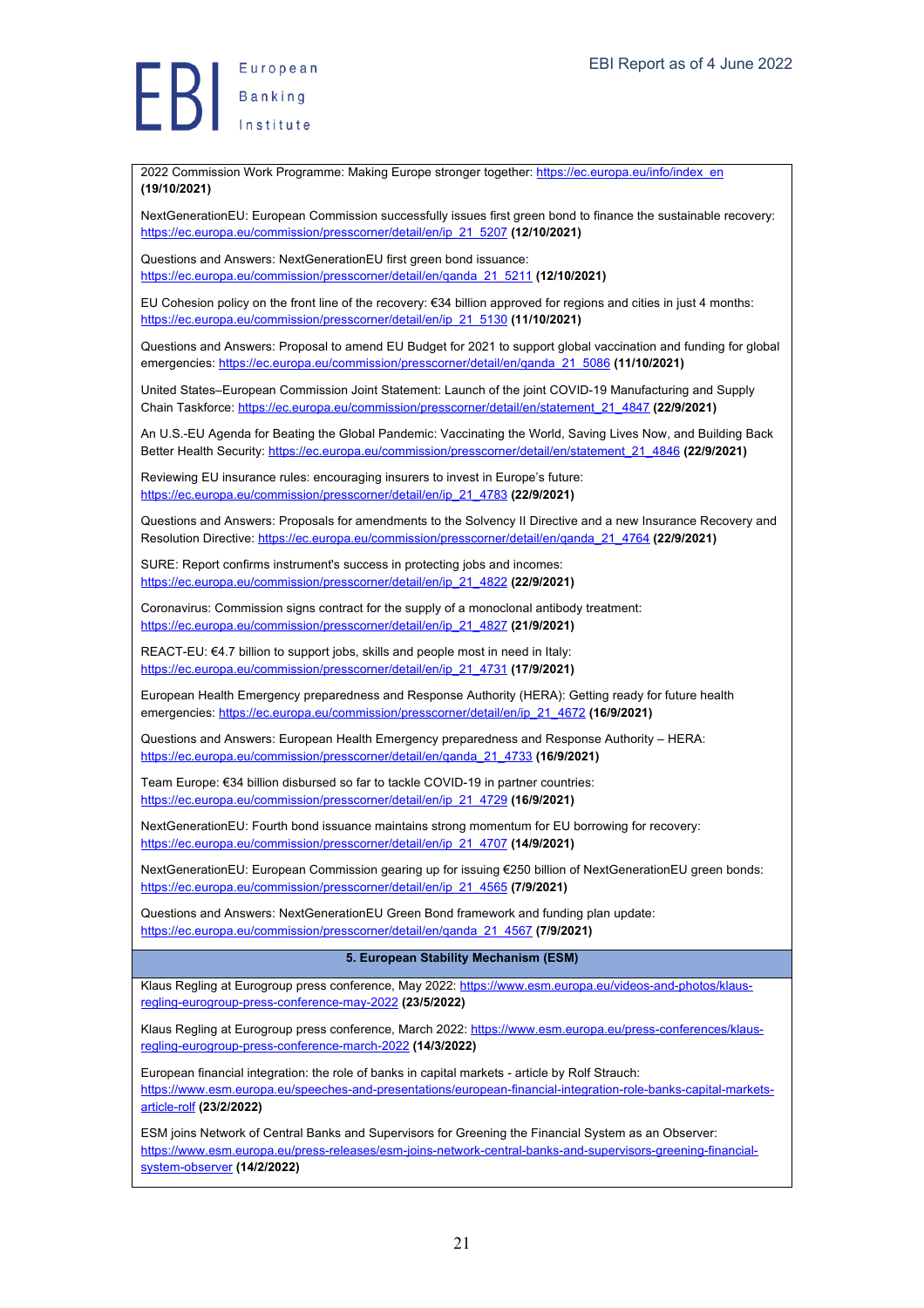European Europea<br>Banking<br>Institute

How to deepen Europe's Economic and Monetary Union?: https://www.esm.europa.eu/speeches-andpresentations/how-deepen-europes-economic-and-monetary-union **(24/1/2022)**

EMU deepening agenda in the aftermath of COVID-19: https://www.esm.europa.eu/speeches-andpresentations/emu-deepening-agenda-aftermath-covid-19 **(24/1/2022)**

Risk-sharing in the euro area: https://www.esm.europa.eu/speeches-and-presentations/risk-sharing-euro-area **(24/1/2022)**

Klaus Regling at Eurogroup press conference, January 2022: https://www.esm.europa.eu/press-conferences/klausregling-eurogroup-press-conference-january-2022 **(17/1/2022)**

Time for euro safe asset futures?: https://www.esm.europa.eu/blog/time-euro-safe-asset-futures **(10/12/2021)**

The ESM's backstop to the Single Resolution Fund: financial safety net in times of crises - speech by Klaus Regling: https://www.esm.europa.eu/speeches-and-presentations/esms-backstop-single-resolution-fund-financial-safety-nettimes-crises **(10/12/2021)**

Rolf Strauch at Eurogroup press conference, November 2021: https://www.esm.europa.eu/press-conferences/rolfstrauch-eurogroup-press-conference-november-2021 **(8/11/2021)**

The monetary union: stable despite crises - speech by Klaus Regling: https://www.esm.europa.eu/speeches-andpresentations/monetary-union-stable-despite-crises-speech-klaus-regling **(8/10/2021)**

ESM completes 2021 funding with highest demand in eight years: https://www.esm.europa.eu/press-releases/esmcompletes-2021-funding-highest-demand-eight-years **(4/10/2021)**

#### **6. Measures taken by Member States**

Coronavirus Outbreak – List of Member State Measures approved under Article 107(2)b TFEU, Article 107(3)b TFEU and under the Temporary State Aid Framework:

https://ec.europa.eu/competition/state\_aid/what\_is\_new/State\_aid\_decisions\_TF\_and\_107\_2b\_107\_3b\_107\_3c.pdf **(17/5/2021)**

Overview of national measures by Member State: https://ec.europa.eu/newsroom/ecfin/itemdetail.cfm?item\_id=673882&utm\_source=ecfin\_newsroom&utm\_medium=Website&utm\_campaign=ecfin&utm\_conte nt=Overview%20of%20national%20measures%20by%20Member%20State&lang=en

#### **7. Recovery and Resilience Facility**

The link below guides to the National recovery and resilience plans, and contains the draft or final plans and, where available, the Commission assessment and accompanying press material: https://ec.europa.eu/info/businesseconomy-euro/recovery-coronavirus/recovery-and-resilience-facility\_en

#### **8. Organisation for Economic Co-operation and Development (OECD)**

Consumer Prices, OECD - Updated: 2 June 2022: https://www.oecd.org/newsroom/consumer-prices-oecd-updated-2-june-2022.htm **(2/6/2022)**

International trade statistics: trends in first quarter 2022: https://www.oecd.org/newsroom/international-tradestatistics-trends-in-first-quarter-2022.htm **(24/5/2022)**

GDP Growth - First quarter of 2022, OECD: https://www.oecd.org/newsroom/gdp-growth-first-quarter-2022oecd.htm **(23/5/2022)**

Unemployment Rates, OECD - Updated: May 2022: https://www.oecd.org/newsroom/unemployment-rates-oecdupdate-may-2022.htm **(11/5/2022)**

Composite Leading Indicators (CLI), OECD, May 2022: https://www.oecd.org/newsroom/composite-leadingindicators-cli-oecd-may-2022.htm **(10/5/2022)**

Growth and economic well-being: Fourth quarter 2021, OECD: https://www.oecd.org/newsroom/growth-andeconomic-well-being-fourth-quarter-2021-oecd.htm **(5/4/2022)**

Consumer Prices, OECD - Updated: 4 May 2022: https://www.oecd.org/newsroom/consumer-prices-oecd-updated-4may-2022.htm **(4/5/2022)**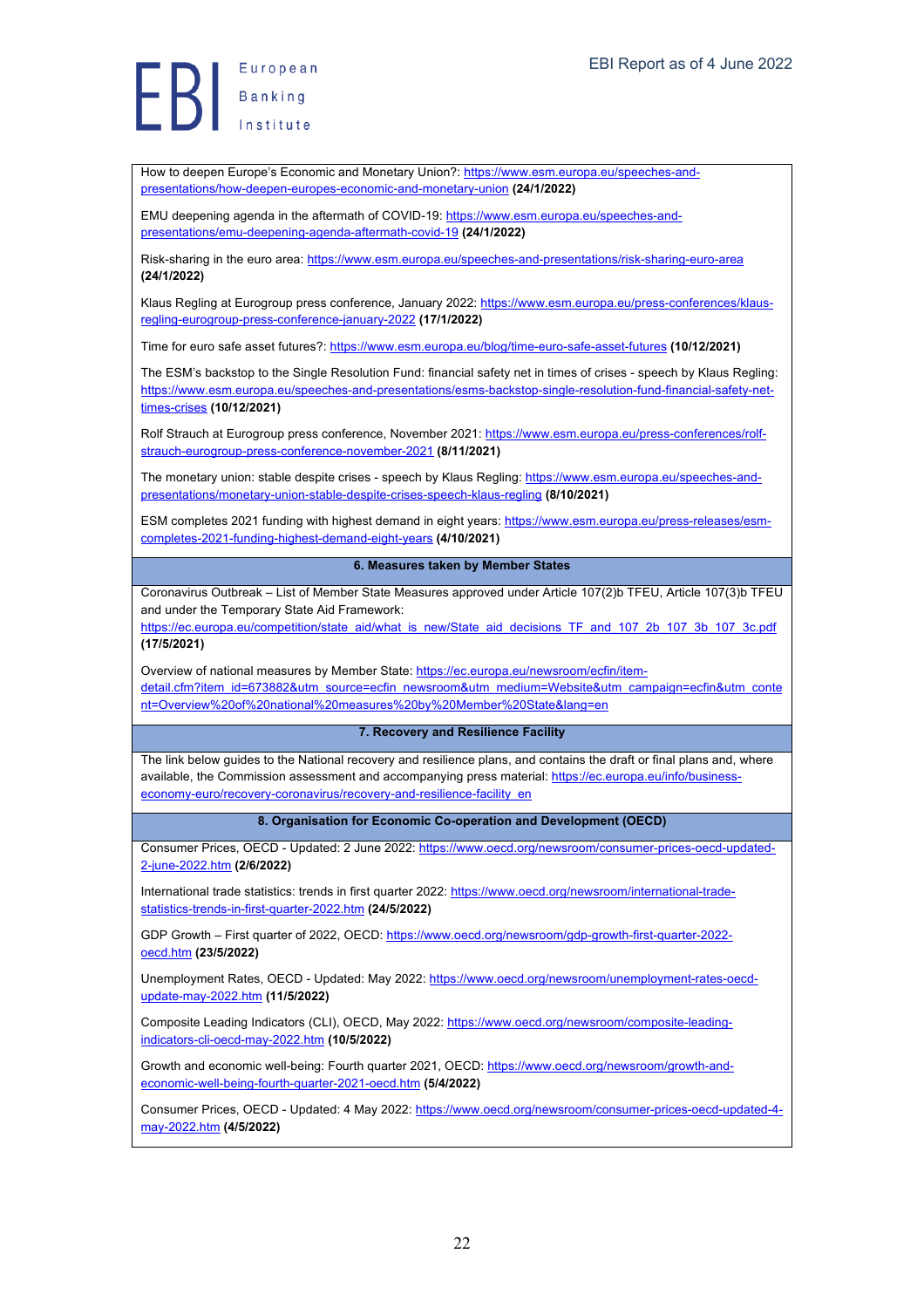

OECD countries advancing slowly on sustainable development targets by 2030: https://www.oecd.org/newsroom/oecd-countries-advancing-slowly-on-sustainable-development-targets-by-2030.htm **(27/4/2022)** Employment situation, OECD, fourth quarter 2021: https://www.oecd.org/newsroom/employment-situation-oecdfourth-quarter-2021.htm **(21/4/2022)** COVID-19 assistance to developing countries lifts foreign aid in 2021 – OECD: https://www.oecd.org/newsroom/covid-19-assistance-to-developing-countries-lifts-foreign-aid-in-2021-oecd.htm **(12/4/2022)** Unemployment Rates, OECD - Updated: April 2022: https://www.oecd.org/newsroom/unemployment-rates-oecdupdate-april-2022.htm **(12/4/2022)** Composite Leading Indicators (CLI), OECD, April 2022: https://www.oecd.org/newsroom/composite-leadingindicators-cli-oecd-april-2022.htm **(11/4/2022)** Consumer Prices, OECD - Updated: 5 April 2022: https://www.oecd.org/newsroom/consumer-prices-oecd-updated-5-april-2022.htm **(5/4/2022)** Countries pledge to step up action on climate and environment at OECD Environment Ministerial: https://www.oecd.org/newsroom/countries-pledge-to-step-up-action-on-climate-and-environment-at-oecdenvironment-ministerial.htm **(31/3/2022)** New OECD report shows loans to SMEs hit new heights during the pandemic, as small firms face renewed pressures during the recovery: https://www.oecd.org/newsroom/new-oecd-report-shows-loans-to-smes-hit-newheights-during-the-pandemic-as-small-firms-face-renewed-pressures-during-the-recovery.htm **(29/3/2022)** The OECD proposes a prototype for the Blue Dot Network to operationalise quality infrastructure projects: https://www.oecd.org/newsroom/the-oecd-proposes-a-prototype-for-the-blue-dot-network-to-operationalise-qualityinfrastructure-projects.htm **(21/3/2022)** OECD calls for well-targeted support to the vulnerable as war undermines global recovery: https://www.oecd.org/newsroom/oecd-calls-for-well-targeted-support-to-the-vulnerable-as-war-undermines-globalrecovery.htm **(17/3/2022)** G20 GDP Growth – Fourth quarter of 2021, OECD: https://www.oecd.org/newsroom/g20-gdp-growth-fourth-quarter-2021-oecd.htm **(15/3/2022)** Unemployment Rates, OECD – Updated: March 2022: https://www.oecd.org/newsroom/unemployment-rates-oecdupdate-march-2022.htm **(10/3/2022)** Consumer Prices, OECD - Updated: 3 March 2022: https://www.oecd.org/newsroom/consumer-prices-oecdupdated-3-march-2022.htm **(3/3/2022)** International trade statistics: trends in fourth quarter 2021: https://www.oecd.org/newsroom/international-tradestatistics-trends-in-fourth-quarter-2021.htm **(24/2/2022)** GDP Growth - Fourth quarter of 2021, OECD: https://www.oecd.org/newsroom/gdp-growth-fourth-guarter-2021oecd.htm **(21/2/2022)** Composite Leading Indicators (CLI), OECD, February 2022: https://www.oecd.org/newsroom/composite-leadingindicators-cli-oecd-february-2022.htm **(9/2/2022)** Unemployment Rates, OECD - Updated: February 2022: https://www.oecd.org/newsroom/unemployment-ratesoecd-update-february-2022.htm **(8/2/2022)** Growth and economic well-being: Third quarter 2021, OECD: https://www.oecd.org/newsroom/growth-andeconomic-well-being-third-quarter-2021-oecd.htm **(7/2/2022)** Services trade liberalised in 2021, showing significant decrease in volume and effects of new measures, OECD says: https://www.oecd.org/newsroom/services-trade-liberalised-in-2021-showing-significant-decrease-in-volumeand-effects-of-new-measures.htm **(1/2/2022)** Employment situation, OECD, third quarter 2021: https://www.oecd.org/newsroom/employment-situation-oecd-thirdquarter-2021.htm **(25/1/2022)** New OECD hub to boost transparency on the tax treatment of foreign aid: https://www.oecd.org/newsroom/newoecd-hub-to-boost-transparency-on-the-tax-treatment-of-foreign-aid.htm **(19/1/2022)**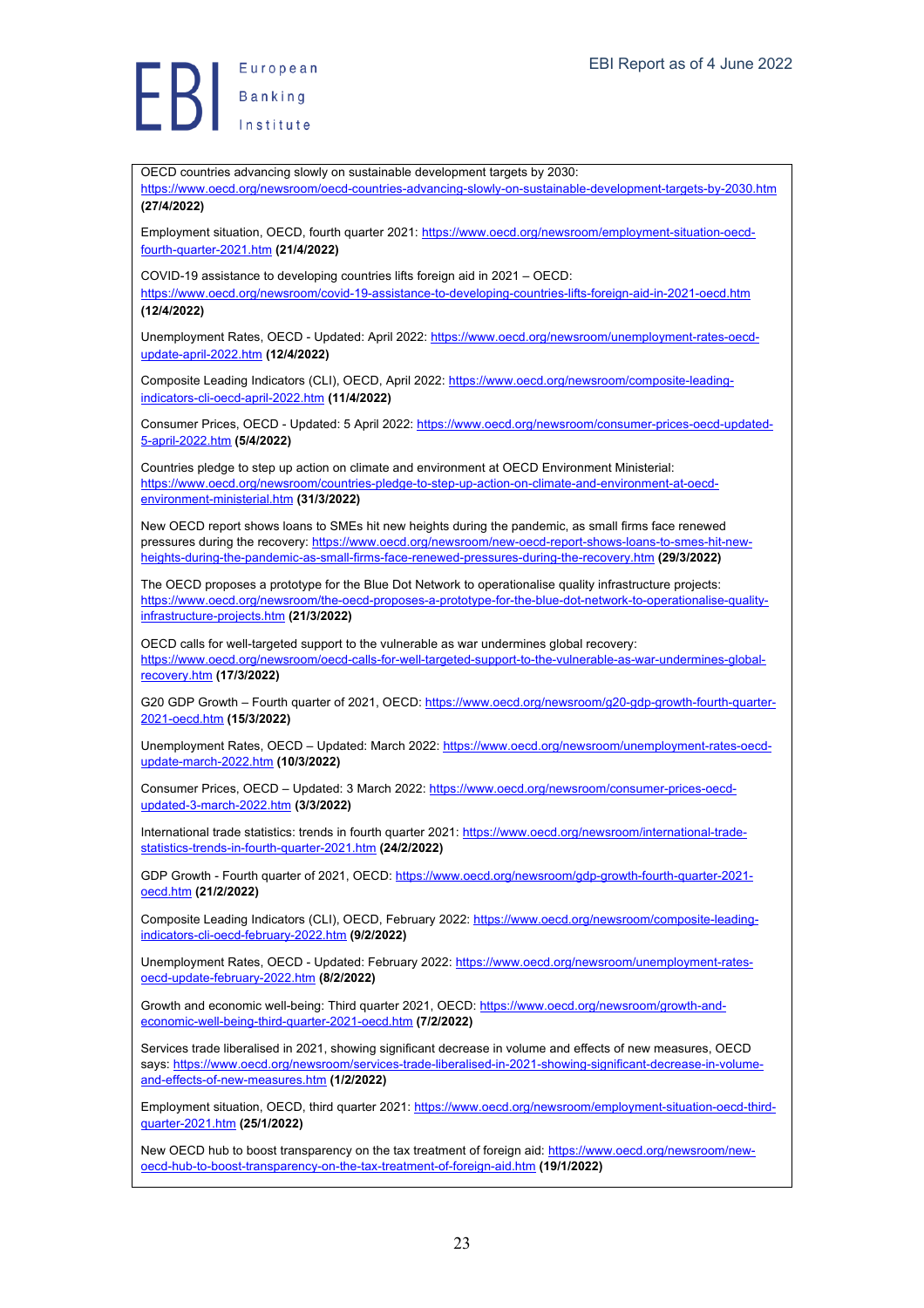European || Europea<br>|| Banking<br>|

Unemployment Rates, OECD – Updated: January 2022: https://www.oecd.org/newsroom/unemployment-rates-oecdupdate-january-2022.htm **(18/1/2022)**

Composite Leading Indicators (CLI), OECD, January 2022: https://www.oecd.org/newsroom/composite-leadingindicators-cli-oecd-january-2022.htm **(17/1/2022)**

Consumer Prices, OECD - Updated: 11 January 2022: https://www.oecd.org/newsroom/consumer-prices-oecdupdated-11-january-2022.htm **(11/1/2022)**

OECD releases Pillar Two model rules for domestic implementation of 15% global minimum tax: https://www.oecd.org/newsroom/oecd-releases-pillar-two-model-rules-for-domestic-implementation-of-15-percentglobal-minimum-tax.htm **(20/12/2021)**

G20 GDP Growth - Third quarter of 2021, OECD: https://www.oecd.org/newsroom/g20-gdp-growth-third-quarter-2021-oecd.htm **(14/12/2021)**

Composite Leading Indicators (CLI), OECD, December 2021: https://www.oecd.org/newsroom/composite-leadingindicators-cli-oecd-december-2021.htm **(9/12/2021)**

Government support cushions tax revenues in OECD countries from the worst impacts of the COVID-19 crisis: https://www.oecd.org/newsroom/government-support-cushions-tax-revenues-in-oecd-countries-from-the-worstimpacts-of-the-covid-19-crisis.htm **(6/12/2021)**

Media Advisory - Assessing the initial impact of COVID-19 on tax revenues across OECD countries: https://www.oecd.org/newsroom/media-advisory-assessing-the-initial-impact-of-covid-19-on-tax-revenues-acrossoecd-countries.htm **(1/12/2021)**

OECD Economic Outlook sees recovery continuing but warns of growing imbalances and risks: https://www.oecd.org/newsroom/oecd-economic-outlook-sees-recovery-continuing-but-warns-of-growingimbalances-and-risks.htm **(1/12/2021)**

International trade statistics: trends in third quarter 2021: https://www.oecd.org/newsroom/international-tradestatistics-trends-in-third-quarter-2021.htm **(23/11/2021)**

GDP Growth – Third quarter of 2021, OECD: https://www.oecd.org/newsroom/gdp-growth-third-quarter-2021 oecd.htm **(18/11/2021)**

Growth and economic well-being: second quarter 2021, OECD: https://www.oecd.org/newsroom/growth-andeconomic-well-being-second-quarter-2021-oecd.htm **(8/11/2021)**

Global economic recovery continues but remains uneven, says OECD: https://www.oecd.org/newsroom/globaleconomic-recovery-continues-but-remains-uneven-says-oecd.htm **(21/9/2021)**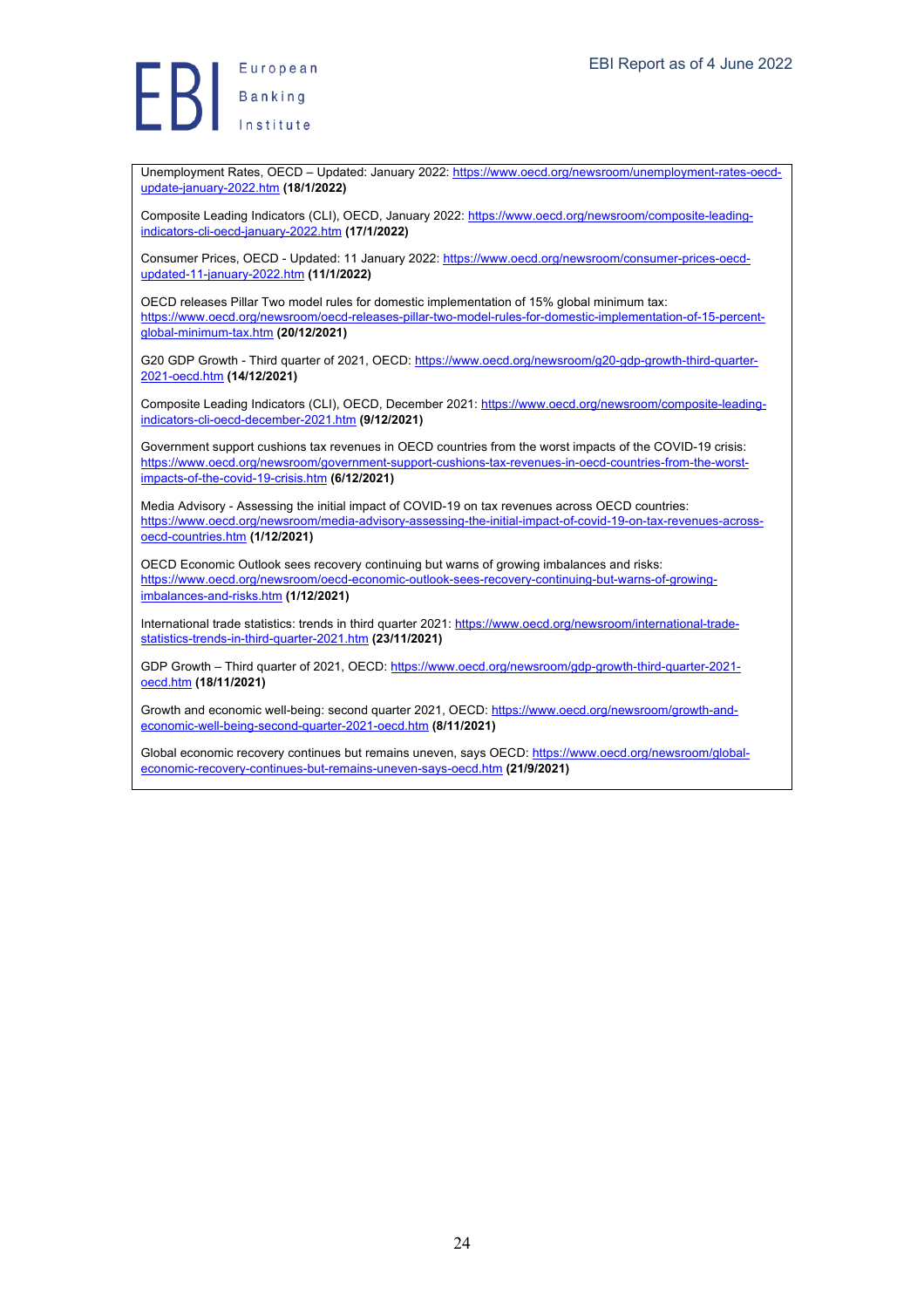

| II. Financial Stability - Banking Regulation                                                                                                                                                                                                                               |
|----------------------------------------------------------------------------------------------------------------------------------------------------------------------------------------------------------------------------------------------------------------------------|
| A. International Level                                                                                                                                                                                                                                                     |
| 1. Financial Stability Board (FSB)                                                                                                                                                                                                                                         |
| FSB holds 2022 Roundtable on External Audit: https://www.fsb.org/2022/06/fsb-holds-2022-roundtable-on-external-<br>audit/ (3/6/2022)                                                                                                                                       |
| Propelling a graceful transition: the role of the financial system: https://www.fsb.org/wp-content/uploads/S010622.pdf<br>(1/6/2022)                                                                                                                                       |
| FSB Europe Group discusses regional vulnerabilities, crypto-assets and climate change:<br>https://www.fsb.org/2022/05/fsb-europe-group-discusses-regional-vulnerabilities-crypto-assets-and-climate-change/<br>(24/5/2022)                                                 |
| FSB Asia group discusses current vulnerabilities and climate-related financial risks: https://www.fsb.org/2022/05/fsb-<br>asia-group-discusses-current-vulnerabilities-and-climate-related-financial-risks/ (20/5/2022)                                                    |
| Diverse challenges, common threads: preserving global financial stability today and tomorrow:<br>https://www.fsb.org/wp-content/uploads/Knot-ISDA-AGM-Keynote-speech.pdf (11/5/2022)                                                                                       |
| FSB publishes peer review on out-of-court corporate debt workouts: https://www.fsb.org/2022/05/fsb-publishes-peer-<br>review-on-out-of-court-corporate-debt-workouts/ (9/5/2022)                                                                                           |
| FSB analyses external vulnerabilities in emerging market economies associated with US dollar funding:<br>https://www.fsb.org/2022/04/fsb-analyses-external-vulnerabilities-in-emerging-market-economies-associated-with-us-<br>dollar-funding/ (26/4/2022)                 |
| FSB Chair's letter to G20 outlines financial stability issues arising from Russia's invasion of Ukraine:<br>https://www.fsb.org/2022/04/fsb-chairs-letter-to-g20-outlines-financial-stability-issues-arising-from-russias-invasion-<br>of-ukraine/ (20/4/2022)             |
| Potential risks to financial stability from rising commodity prices: https://www.fsb.org/2022/04/potential-risks-to-<br>financial-stability-from-rising-commodity-prices/ (11/4/2022)                                                                                      |
| FSB welcomes smooth transition from LIBOR: https://www.fsb.org/2022/04/fsb-welcomes-smooth-transition-from-<br>libor/ (5/4/2022)                                                                                                                                           |
| FSB report finds that COVID-19 has accelerated the trend towards digitalisation of retail financial services:<br>https://www.fsb.org/2022/03/fsb-report-finds-that-covid-19-has-accelerated-the-trend-towards-digitalisation-of-retail-<br>financial-services/ (21/3/2022) |
| FSB, CPMI and IOSCO analysis highlights need to continue work on CCP financial resources:<br>https://www.fsb.org/2022/03/fsb-cpmi-and-iosco-analysis-highlights-need-to-continue-work-on-ccp-financial-<br>resources/ (10/3/2022)                                          |
| A global Europe to meet global financial stability challenges: https://www.fsb.org/wp-content/uploads/S250222.pdf<br>(25/2/2022)                                                                                                                                           |
| Approaches to Debt Overhang Issues of Non-financial Corporates: Discussion paper:<br>https://www.fsb.org/2022/02/approaches-to-debt-overhang-issues-of-non-financial-corporates-discussion-paper/<br>(22/2/2022)                                                           |
| The road ahead: lifting barriers for cross-border payments: https://www.fsb.org/wp-content/uploads/S220222.pdf<br>(22/2/2022)                                                                                                                                              |
| FSB Chair outlines work priorities for 2022 to G20 Finance Ministers and Central Bank Governors:<br>https://www.fsb.org/2022/02/fsb-chair-outlines-work-priorities-for-2022-to-q20-finance-ministers-and-central-bank-<br>governors/ (17/2/2022)                           |
| Navigating change in the global financial system: the role of the FSB: https://www.fsb.org/wp-<br>content/uploads/S170222.pdf (17/2/2022)                                                                                                                                  |
| FSB warns of emerging risks from crypto-assets to global financial stability: https://www.fsb.org/2022/02/fsb-warns-<br>of-emerging-risks-from-crypto-assets-to-global-financial-stability/ (16/2/2022)                                                                    |
| Internal Interconnectedness in Resolution Planning for Insurers: Practices Paper:<br>https://www.fsb.org/2022/01/internal-interconnectedness-in-resolution-planning-for-insurers-practices-paper/<br>(10/1/2022)                                                           |
| Resolution Funding for Insurers: Practices Paper: https://www.fsb.org/2022/01/resolution-funding-for-insurers-<br>practices-paper/ (10/1/2022)                                                                                                                             |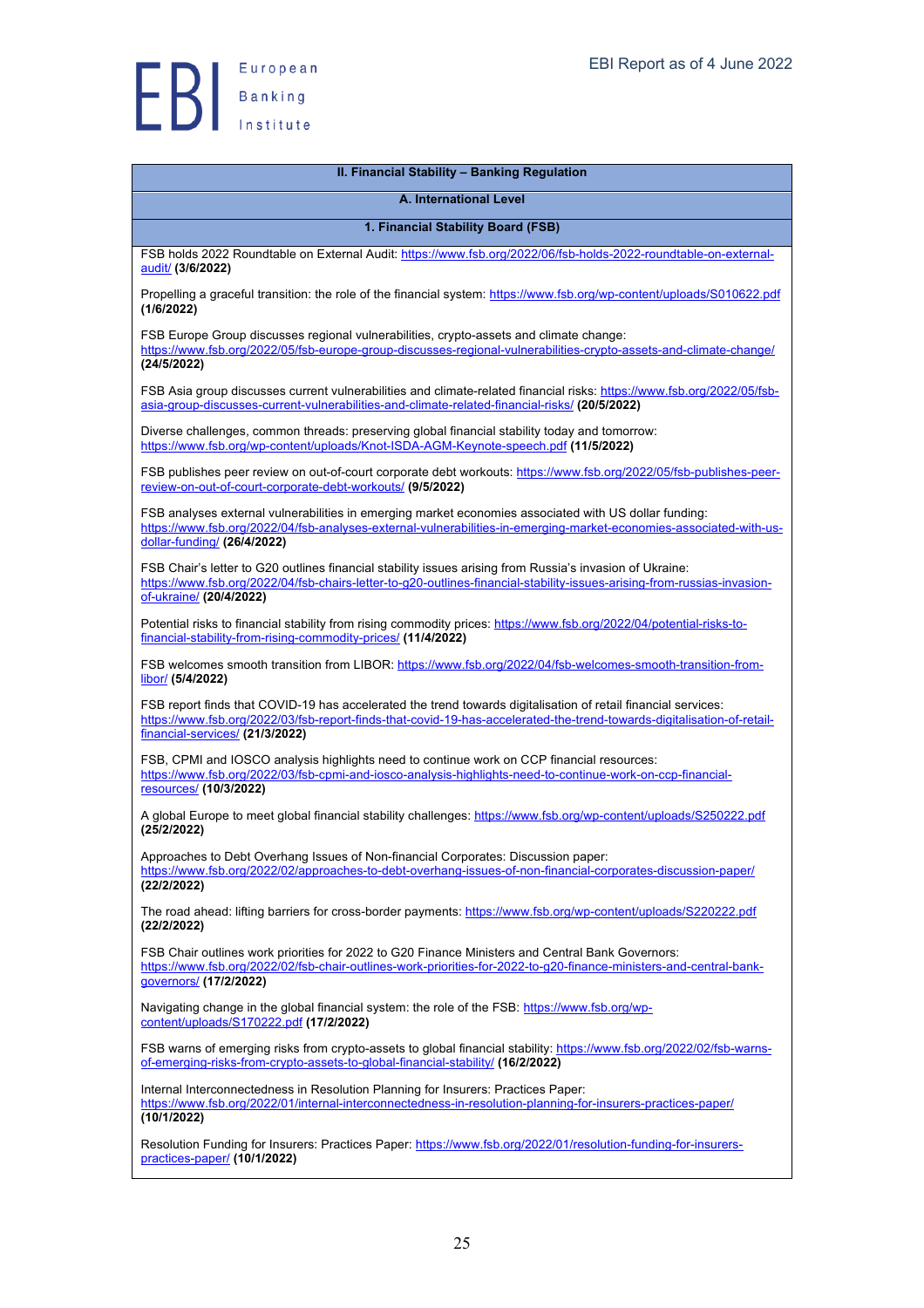European Banking

FSB reports on global trends and risks in non-bank financial intermediation: https://www.fsb.org/2021/12/fsb-reportson-global-trends-and-risks-in-non-bank-financial-intermediation-2/ **(16/12/2021)**

FSB Europe Group discusses non-bank financial intermediation and third-party outsourcing: https://www.fsb.org/2021/12/fsb-europe-group-discusses-non-bank-financial-intermediation-and-third-partyoutsourcing/ **(14/12/2021)**

FSB illustrates practical approaches to the execution of bail-in: https://www.fsb.org/2021/12/fsb-illustrates-practicalapproaches-to-the-execution-of-bail-in/ **(13/12/2021)**

2021 Resolution Report: "Glass half-full or still half-empty?" https://www.fsb.org/2021/12/2021-resolution-reportglass-half-full-or-still-half-empty/ **(7/12/2021)**

FSB Plenary meets in Basel: https://www.fsb.org/2021/11/fsb-plenary-meets-in-basel/ **(18/11/2021)**

Effective Implementation of FSB Principles for Sound Compensation Practices and Implementation Standards: 2021 progress report: https://www.fsb.org/2021/11/effective-implementation-of-fsb-principles-for-sound-compensationpractices-and-implementation-standards-2021-progress-report **(4/11/2021)**

Lessons learnt from the COVID-19 pandemic from a financial stability perspective: Final report: https://www.fsb.org/2021/10/lessons-learnt-from-the-covid-19-pandemic-from-a-financial-stability-perspective-finalreport **(28/10/2021)**

2021 FSB Annual Report: https://www.fsb.org/2021/10/2021-fsb-annual-report **(27/10/2021)**

Financial Stability and Coordination in Times of Crisis: https://www.fsb.org/wp-content/uploads/S181021.pdf **(18/10/2021)**

FSB and IMF publish the 2021 Progress Report on the G20 Data Gaps Initiative: https://www.fsb.org/2021/10/fsband-imf-publish-the-2021-progress-report-on-the-g20-data-gaps-initiative **(8/10/2021)**

FSB launches new financial stability surveillance framework: https://www.fsb.org/wp-content/uploads/P300921.pdf **(30/9/2021)**

**2. Bank for International Settlements (BIS) – Basel Committee on Banking Supervision (BCBS)**

#### **Regulatory Measures**

Basel Committee finalises principles on climate-related financial risks, progresses work on specifying cryptoassets' prudential treatment and agrees on way forward for the G-SIB assessment methodology review, Press release: https://www.bis.org/press/p220531.htm#:~:text=%20%20%201%20Basel%20Committee%20finalises%20principles, Banking%20Union%20on%20the%20G-SIB%20methodology.%20More%20 **(31/5/2022)**

Principles for the effective management and supervision of climate-related financial risks: https://www.bis.org/bcbs/publ/d530.pdf **(16/11/2021)**

Voluntary disclosure of sovereign exposures: https://www.bis.org/bcbs/publ/d528.htm **(11/11/2021)**

Revisions to market risk disclosure requirements: https://www.bis.org/bcbs/publ/d529.htm **(11/11/2021)**

G-SIB assessment methodology review process - technical amendment finalisation: https://www.bis.org/bcbs/publ/d527.htm **(9/11/2021)**

**Selected Reports and Studies**

Newsletter on third- and fourth-party risk management and concentration risk: https://www.bis.org/publ/bcbs\_nl28.htm **(30/3/2022)**

Newsletter on artificial intelligence and machine learning: https://www.bis.org/publ/bcbs\_nl27.htm **(16/3/2022)**

Newsletter on Covid-19 related credit risk issues: https://www.bis.org/publ/bcbs\_nl26.htm **(2/3/2022)**

Basel III Monitoring Report: https://www.bis.org/bcbs/publ/d531.htm **(21/2/2022)**

BIS CPMI Report highlights rapid development of retail fast payments and implications for real-time gross settlement systems: https://www.bis.org/press/p211214.htm **(14/12/2021)**

BIS Quarterly Review, December 2021: https://www.bis.org/publ/qtrpdf/r\_qt2112.htm **(6/12/2021)**

Progress report on adoption of the Basel regulatory framework: https://www.bis.org/bcbs/publ/d525.htm **(14/10/2021)**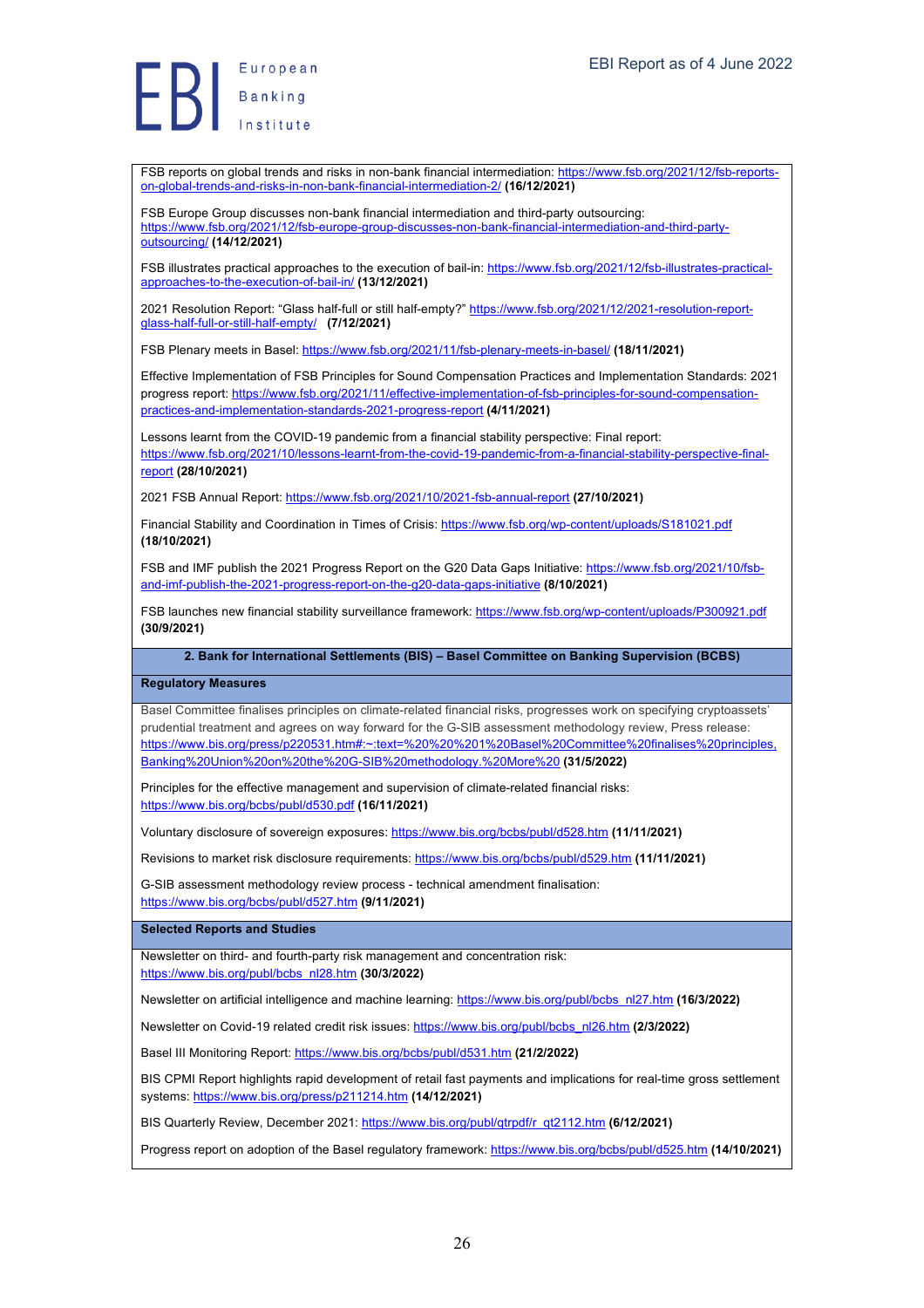

Basel III Monitoring Report: https://www.bis.org/bcbs/publ/d524.htm **(29/9/2021)**

#### **Other**

Committee on the Global Financial System: Private sector debt and financial stability: https://www.bis.org/publ/cgfs67.htm **(23/5/2022)**

Committee on Payments and Market Infrastructures: Improving access to payment systems for cross-border payments: best practices for self-assessments: https://www.bis.org/cpmi/publ/d202.htm **(12/5/2022)**

Committee on Payments and Market Infrastructures: Extending and aligning payment system operating hours for cross-border payments: https://www.bis.org/cpmi/publ/d203.htm **(12/5/2022)**

Computers and money: the work of the Basel Committee on cryptoassets: https://www.bis.org/speeches/sp220512.htm **(12/5/2022)**

Lessons from Covid-19 on Basel reforms and next steps: Keynote speech by Pablo Hernández de Cos, Chair of the Basel Committee on Banking Supervision and Governor of the Bank of Spain, at the BCBS-CGFS research conference: https://www.bis.org/speeches/sp220511.htm **(11/5/2022)**

Remarks at City Week Panel 2022: https://www.bis.org/speeches/sp220426.htm **(26/4/2022)**

Old risks, new challenges, same objective: the work programme of the Basel Committee in 2022: https://www.bis.org/speeches/sp220225.htm **(25/2/2022)**

Banks' risk-based capital ratios remained stable and liquidity ratios improved in H1 2021: https://www.bis.org/press/p220221.htm **(21/2/2022)**

Correspondent banking trends persisted in 2020, even as payment landscape changed, new data show: https://www.bis.org/press/p211213.htm **(13/12/2021)**

Committee on Payments and Market Infrastructures: Covid-19 accelerated the digitalisation of payments: https://www.bis.org/statistics/payment\_stats/commentary2112.htm **(9/12/2021)**

Basel Committee publishes more details on global systemically important banks: https://www.bis.org/press/p211123.htm **(23/11/2021)**

**3. International Association of Deposit Insurers (IADI)**

IADI Survey Brief No. 3 – "COVID-19 and Deposit Insurer Fund Sizes": https://www.iadi.org/en/news/iadi-surveybrief-no-3-covid-19-and-deposit-insurer-fund-sizes **(30/5/2022)**

2022 IADI Deposit Insurance Report: Global Trends and Key Emerging Issues: https://www.iadi.org/en/news/2022 iadi-deposit-insurance-report-global-trends-and-key-emerging-issues **(17/2/2022)**

IADI Survey Brief No. 2 - "COVID-19 and Covered Deposits": https://www.iadi.org/en/news/iadi-survey-brief-no-2covid-19-and-covered-deposits **(31/1/2022)**

Deposit Insurance Coverage Level and Scope:

https://www.iadi.org/en/assets/File/Papers/Approved%20Research%20-

%20Discussion%20Papers/IADI%20Research%20Paper%20on%20Deposit%20Insurance%20Coverage%20and%2 0Scope.pdf **(20/12/2021)**

IADI Guidance Paper: Ways to resolve a financial cooperative while keeping the cooperative structure: https://www.iadi.org/en/news/iadi-guidance-paper-ways-to-resolve-a-financial-cooperative-while-keeping-thecooperative-structure/ **(14/12/2021)**

IADI Policy Brief No. 5 - Climate Change Fever: Can Deposit Insurers Stay Cool?: https://www.iadi.org/en/assets/File/Papers/Policy%20Briefs/IADI - Policy\_Brief\_5\_Climate\_Change\_Fever.pdf **(5/10/2021)**

IADI Policy Brief No. 4 – "Five Emerging Issues in Deposit Insurance": https://www.iadi.org/en/news/iadi-policy-briefno-4-five-emerging-issues-in-deposit-insurance **(16/9/2021)**

**B. EU – Euro Area Level**

#### **1. ECB – Single Supervisory Mechanism (SSM)**

**Regulatory Measures**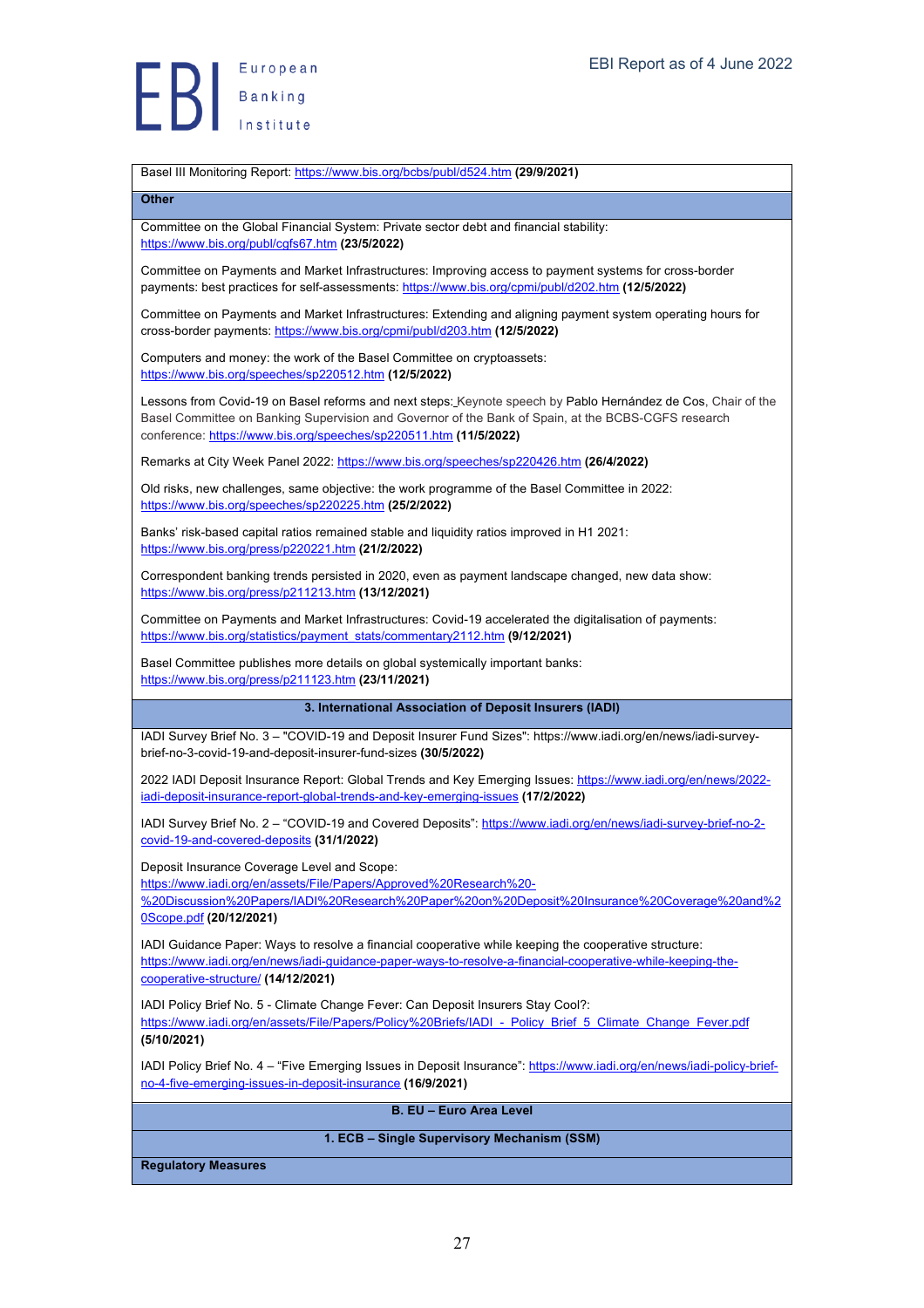European Europea<br>Banking<br>Institute

Recommendation of the European Central Bank of 25 March 2022 amending Recommendation ECB/2017/10 on common specifications for the exercise of some options and discretions available in Union law by national competent authorities in relation to less significant institutions (OJ C 142, 30.3.2022, pp. 1–9): https://eur-lex.europa.eu/legalcontent/EN/TXT/HTML/?uri=CELEX:52022HB0013&from=EN **(30/3/2022)**

Guideline (EU) 2022/508 of the European Central Bank of 25 March 2022 amending Guideline (EU) 2017/697 of the European Central Bank on the exercise of options and discretions available in Union law by national competent authorities in relation to less significant institutions (OJ L 102, 30.3.2022, pp. 34–42): https://eur-lex.europa.eu/legalcontent/EN/TXT/HTML/?uri=CELEX:32022O0508&from=EN **(30/3/2022)**

Regulation (EU) 2022/504 of the European Central Bank of 25 March 2022 amending Regulation (EU) 2016/445 on the exercise of options and discretions available in Union law (OJ L 102, 30.3.2022, pp. 11–15): https://eurlex.europa.eu/legal-content/EN/TXT/HTML/?uri=CELEX:32022R0504&from=EN **(30/3/2022)**

ECB takes decisions related to RCB Bank phasing out its banking operations: https://www.bankingsupervision.europa.eu/press/pr/date/2022/html/ssm.pr220324~3e29618447.en.html **(24/3/2022)**

Decision (EU) 2022/368 of the European Central Bank of 18 February 2022 amending Decision (EU) 2015/2218 on the procedure to exclude staff members from the presumption of having a material impact on a supervised credit institution's risk profile (OJ L 69, 4.3.2022, pp. 117-122): https://eur-lex.europa.eu/legalcontent/EN/TXT/HTML/?uri=CELEX:32022D0368&from=EN **(4/3/2022)**

ECB assesses that Sberbank Europe AG and its subsidiaries in Croatia and Slovenia are failing or likely to fail: https://www.bankingsupervision.europa.eu/press/pr/date/2022/html/ssm.pr220228~3121b6aec1.en.html **(28/2/2022)**

Decision (EU) [2022/134] of the European Central Bank of 19 January 2022 laying down common rules on the transmission by the European Central Bank of supervisory information to authorities and bodies for the purpose of carrying out the tasks conferred on it by Council Regulation (EU) No 1024/2013 (ECB/2022/2) (OJ L 20, 31.1.2022, pp. 275-281): https://eur-lex.europa.eu/legal-content/EN/TXT/HTML/?uri=CELEX:32022D0134&from=EN **(31/1/2022)**

Guideline (EU) 2022/67 of the European Central Bank of 6 January 2022 amending Guideline (EU) 2021/830 on balance sheet item statistics and interest rate statistics of monetary financial institutions (ECB/2022/1) (OJ L 11, 18.1.2022, pp. 56–57): https://eur-lex.europa.eu/legal-content/EN/TXT/HTML/?uri=CELEX:32022O0067&from=EN **(18/1/2022)**

ECB will not extend liquidity relief beyond December 2021: https://www.bankingsupervision.europa.eu/press/pr/date/2021/html/ssm.pr211217~39656a78e8.en.html **(17/12/2021)**

Guideline (EU) 2021/2256 of the European Central Bank of 2 November 2021 laying down the principles of the Ethics Framework for the Single Supervisory Mechanism (OJ L 454, 17.12.2021, pp. 21-31): https://eurlex.europa.eu/legal-

content/EN/TXT/?uri=uriserv%3AOJ.L\_.2021.454.01.0021.01.ENG&toc=OJ%3AL%3A2021%3A454%3ATOC **(17/12/2021)**

**Selected Reports and Studies**

Opinion on a proposal for a Directive of the European Parliament and of the Council amending Directive 2013/36/EU as regards supervisory powers, sanctions, third-country branches, environmental, social and governance risks (CON/2022/16):

https://www.ecb.europa.eu/pub/pdf/other/en\_con\_2022\_16\_f\_sign~6e7b088958.en.pdf?985485884b8e2e80d9d62af fbe6c2e23 **(28/4/2022)**

SREP IT Risk Questionnaire 2022:

https://www.bankingsupervision.europa.eu/banking/srep/2022/html/ssm.srep\_ITRQ2021~e9f4873634.en.pdf?a4128 2ba3ef4aee054ba908e3962f912 **(27/4/2022)**

Letter from Andrea Enria, Chair of the Supervisory Board, to Mr Andresen, Mr Fernández, Mr Garicano, Mr Urtasun, MEPs, on banking supervision:

https://www.bankingsupervision.europa.eu/ecb/pub/pdf/ssm.mepletter20420\_Andresen\_Fernandez\_Garicano\_Urtas un~6ffc08988f.en.pdf?0f07e215d552bf87b3f4ade4c63d75f8 **(20/4/2022)**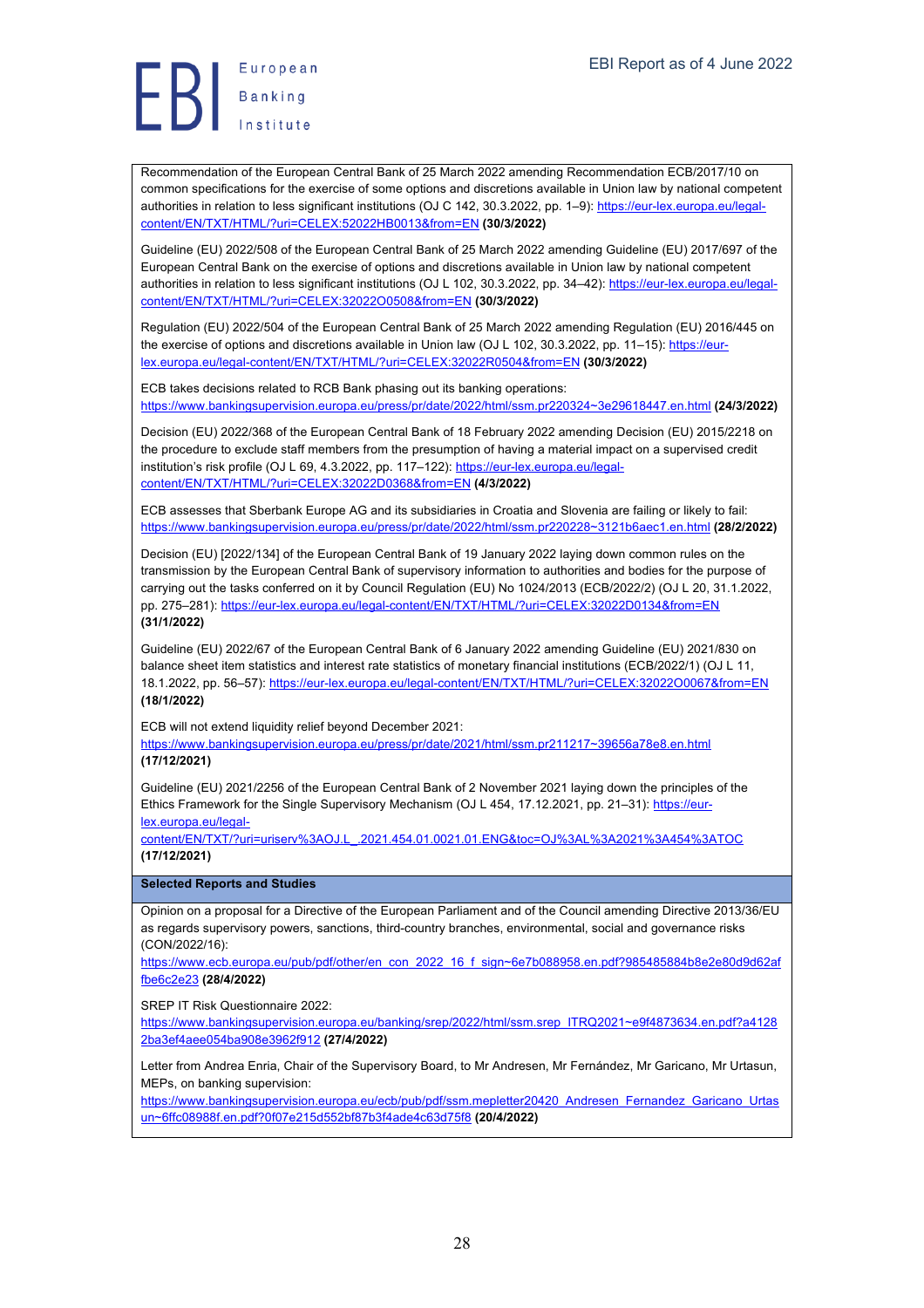

Supervisory Banking Statistics - Fourth quarter 2021: https://www.bankingsupervision.europa.eu/ecb/pub/pdf/ssm.supervisorybankingstatistics\_fourth\_quarter\_2021\_2022 04~3a089f178f.en.pdf?269363966ebffbbac4a56f044c005ec9 **(8/4/2022)** Letter from Andrea Enria, Chair of the Supervisory Board, to Mr Grant, Mr Rinaldi, Mr Zanni, MEPs, on banking supervision: https://www.bankingsupervision.europa.eu/ecb/pub/pdf/ssm.mepletter220406\_Zanni\_Grant\_Rinaldi~001659124b.en. pdf?b9d8e94c4ab5e249902469fc3305e0ee **(6/4/2022)** Written overview ahead of the exchange of views of the Chair of the Supervisory Board of the ECB with the Eurogroup on 4 April 2022: https://www.bankingsupervision.europa.eu/ecb/pub/pdf/ssm.written\_overview\_chair\_exchange\_views\_eurogroup~19 1d192f77.en.pdf?8e06c75744b749117d06e794e5e61ee0 **(4/4/2022)** ECB Annual Report on supervisory activities 2021: https://www.bankingsupervision.europa.eu/press/publications/annual-report/html/ssm.ar2021~52a7d32451.en.html **(31/3/2022)** Letter from Andrea Enria, Chair of the Supervisory Board, to Mr Kelleher, MEP, on banking supervision: https://www.bankingsupervision.europa.eu/ecb/pub/pdf/ssm.mepletter220330\_Kelleher~f72154543b.en.pdf?346d71c d8ab3cf39a5be0e5abde8918c **(30/3/2022)** Letter from Andrea Enria, Chair of the Supervisory Board, to Mr Eickhout, Mr Urtasun, MEPs, on the supervision of climate-related and environmental risks: https://www.bankingsupervision.europa.eu/ecb/pub/pdf/ssm.mepletter220323\_Eickhout\_Urtasun~c7faf9eb51.en.pdf ?a290b2f70888c084212745d4c281babd **(28/3/2022)** Guide on the notification of securitisation transactions: https://www.bankingsupervision.europa.eu/ecb/pub/pdf/ssm.Guide\_on\_the\_notification\_of\_securitisation\_transaction s~af41af5e72.en.pdf?19e70a7de56cd278278d0556a3008a98 **(18/3/2022)** Supervisory assessment of institutions' climate-related and environmental risks disclosures: https://www.bankingsupervision.europa.eu/ecb/pub/pdf/ssm.ECB\_Report\_on\_climate\_and\_environmental\_disclosur es\_202203~4ae33f2a70.en.pdf?2e88c1605db8adf0b748ad4aeb8721d7 **(14/3/2022)** Aggregated results of SREP 2021: https://www.bankingsupervision.europa.eu/banking/srep/2022/html/ssm.srepaggregateresults2022.en.html **(10/2/2022)** Supervisory methodology: https://www.bankingsupervision.europa.eu/banking/srep/2022/html/ssm.srep202202\_supervisorymethodology2022.e n.html **(10/2/2022)** ECB Banking Supervision launches 2022 climate risk stress test: https://www.bankingsupervision.europa.eu/press/pr/date/2022/html/ssm.pr220127~bd20df4d3a.en.html **(27/1/2022)** Macro-financial scenarios for the 2022 climate risk stress test: https://www.bankingsupervision.europa.eu/ecb/pub/pdf/ssm.macrofinancialscenariosclimateriskstresstest2022~bcac 934986.en.pdf?72c6c962d205c60079242a009f149400 **(27/1/2022)** Supervisory Banking Statistics - Third quarter 2021: https://www.bankingsupervision.europa.eu/ecb/pub/pdf/ssm.supervisorybankingstatistics\_third\_quarter\_2021\_20220 1~878ac568a9.en.pdf?fdbb3e07379fbef7baf2606b20a80a0a **(12/1/2022)** Opinion of the European Central Bank of 29 December 2021 on a proposal for a regulation laying down harmonised rules on artificial intelligence (CON/2021/40): https://www.ecb.europa.eu/pub/pdf/other/en\_con\_2021\_40\_f\_sign~eba69a1321..pdf?bde0d38cca2f607d45f67af0f8d 3fa2a **(29/12/2021)** Guide to fit and proper assessments – revised December 2021: https://www.bankingsupervision.europa.eu/ecb/pub/pdf/ssm.fit\_and\_proper\_guide\_update202112~d66f230eca.en.pd f?2d820dbe2ae62cb3878f742224b0931a **(8/12/2021)**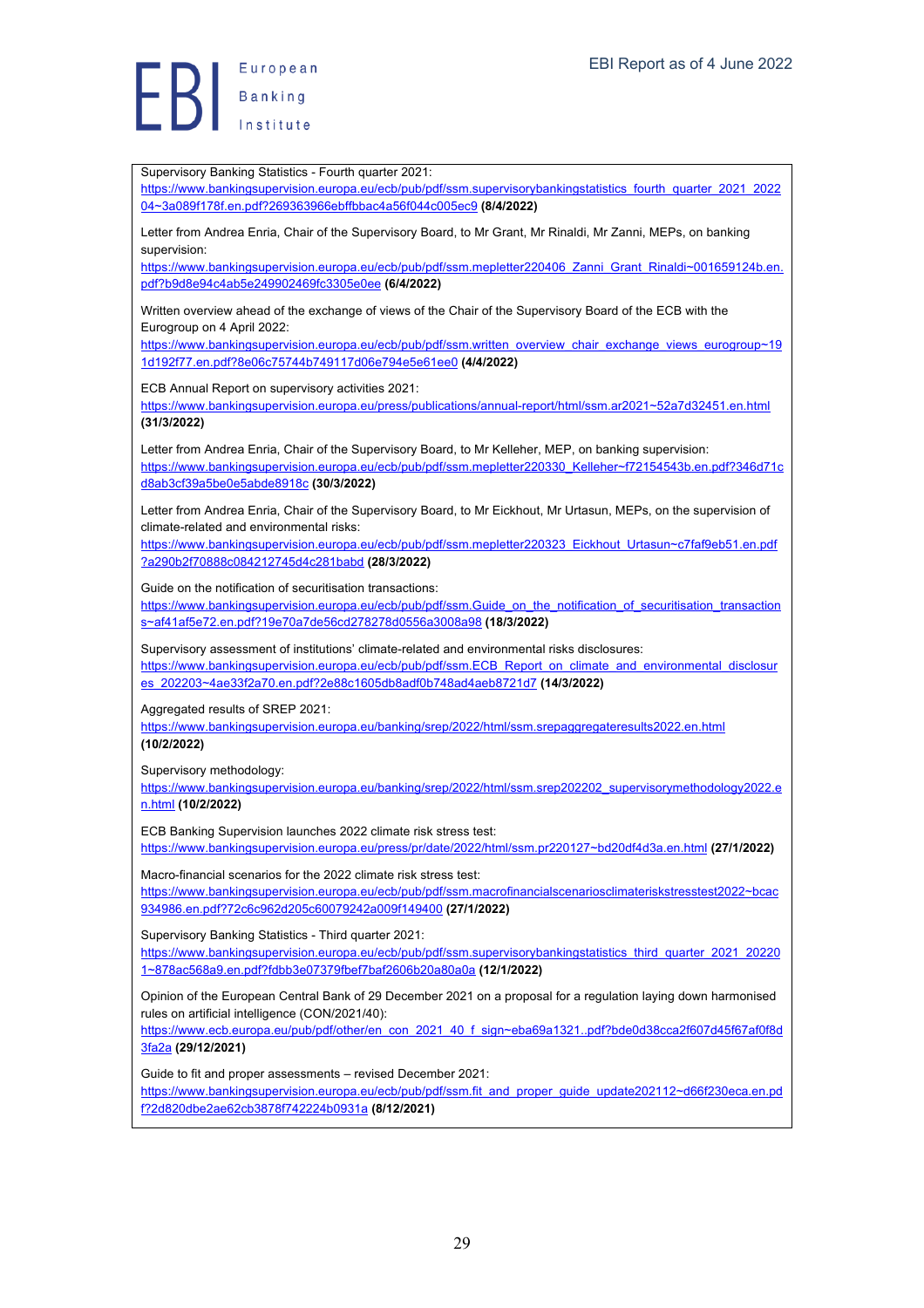European Banking

ECB Banking Supervision – Supervisory priorities for 2022-2024: https://www.bankingsupervision.europa.eu/banking/priorities/html/ssm.supervisory\_priorities2022~0f890c6b70.en.ht ml **(7/12/2021)** The state of climate and environmental risk management in the banking sector: https://www.bankingsupervision.europa.eu/ecb/pub/pdf/ssm.202111guideonclimaterelatedandenvironmentalrisks~4b25454055.en.pdf?4b9506e394f16a1bf41608fb5a85732e **(22/11/2021)** Climate risk stress test: SSM stress test 2022: https://www.bankingsupervision.europa.eu/ecb/pub/pdf/ssm.climateriskstresstest2021~a4de107198.en.pdf?cf1f5448 6edba0da0ad0d9df9271ed97 **(18/10/2021)** ECB publishes supervisory banking statistics for the second quarter of 2021: https://www.bankingsupervision.europa.eu/press/pr/date/2021/html/ssm.pr211006~a12ec7f0fd.en.html **(6/10/2021) Other** Presentation by Andrea Enria, Chair of the Supervisory Board of the ECB, at Associazione Bancaria Italiana - Comitato Esecutivo: https://www.bankingsupervision.europa.eu/press/speeches/date/2022/html/ssm.sp220518~e3dcf231b5.en.pdf?a57a 10b7ed6988899c67db6fc2f9b075 **(18/5/2022)** Speech by Andrea Enria, Chair of the Supervisory Board of the ECB, at the Institut Montaigne, Paris, 17 May 2022: https://www.bankingsupervision.europa.eu/press/speeches/date/2022/html/ssm.sp220517~e33713d293.en.html **(17/5/2022)** Opinion on a proposal for amendments to Regulation (EU) No 575/2013 as regards requirements for credit risk, credit valuation adjustment risk, operational risk, market risk and the output floor (CON/2022/11): https://www.ecb.europa.eu/pub/pdf/other/en\_con\_2022\_11\_f\_sign~c61d08274d.en.pdf?f4a6b1aff77327f77d526280 552b326b **(25/3/2022)** Letter from Andrea Enria, Chair of the Supervisory Board, to Mr Eickhout, Mr Urtasun, MEPs, on the supervision of climate-related and environmental risks: https://www.ecb.europa.eu/pub/pdf/other/ecb.mepletter220323\_Eickhout\_Urtasun~b248269bab.en.pdf?6a183f464a2 a23fd880720ddf26f8303 **(23/3/2022)** ECB withdraws initiative on conferral of powers in relation to central counterparties (CCPs): https://www.ecb.europa.eu/press/pr/date/2019/html/ecb.pr190320~df3e12da5a.en.html **(20/3/2022)** Opinion of the ECB of 13 January 2022 on a proposal to amend Regulation (EU) No 575/2013 on prudential requirements for credit institutions and investment firms with respect to resolution (OJ C 122, 17.3.2022, pp. 33–34): https://eur-lex.europa.eu/legal-content/EN/TXT/HTML/?uri=CELEX:52022AB0003&from=EN **(17/3/2022)** Frank Elderson: Prudential pathways to Paris: https://www.bankingsupervision.europa.eu/press/speeches/date/2022/html/ssm.sp220223~e32add6881.en.html **(23/2/2022)** ECB will not extend capital and leverage relief for banks: https://www.bankingsupervision.europa.eu/press/pr/date/2022/html/ssm.pr220210\_1~ea3dd0cd51.en.html **(10/2/2022)** ECB requires banks to hold marginally more capital in 2022: https://www.bankingsupervision.europa.eu/press/pr/date/2022/html/ssm.pr220210~6455538b07.en.html **(10/2/2022)** Speech by Andrea Enria, Chair of the Supervisory Board of the ECB, at the press conference on the results of the 2021 SREP cycle: https://www.bankingsupervision.europa.eu/press/speeches/date/2022/html/ssm.sp220210~b95041902b.en.html **(10/2/2022)** ECB publishes consolidated banking data for end-September 2021: https://www.ecb.europa.eu/press/pr/date/2022/html/ecb.pr220210~a997470516.en.html **(10/2/2022)** Letter from the ECB President to Mr Ilhan Kyuchyuk, MEP, on financial sector issues: https://www.ecb.europa.eu/pub/pdf/other/ecb.mepletter220207\_Kyuchyuk~86be6e5f17.en.pdf?d8852cd23c4e836b6 94e82bb93283738 **(7/2/2022)**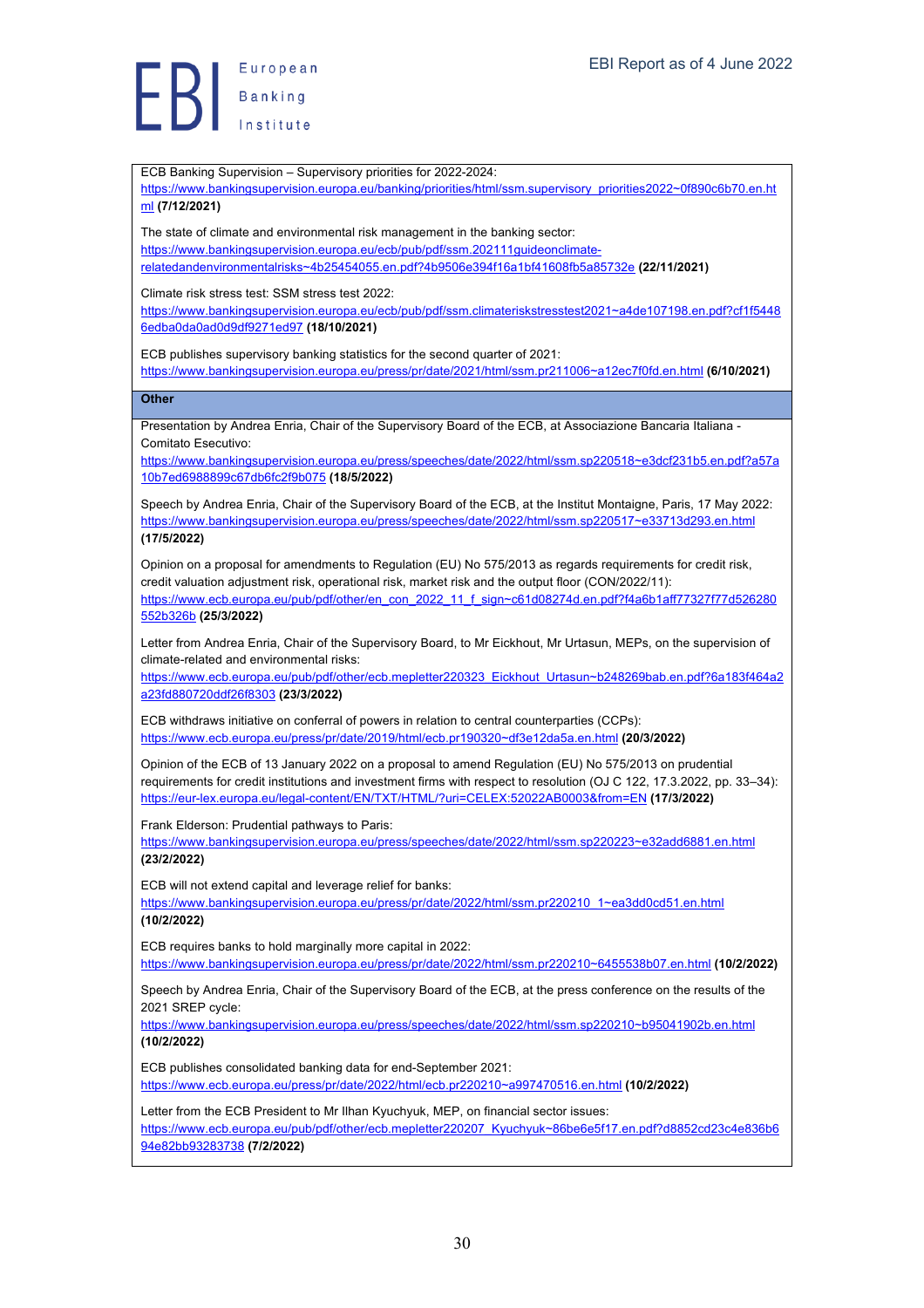

Opinion of the European Central Bank of 5 November 2021 on a proposal for a regulation on European green bonds (CON/2021/30) 2022/C 27/04 (OJ C 27, 19.1.2022, pp. 4–13): https://eur-lex.europa.eu/legalcontent/EN/TXT/HTML/?uri=CELEX:52021AB0030&from=EN **(19/1/2022)**

Opinion of the European Central Bank of January 2022 on a proposal to amend Regulation (EU) No 575/2013 on prudential requirements for credit institutions and investment firms with respect to resolution (CON/2022/3): https://www.ecb.europa.eu/pub/pdf/other/en\_con\_2022\_3\_f\_sign~9ae5d22e07..pdf?051034dccccb147d11ce1f8aa8 6c647a **(17/1/2022)**

Andrea Enria: Exchange of views with the European Affairs Committee and Finance Committee of the French Senate:

https://www.bankingsupervision.europa.eu/press/speeches/date/2022/html/ssm.sp220112~0fab1eb3ad.en.html **(12/1/2022)**

Andrea Enria: Interview with Les Échos:

https://www.bankingsupervision.europa.eu/press/interviews/date/2022/html/ssm.in220110~9fa0e44b60.en.html **(10/1/2022)**

Letter from Andrea Enria, Chair of the Supervisory Board, to Mr Comín i Oliveres, Ms Ponsatí Obiols, Mr Puigdemont i Casamajó, MEPs, on banking supervision:

https://www.bankingsupervision.europa.eu/ecb/pub/pdf/ssm.mepletter\_PonsatiObiols\_PuigdemontCasamajo\_Comini Oliveres~9214404c6e.en.pdf?237fbdff570ccd1c26668264000da6b4 **(7/1/2022)**

Feedback on the input provided by the European Parliament as part of its "resolution on Banking Union – Annual Report 2020":

https://www.bankingsupervision.europa.eu/ecb/pub/pdf/ssm~59811d5fb7.feedback\_ar2020.pdf?cb0d6c67bbf71a870 d6ce3730c31ecc2 **(22/12/2021)**

Letter from Andrea Enria, Chair of the Supervisory Board, to Mr Grant, Mr Rinaldi, Mr Zanni, MEPs, on credit risk: https://www.bankingsupervision.europa.eu/ecb/pub/pdf/ssm.mepletter\_Grant\_Rinaldi\_Zanni~6ccee476f9.en.pdf?dec e1858d1ddaf92db35e68c382feff8 **(16/12/2021)**

Andrea Enria: Our supervisory priorities for a healthier banking sector after the pandemic: https://www.bankingsupervision.europa.eu/press/blog/2021/html/ssm.blog211207~9095f6f1fd.en.html **(7/12/2021)**

ECB consults on its draft Guide on the notification of securitisation transactions: https://www.bankingsupervision.europa.eu/press/pr/date/2021/html/ssm.pr211115~6c7fd6b850.en.html **(15/11/2021)**

Written overview ahead of the exchange of views of the Chair of the Supervisory Board of the ECB with the Eurogroup on 4 October 2021:

https://www.bankingsupervision.europa.eu/ecb/pub/pdf/ssm.written\_statement\_by\_SB\_Chair\_for\_Eurogroup\_hearin g~aa9046aef5.en.pdf?6b4536a31c4de972ca2fd52272861103 **(29/9/2021)**

ECB-EBA letter on EU implementation of outstanding Basel III reforms:

https://www.bankingsupervision.europa.eu/ecb/pub/pdf/ssm.ECB-

EBA\_letter\_on\_B3\_implementation~88fdb33210.en.pdf?924ec60ea1f65979d0aaee3a39476c49 **(7/9/2021)**

#### **2. European Banking Authority (EBA)**

ESAs provide clarifications on key areas of the RTS under SFDR: https://www.eba.europa.eu/esas-provideclarifications-key-areas-rts-under-sfdr **(2/6/2022)**

ESAs publish the joint Report on the withdrawal of authorisation for serious breaches of AML/CFT rules: https://www.eba.europa.eu/esas-publish-joint-report-withdrawal-authorisation-serious-breaches-amlcft-rules **(1/6/2022)**

EBA updates mapping between technical standards on Pillar 3 disclosures and technical standards on supervisory reporting (v3.0): https://www.eba.europa.eu/eba-updates-mapping-between-technical-standards-pillar-3-disclosuresand-technical-standards **(24/5/2022)**

EBA publishes final technical standards to identify shadow banking entities: https://www.eba.europa.eu/ebapublishes-final-technical-standards-identify-shadow-banking-entities-0 **(23/5/2022)**

EBA adopts decision on supervisory reporting for intermediate EU parent undertaking threshold monitoring: https://www.eba.europa.eu/eba-adopts-decision-supervisory-reporting-intermediate-eu-parent-undertaking-thresholdmonitoring **(18/5/2022)**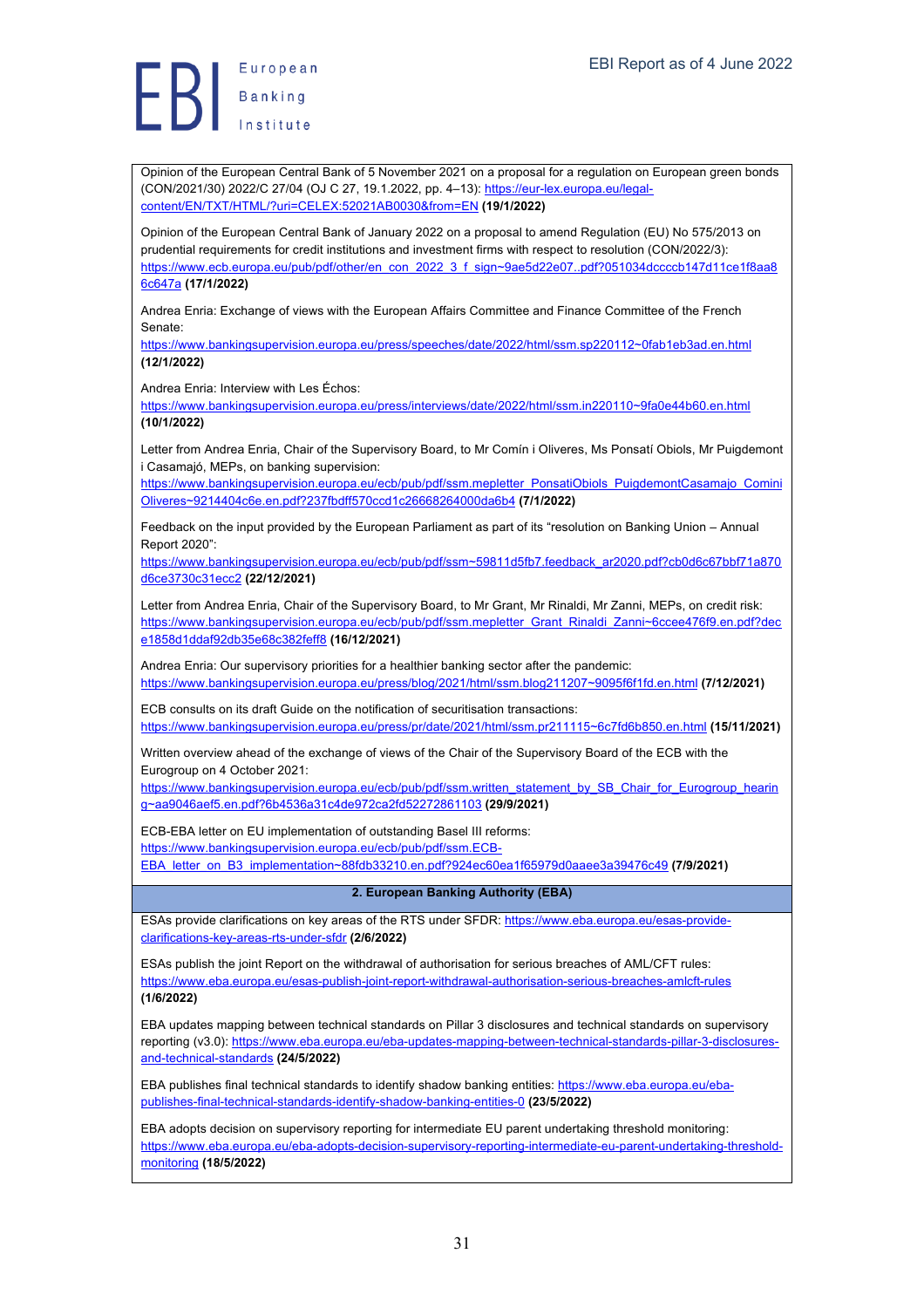European Europea<br>Banking<br>Institute

EBA publishes peer review on management of non-performing exposures: https://www.eba.europa.eu/ebapublishes-peer-review-management-non-performing-exposures **(17/5/2022)**

EBA consults on standardised information requirements to support sales of non-performing loans: https://www.eba.europa.eu/eba-consults-standardised-information-requirements-support-sales-non-performing-loans **(16/5/2022)**

EBA publishes final technical standards on crowdfunding service providers: https://www.eba.europa.eu/ebapublishes-final-technical-standards-crowdfunding-service-providers **(13/5/2022)**

EBA sees progress in the implementation of the supervisory review and evaluation process and of the supervisory priorities for 2021 but flags some areas for improvement: https://www.eba.europa.eu/eba-sees-progressimplementation-supervisory-review-and-evaluation-process-and-supervisory **(11/5/2022)**

ESAs call for improvements in product descriptions intended for retail investors: https://www.eba.europa.eu/esascall-improvements-product-descriptions-intended-retail-investors%C2%A0%C2%A0 **(10/5/2022)**

The EBA has designed an efficient framework for reporting of deposits subject to Russian and Belarusian economic sanctions: https://www.eba.europa.eu/eba-has-designed-efficient-framework-reporting-deposits-subject-russian-andbelarusian-economic **(10/5/2022)**

EBA updates technical standards in view of its 2023 benchmarking of internal approaches: https://www.eba.europa.eu/eba-updates-technical-standards-view-its-2023-benchmarking-internal-approaches **(5/5/2022)**

EBA provides its advice to the EU Commission on non-bank lending: https://www.eba.europa.eu/eba-provides-itsadvice-eu-commission-non-bank-lending **(4/5/2022)**

EBA updates its Guidelines for assessing equivalence of professional secrecy regimes of third country authorities: https://www.eba.europa.eu/eba-updates-its-guidelines-assessing-equivalence-professional-secrecy-regimes-thirdcountry **(3/5/2022)**

EBA publishes amended final draft technical standards on the mapping of ECAIs for securitisation positions: https://www.eba.europa.eu/eba-publishes-amended-final-draft-technical-standards-mapping-ecais-securitisationpositions **(3/5/2022)**

ESAs recommend changes to make the PRIIPs key information document more consumer-friendly: https://www.eba.europa.eu/esas-recommend-changes-make-priips-key-information-document-more-consumerfriendly **(2/5/2022)**

ESAs consult on sustainability disclosures for simple, transparent and standardised securitisations: https://www.eba.europa.eu/esas-consult-sustainability-disclosures-simple-transparent-and-standardisedsecuritisations **(2/5/2022)**

EBA proposes to simplify and improve the macroprudential framework: https://www.eba.europa.eu/eba-proposessimplify-and-improve-macroprudential-framework **(29/4/2022)**

EBA calls on financial institutions and supervisors to provide access to the EU's financial system: https://www.eba.europa.eu/eba-calls-financial-institutions-and-supervisors-provide-access-eu-financial-system **(27/4/2022)**

EBA sees progress in MREL shortfall reduction by largest institutions while smaller institutions are lagging behind: https://www.eba.europa.eu/eba-sees-progress-mrel-shortfall-reduction-largest-institutions-while-smaller-institutionsare **(22/4/2022)**

ESAs publish joint Annual Report for 2021: https://www.eba.europa.eu/esas-publish-joint-annual-report-2021 **(19/4/2022)**

ESAs see recovery stalling amid existing and new risks: https://www.eba.europa.eu/esas-see-recovery-stalling-amidexisting-and-new-risks **(13/4/2022)**

EBA publishes final draft technical standards on the risk retention requirements for securitisations: https://www.eba.europa.eu/eba-publishes-final-draft-technical-standards-risk-retention-requirements-securitisations **(12/4/2022)**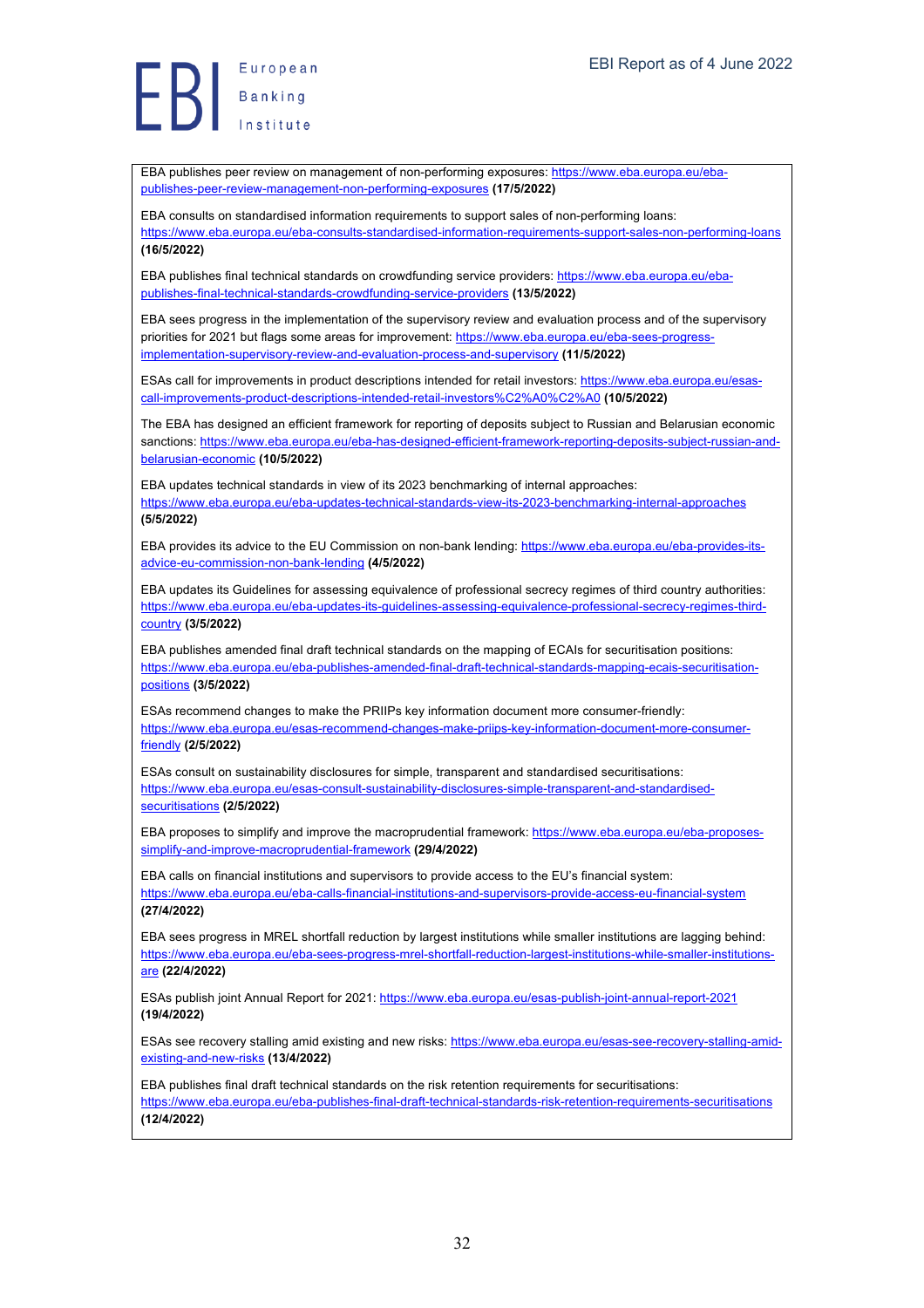Europea<br>Banking<br>Institute

EBA issues an opinion on the European Commission's proposed amendments to the EBA final draft technical standards for own funds and eligible liabilities: https://www.eba.europa.eu/eba-issues-opinion-europeancommission%E2%80%99s-proposed-amendments-eba-final-draft-technical-standards-own **(8/4/2022)**

EBA publishes final Report on the amendment of its technical standards on the exemption to strong customer authentication for account access: https://www.eba.europa.eu/eba-publishes-final-report-amendment-its-technicalstandards-exemption-strong-customer **(5/4/2022)**

EBA Risk Dashboard indicates limited direct impact on EU banks from the Russian invasion of Ukraine but also points to clear medium-term risks: https://www.eba.europa.eu/eba-risk-dashboard-indicates-limited-direct-impact-eubanks-russian-invasion-ukraine-also-points **(1/4/2022)**

ESAs issue updated supervisory statement on the application of the Sustainable Finance Disclosure Regulation: https://www.eba.europa.eu/esas-issue-updated-supervisory-statement-application-sustainable-finance-disclosureregulation **(25/3/2022)**

EBA updates list of institutions involved in the 2022 supervisory benchmarking exercise:

https://www.eba.europa.eu/eba-updates-list-institutions-involved-2022-supervisory-benchmarking-exercise **(23/3/2022)**

EBA publishes final draft technical standards on default probabilities and loss given default for default risk model under the internal approach for market risk: https://www.eba.europa.eu/eba-publishes-final-draft-technical-standardsdefault-probabilities-and-loss-given-default-default **(21/3/2022)**

EBA publishes revised Guidelines on common procedures and methodologies for the supervisory review and evaluation process: https://www.eba.europa.eu/eba-publishes-revised-guidelines-common-procedures-andmethodologies-supervisory-review-and **(18/3/2022)**

EBA issues Opinion on new measure introduced by the National Bank of Belgium to address macroprudential risk: https://www.eba.europa.eu/eba-issues-opinion-new-measure-introduced-national-bank-belgium-addressmacroprudential-risk **(17/3/2022)**

EU financial regulators warn consumers on the risks of crypto-assets: https://www.eba.europa.eu/eu-financialregulators-warn-consumers-risks-crypto-assets **(17/3/2022)**

EBA releases phase 1 of its 3.2 reporting framework and updates on validation rules: https://www.eba.europa.eu/eba-releases-phase-1-its-32-reporting-framework-and-updates-validation-rules **(10/3/2022)**

EBA recommends adjustments to the proposed EU Green Bond Standard as regards securitisation transactions: https://www.eba.europa.eu/eba-recommends-adjustments-proposed-eu-green-bond-standard-regards-securitisationtransactions **(2/3/2022)**

EBA responds to ESRB recommendation on identifying legal entities: https://www.eba.europa.eu/eba-responds-esrbrecommendation-identifying-legal-entities **(25/2/2022)**

EBA publishes final Guidelines on the limited network exclusion under the Payment Services Directive: https://www.eba.europa.eu/eba-publishes-final-guidelines-limited-network-exclusion-under-payment-servicesdirective **(24/2/2022)**

EBA publishes annual assessment of banks' internal approaches for the calculation of capital requirements: https://www.eba.europa.eu/eba-publishes-annual-assessment-banks%E2%80%99-internal-approaches-calculationcapital-requirements **(22/2/2022)**

EBA updates methodology for assessing third country equivalence of regulatory and supervisory frameworks: https://www.eba.europa.eu/eba-updates-methodology-assessing-third-country-equivalence-regulatory-andsupervisory-frameworks **(21/2/2022)**

EBA makes adjustments to the Single Rulebook Q&A process: https://www.eba.europa.eu/eba-makes-adjustmentssingle-rulebook-qa-process **(11/2/2022)**

EBA issues an Opinion on the European Commission's proposed amendments to the EBA final draft technical standards on fixed overheads requirements: https://www.eba.europa.eu/eba-issues-opinion-europeancommission%E2%80%99s-proposed-amendments-eba-final-draft-technical-standards **(11/2/2022)**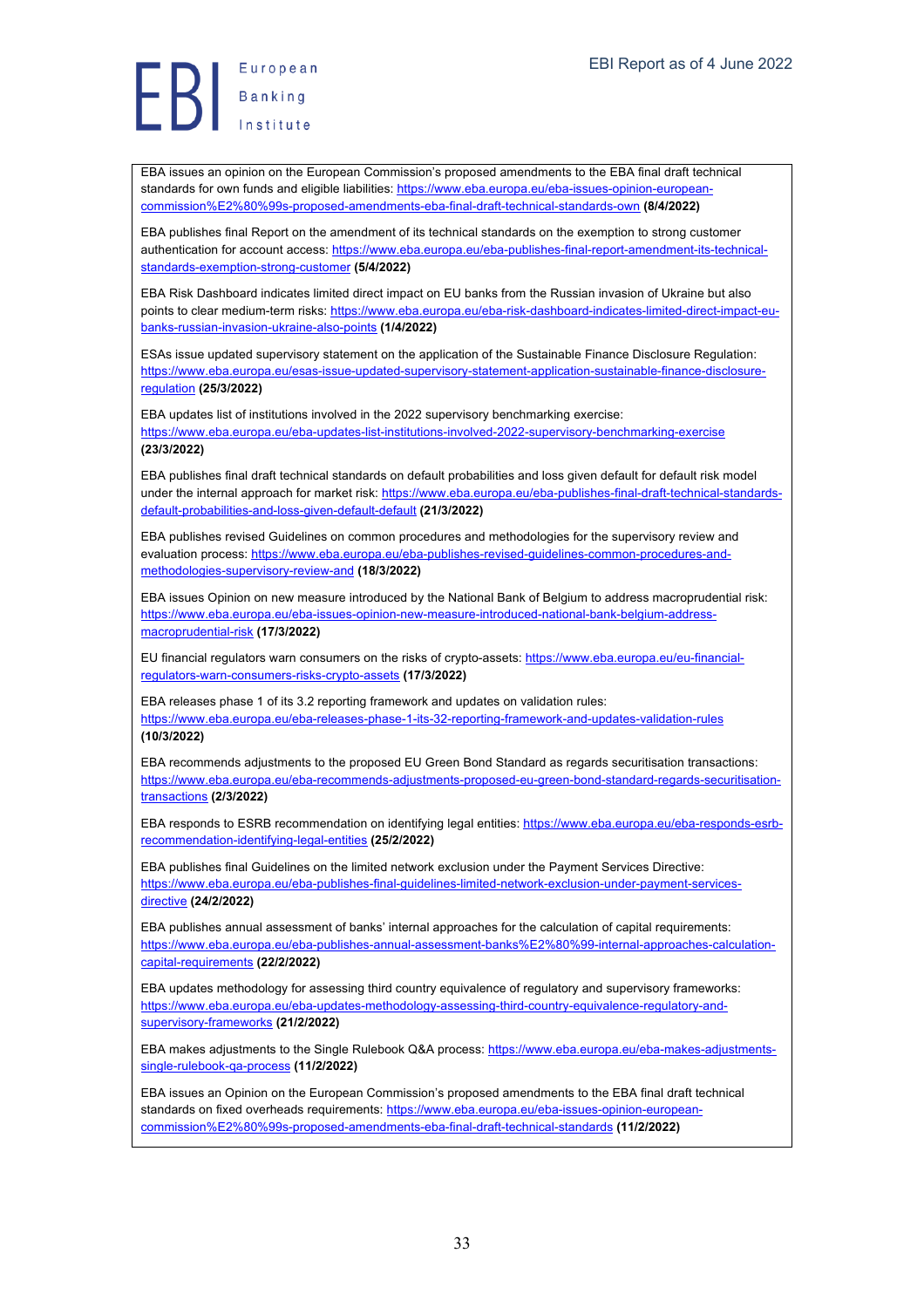The ESAs recommend actions to ensure the EU's regulatory and supervisory framework remains fit-for-purpose in the digital age: https://www.eba.europa.eu/esas-recommend-actions-ensure-eu%E2%80%99s-regulatory-andsupervisory-framework-remains-fit-purpose-digital **(7/2/2022)**

Financial education and literacy: a priority for the ESAs: https://www.eba.europa.eu/financial-education-and-literacypriority-esas **(3/2/2022)**

EBA publishes technical standards listing advanced economy countries for market risk own funds requirements: https://www.eba.europa.eu/eba-publishes-technical-standards-listing-advanced-economy-countries-market-risk-ownfunds **(2/2/2022)**

ESAs publish thematic repository on financial education and digitalisation initiatives of National Competent Authorities: https://www.eba.europa.eu/esas-publish-thematic-repository-financial-education-and-digitalisationinitiatives-national **(31/1/2022)**

ESAs welcome ESRB Recommendation to create a pan-European systemic cyber incident coordination framework: https://www.eba.europa.eu/esas-welcome-esrb-recommendation-create-pan-european-systemic-cyber-incidentcoordination-framework **(27/1/2022)**

EBA amends standards on currencies with constraints on the availability of liquid assets: https://www.eba.europa.eu/eba-amends-standards-currencies-constraints-availability-liquid-assets **(26/1/2022)**

EBA publishes binding standards on Pillar 3 disclosures on ESG risks: https://www.eba.europa.eu/eba-publishesbinding-standards-pillar-3-disclosures-esg-risks **(24/1/2022)**

EBA consults on updates to its Guidelines on data collection exercises regarding high earners: https://www.eba.europa.eu/eba-consults-updates-its-guidelines-data-collection-exercises-regarding-high-earners **(21/1/2022)**

EBA publishes a Discussion Paper on its preliminary observations on selected payment fraud data under the Payment Services Directive: https://www.eba.europa.eu/eba-publishes-discussion-paper-its-preliminaryobservations-selected-payment-fraud-data-under **(17/1/2022)**

EBA confirms the continued application of COVID-19 related reporting and disclosure requirements until further notice: https://www.eba.europa.eu/eba-confirms-continued-application-covid-19-related-reporting-and-disclosurerequirements-until **(17/1/2022)**

EBA publishes Guidelines for institutions and resolution authorities on improving banks' resolvability and consults on transferability: https://www.eba.europa.eu/eba-publishes-guidelines-institutions-and-resolution-authorities-improvingbanks%E2%80%99-resolvability-and **(13/1/2022)**

Asset quality has further improved, but cyber risk remains a source of concern for EU banks: https://www.eba.europa.eu/asset-quality-has-further-improved-cyber-risk-remains-source-concern-eu-banks **(10/1/2022)**

ESAs publish list of financial conglomerates for 2021: https://www.eba.europa.eu/esas-publish-list-financialconglomerates-2021 **(7/1/2022)**

EBA publishes the methodology for investment firms to be reclassified as credit institutions: https://www.eba.europa.eu/eba-publishes%C2%A0%C2%A0methodology%C2%A0-investment-firms-bereclassified-credit-institutions%C2%A0 **(20/12/2021)**

The EBA introduces enhanced proportionality in supervisory reporting: https://www.eba.europa.eu/eba-introducesenhanced-proportionality-supervisory-reporting **(20/12/2021)**

EBA consults on the performance-related triggers for non-sequential amortisation systems in simple, transparent and standardised on-balance-sheet securitisations: https://www.eba.europa.eu/eba-consults-performance-relatedtriggers-non-sequential-amortisation-systems-simple-transparent-and **(20/12/2021)**

EBA consults on amending technical standards on benchmarking of internal models: https://www.eba.europa.eu/eba-consults-amending-technical-standards-benchmarking-internal-models **(17/12/2021)**

EBA will run its next EU-wide stress test in 2023: https://www.eba.europa.eu/eba-will-run-its-next-eu-wide-stresstest-2023 **(17/12/2021)**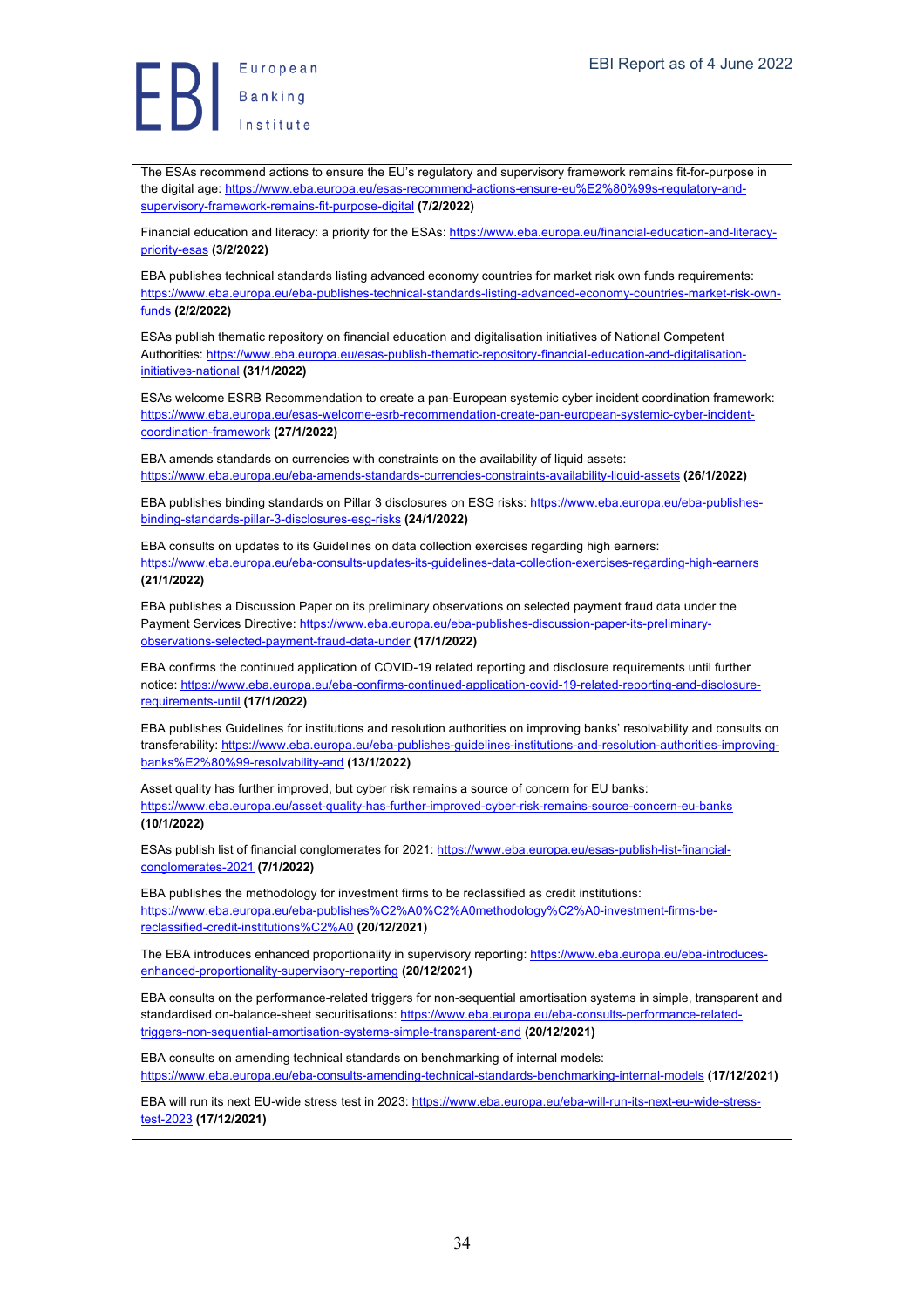Europea<br>Banking<br>Institute

EBA proposes amendments to technical standards on the mapping of ECAIs for securitisation positions: https://www.eba.europa.eu/eba-proposes-amendments-technical-standards-mapping-ecais-securitisation-positions **(17/12/2021)**

EBA confirms EU banks' solid overall liquidity position but warns about low foreign currency liquidity buffers: https://www.eba.europa.eu/eba-confirms-eu-banks%E2%80%99-solid-overall-liquidity-position-warns-about-lowforeign-currency-liquidity **(17/12/2021)**

EBA publishes final Guidelines on the delineation and reporting of available financial means of deposit guarantee schemes: https://www.eba.europa.eu/eba-publishes-final-guidelines-delineation-and-reporting-available-financialmeans-deposit-guarantee **(17/12/2021)**

The EBA's feasibility study on integrated reporting system provides a long-term vision for increasing efficiencies and reducing reporting costs: https://www.eba.europa.eu/eba%E2%80%99s-feasibility-study-integrated-reportingsystem-provides-long-term-vision-increasing **(16/12/2021)**

EBA publishes amended technical standards on credit risk adjustments: https://www.eba.europa.eu/ebapublishes%C2%A0-amended-technical-standards-credit-risk-adjustments **(13/12/2021)**

EBA consults on liquidity requirements for investment firms: https://www.eba.europa.eu/eba-consults-liquidityrequirements-investment-firms **(10/12/2021)**

EBA consults on draft technical standards setting requirements for crowdfunding service providers: https://www.eba.europa.eu/eba-consults-draft-technical-standards-setting-requirements-crowdfunding-serviceproviders **(8/12/2021)**

EBA updates on monitoring of CET1 capital instruments: https://www.eba.europa.eu/eba-updates-monitoring-cet1 capital-instruments **(8/12/2021)**

EBA risk assessment shows improvements in EU banks solvency, profitability and liquidity, but asset price corrections remain a key threat: https://www.eba.europa.eu/eba-risk-assessment-shows-improvements-eu-bankssolvency-profitability-and-liquidity-asset-price **(3/12/2021)**

EBA publishes sample of banks participating in the December 2021 mandatory Basel III monitoring exercise: https://www.eba.europa.eu/eba-publishes-sample-banks-participating-december-2021-mandatory-basel-iiimonitoring-exercise **(1/12/2021)**

EBA publishes final draft technical standards on how to calculate risk weighted exposure amounts for exposures towards collective investment undertakings: https://www.eba.europa.eu/eba-publishes-final-draft-technicalstandards-how-calculate-risk-weighted-exposure-amounts-exposures **(24/11/2021)**

EBA publishes its final Guidelines on remuneration for investment firms under the Investment Firms Directive: https://www.eba.europa.eu/eba-publishes-its-final-guidelines-remuneration-investment-firms-under-investment-firmsdirective **(22/11/2021)**

EBA publishes its final revised Guidelines on internal governance for investment firms under the Investment Firms Directive: https://www.eba.europa.eu/eba-publishes-its-final-revised-guidelines-internal-governance-investmentfirms-under-investment **(22/11/2021)**

EBA and ESMA consult on framework for the supervisory review and evaluation process of investment firms: https://www.eba.europa.eu/eba-and-esma-consult-framework-supervisory-review-and-evaluation-processinvestment-firms **(18/11/2021)**

EBA publishes guidance on how to grant authorisation as credit institution: https://www.eba.europa.eu/ebapublishes-guidance-how-grant-authorisation-credit-institution **(11/11/2021)**

EBA issues requirements on institutions' Pillar 3 disclosure of interest rate risk exposures: https://www.eba.europa.eu/eba-issues-requirements-institutions%E2%80%99-pillar-3-disclosure-interest-rate-riskexposures **(10/11/2021)**

EBA publishes final draft technical standards on individual portfolio management by crowdfunding service providers: https://www.eba.europa.eu/eba-publishes-final-draft-technical-standards-individual-portfolio-managementcrowdfunding-service **(9/11/2021)**

EBA publishes final draft technical standards specifying how to identify the appropriate risk weights and conditions when assessing minimum LGD values for exposures secured by immovable property: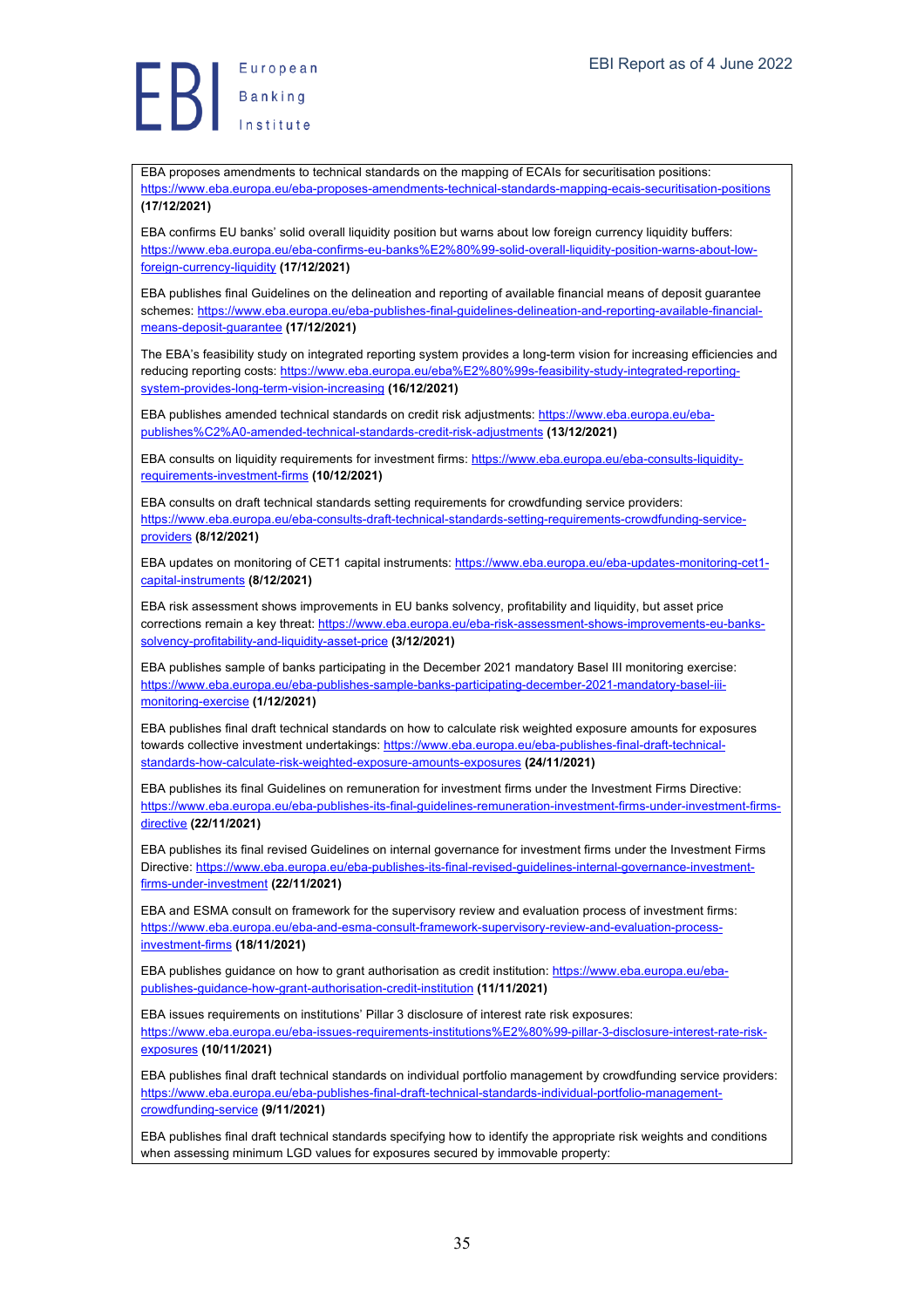Europea<br>Banking<br>Institute

https://www.eba.europa.eu/eba-publishes-final-draft-technical-standards-specifying-how-identify-appropriate-riskweights-and **(5/11/2021)**

EBA reaffirms its commitment to support green finance in view of the UN Climate Change Conference: https://www.eba.europa.eu/eba-reaffirms-its-commitment-support-green-finance-view-un-climate-change-conference **(3/11/2021)**

EBA observes discrepancies in relation to the protection of client funds by deposit guarantee schemes and makes recommendations to the EU Commission: https://www.eba.europa.eu/eba-observes-discrepancies-relationprotection-client-funds-deposit-guarantee-schemes-and-makes **(28/10/2021)**

EBA replies to the European Commission's call for advice on funding in resolution and insolvency as part of the review of the crisis management and deposit insurance framework: https://www.eba.europa.eu/eba-replieseuropean-commission%E2%80%99s-call-advice-funding-resolution-and-insolvency-part-review-crisis **(22/10/2021)**

EBA updates risk assessment indicators: https://www.eba.europa.eu/eba-updates-risk-assessment-indicators-1 **(7/10/2021)**

EBA Risk Dashboard points to stabilising return on equity in EU Banks but challenges remain for those banks with exposures to the sectors most affected by the pandemic: https://www.eba.europa.eu/eba-risk-dashboard-pointsstabilising-return-equity-eu-banks-challenges-remain-those-banks-exposures **(6/10/2021)**

EBA publishes its work programme for 2022: https://www.eba.europa.eu/eba-publishes-its-work-programme-2022 **(5/10/2021)**

The EBA publishes its regular monitoring Report on Basel III full implementation in the EU: https://www.eba.europa.eu/eba-publishes-its-regular-monitoring-report-basel-iii-full-implementation-eu **(29/9/2021)**

EBA launches 2021 EU-wide transparency exercise: https://www.eba.europa.eu/eba-launches-2021-eu-widetransparency-exercise **(24/9/2021)**

EBA sees rapid growth in the use of digital platforms in the EU's banking and payments sector and identifies steps to enhance the monitoring of market developments: https://www.eba.europa.eu/eba-sees-rapid-growth-use-digitalplatforms-eu%E2%80%99s-banking-and-payments-sector-and-identifies-steps **(21/9/2021)**

EBA publishes revised guidelines on the stress tests of deposit guarantee schemes (DGSs): https://www.eba.europa.eu/eba-publishes-revised-guidelines-stress-tests-deposit-guarantee-schemes-dgss **(15/9/2021)**

EBA publishes final guidance to assess breaches of the large exposure limits: https://www.eba.europa.eu/ebapublishes-final-guidance-assess-breaches-large-exposure-limits **(15/9/2021)**

ESAs highlight risks in phasing out of crisis measures and call on financial institutions to adapt to increasing cyber risks: https://www.eba.europa.eu/esas-highlight-risks-phasing-out-crisis-measures-and-call-financial-institutionsadapt-increasing **(8/9/2021)**

EBA's study shows that EU banks' funding plans are poised to gradually return to a pre-pandemic funding composition by 2023: https://www.eba.europa.eu/eba%E2%80%99s-study-shows-eu-banks%E2%80%99-fundingplans-are-poised-gradually-return-pre-pandemic-funding **(6/9/2021)**

#### **3. Single Resolution Board (SRB)**

SRB statement on EU Court judgments related to the Banco Popular Español resolution: https://www.srb.europa.eu/en/content/srb-statement-eu-court-judgments-related-banco-popular-espanol-resolution **(1/6/2022)**

SRB Addendum to the Public Interest Assessment – Deposit Guarantee Schemes Considerations: https://www.srb.europa.eu/en/content/srb-addendum-public-interest-assessment-deposit-guarantee-schemesconsiderations **(20/5/2022)**

Single Resolution Fund on track for €80 billion by end 2023: https://www.srb.europa.eu/en/content/single-resolutionfund-track-eu80-billion-end-2023 **(2/5/2022)**

SRB Legal Conference - Closing remarks by SRB Vice-Chair, Jan Reinder de Carpentier: https://www.srb.europa.eu/en/content/srb-legal-conference-closing-remarks-srb-vice-chair-jan-reinder-de-carpentier **(28/4/2022)**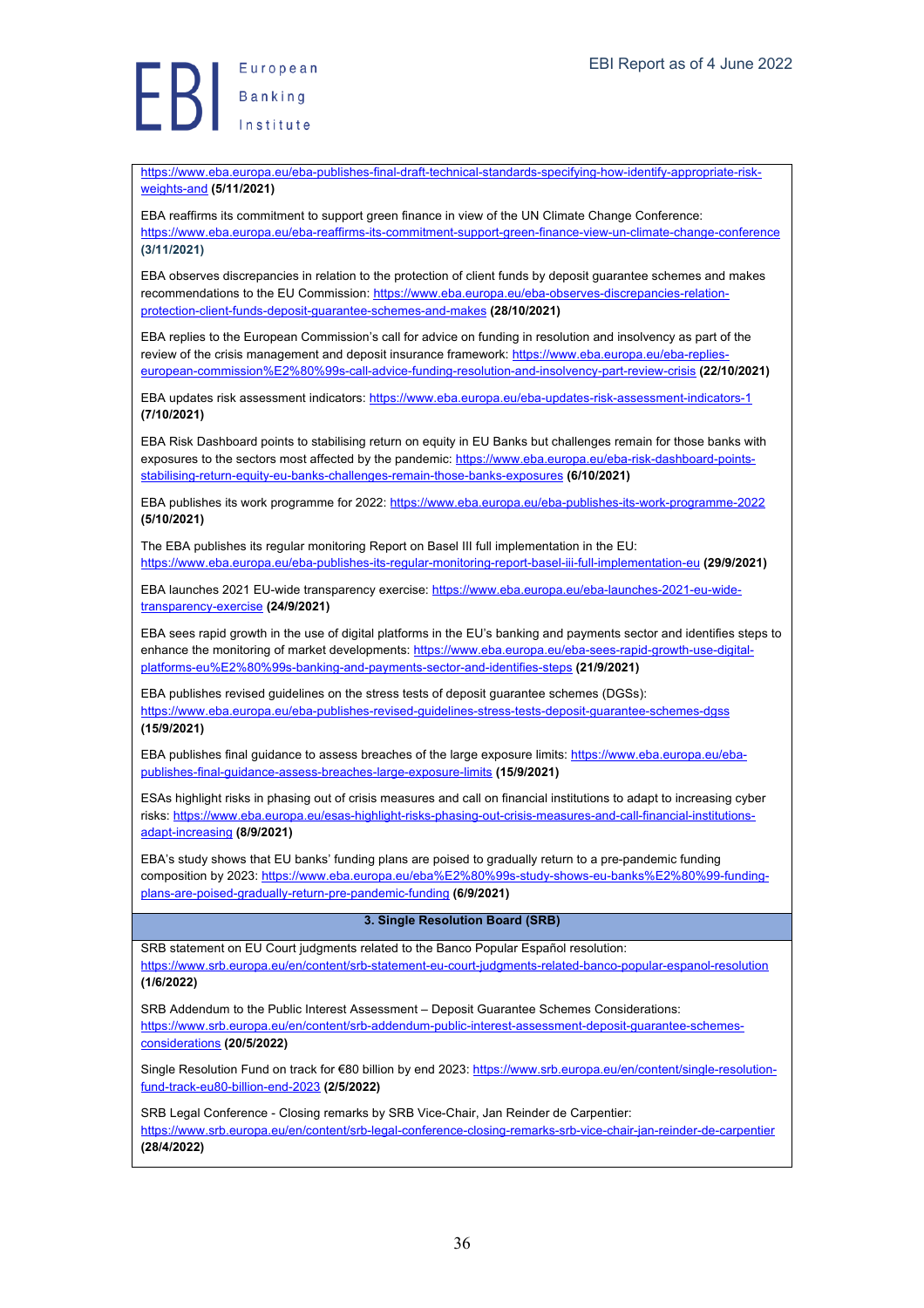Europea<br>Banking<br>Institute European

SRB Chair, Elke König at the SRB Legal Conference 2022: https://www.srb.europa.eu/en/content/srb-chair-elkekonig-srb-legal-conference-2022 **(28/4/2022)**

Single Resolution Board publishes MREL dashboard Q4.2021: https://www.srb.europa.eu/en/content/singleresolution-board-publishes-mrel-dashboard-q42021 **(28/4/2022)**

2022 Resolution Planning Cycle Booklet: https://www.srb.europa.eu/en/content/2022-resolution-planning-cyclebooklet **(20/4/2022)**

SRB issues bi-annual reporting note to the Eurogroup: https://www.srb.europa.eu/en/content/srb-issues-bi-annualreporting-note-eurogroup-1 **(4/4/2022)**

New Cooperation Arrangements: https://www.srb.europa.eu/en/content/new-cooperation-arrangements **(31/3/2022)**

SRB Chair, Elke König speech at the SRB Annual Press Breakfast: https://www.srb.europa.eu/en/content/srb-chairelke-konig-speech-srb-annual-press-breakfast **(30/3/2022)**

SRB publishes operational guidance on the identification and mobilisation of collateral in resolution: https://www.srb.europa.eu/en/content/srb-publishes-operational-guidance-identification-and-mobilisation-collateralresolution **(17/3/2022)**

Update: SRB approach to CRR discretion on leverage and MREL calibration: https://www.srb.europa.eu/en/content/update-srb-approach-crr-discretion-leverage-and-mrel-calibration **(7/3/2022)**

Sberbank Europe AG: Croatian and Slovenian subsidiaries resume operations after being sold while no resolution action is required for Austrian parent company: https://www.srb.europa.eu/en/content/sberbank-europe-ag-croatianand-slovenian-subsidiaries-resume-operations-after-being-sold **(1/3/2022)**

SRB determines Sberbank Europe AG in Austria, and its subsidiaries in Croatia and Slovenia as failing or likely to fail: https://www.srb.europa.eu/en/content/srb-determines-sberbank-europe-ag-austria-and-its-subsidiaries-croatiaand-slovenia-failing **(28/2/2022)**

SRB publishes MREL dashboard Q3 2021: https://www.srb.europa.eu/en/content/srb-publishes-mrel-dashboard-q3- 2021 **(1/2/2022)**

The public interest assessment and bank-insurance contagion: https://www.srb.europa.eu/en/content/public-interestassessment-and-bank-insurance-contagion **(26/1/2022)**

Priorities for 2022 – the SRB's view: https://www.srb.europa.eu/en/content/priorities-2022-srbs-view **(10/1/2022)**

SRB approach to CRR discretion on leverage and MREL calibration: https://www.srb.europa.eu/en/content/srbapproach-crr-discretion-leverage-and-mrel-calibration **(22/12/2021)**

MREL reporting update: checklist on reported liabilities and sign-off form: https://www.srb.europa.eu/en/content/mrelreporting-update-checklist-reported-liabilities-and-sign-form-0 **(17/12/2021)**

Single Resolution Board publishes MREL dashboard Q2.2021: https://www.srb.europa.eu/en/content/singleresolution-board-publishes-mrel-dashboard-q22021 **(2/12/2021)**

SRB launches 2022 work programme: https://www.srb.europa.eu/en/content/srb-launches-2022-work-programme **(26/11/2021)**

SRB Chair, Elke König's Speech to the 3rd EBI Policy Conference on Recovery and Growth in a Post-Pandemic EU: https://www.srb.europa.eu/en/content/srb-chair-elke-konigs-speech-3rd-ebi-policy-conference-recovery-and-growthpost-pandemic-eu **(4/11/2021)**

SRB publishes guidance on separability of banks in time of crisis: https://www.srb.europa.eu/en/content/srbpublishes-guidance-separability-banks-time-crisis **(26/10/2021)**

SRB issues bi-annual reporting note to the Eurogroup: https://www.srb.europa.eu/en/content/srb-issues-bi-annualreporting-note-eurogroup-0 **(29/9/2021)**

Where could we improve the framework for medium-sized banks?, Eurofi Article by Elke König: https://www.srb.europa.eu/en/content/eurofi-article-elke-konig-where-could-we-improve-framework-medium-sizedbanks **(8/9/2021)**

**4. European Systemic Risk Board (ESRB)**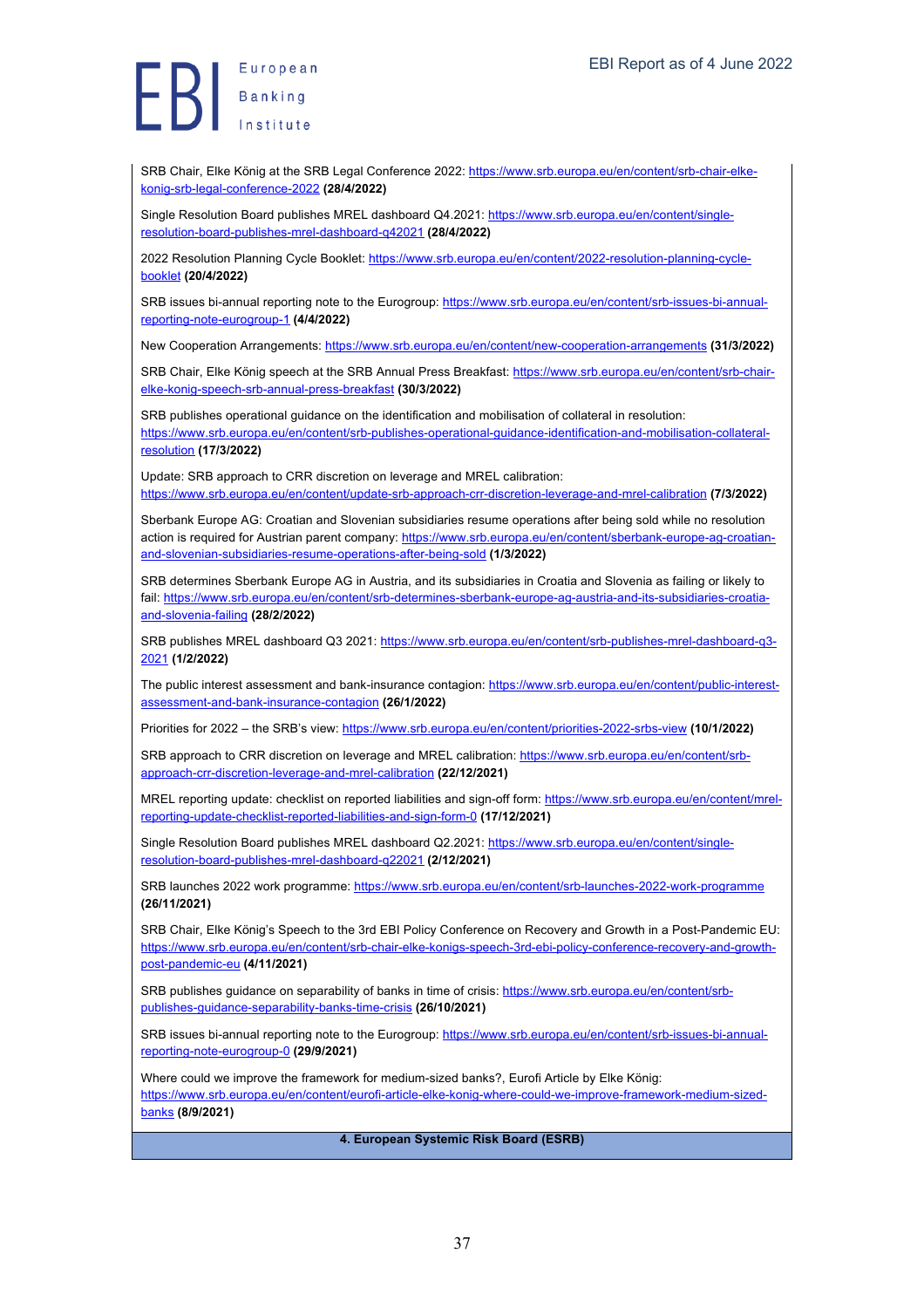European Banking

Recommendation of the European Systemic Risk Board of 30 March 2022 amending Recommendation ESRB/2015/2 on the assessment of cross-border effects of and voluntary reciprocity for macroprudential policy measures (OJ C 206, 23.5.2022, pp. 3–16): https://eur-lex.europa.eu/legalcontent/EN/TXT/HTML/?uri=CELEX:32022Y0523(01)&from=EN **(23/5/2022)**

Stefan Ingves: Speech by Governor Stefan Ingves, ESRB hearing:

https://www.esrb.europa.eu/news/speeches/date/2022/html/esrb.sp220516~198ceb25bf.en.html **(16/5/2022)**

Recommendation of the European Systemic Risk Board of 16 February 2022 amending Recommendation ESRB/2015/2 on the assessment of cross-border effects of and voluntary reciprocity for macroprudential policy measures (OJ C 174, 28.4.2022, pp. 1–15): https://eur-lex.europa.eu/legalcontent/EN/TXT/HTML/?uri=CELEX:32022Y0428(01)&from=EN **(28/4/2022)**

Climate scenario for the European Insurance and Occupational Pensions Authority's EU-wide pension and fund stress test in 2022:

https://www.esrb.europa.eu/mppa/stress/shared/pdf/esrb.stress\_test220405~186cd02190.en.pdf?72664f34fa500bbff be501f52e8ee095 **(4/4/2022)**

ESRB Secretariat's response to ESMA's consultation on APC measures for CCPs: https://www.esrb.europa.eu/pub/pdf/other/esrb.letter220401\_on\_response\_to\_esma\_consultation\_APCmeasures~a1 1b18df7e.en.pdf?3fed083c831ae678df9199feab52486e **(1/4/2022)**

ESRB response letter to the European Commission consultation on the review of the mortgage credit directive: https://www.esrb.europa.eu/pub/pdf/other/esrb.letter220401\_on\_response\_to\_europeancommission\_consultation~2c fc6e3b60.en.pdf?65be46c4e436d55018f197265178343b **(1/4/2022)**

The economics of debt relief during a pandemic: lessons from the experience in Ireland: https://www.esrb.europa.eu/pub/pdf/occasional/esrb.op20~7c6395147e.en.pdf?f5dffe14ada80ebb8cbeee698ec1147 d **(1/4/2022)**

Review of the EU Macroprudential Framework for the Banking Sector - Concept Note:

https://www.esrb.europa.eu/pub/pdf/reports/esrb.reviewmacropruframework.220331~65e86a81aa.en.pdf?bfc4a41f9 4ce2a016dbdfb6958eff83e **(31/3/2022)**

ESRB risk dashboard, March 2022 (Issue 39):

https://www.esrb.europa.eu/pub/pdf/dashboard/esrb.risk\_dashboard220331~48217a6826.en.pdf?bd06b77e492617b 68a72200ccc76b88e **(31/3/2022)**

The General Board of the European Systemic Risk Board held its 45th regular meeting on 24 March 2022: https://www.esrb.europa.eu/news/pr/date/2022/html/esrb.pr220331~6590741a8c.en.html **(31/3/2022)**

Recommendation of the European Systemic Risk Board of 2 December 2021 on a pan-European systemic cyber incident coordination framework for relevant authorities (OJ C 134, 25.3.2022, pp. 1–10): https://eurlex.europa.eu/legal-content/EN/TXT/HTML/?uri=CELEX:32022Y0325(01)&from=EN **(25/3/2022)**

Letter to the European Parliament on the AIFMD Review:

https://www.esrb.europa.eu/pub/pdf/other/esrb.letter220323\_on\_\_review\_aifmd\_to\_EU\_Parliament~92ed43585d.en. pdf?facf1f68e50615a800024951a580e3d4 **(23/3/2022)**

Letter to the Council Working Party on the AIFMD Review: https://www.esrb.europa.eu/pub/pdf/other/esrb.letter220323\_on\_review\_aifmd~825f613963.en.pdf?0e39e261035d0 16a44af74231dde09b7 **(23/3/2022)**

ESRB Response letter to the European Commission targeted consultation on the review of the central clearing framework in the EU:

https://www.esrb.europa.eu/pub/pdf/other/esrb.letter220323\_on\_review\_central\_clearing~c95cf8bae6.en.pdf?41ae3 438b233ca4070641c8991836aa6 **(23/3/2022)**

Recommendation of the European Systemic Risk Board of 2 December 2021 on reform of money market funds (OJ C 129, 22.3.2022, pp. 1-10): https://eur-lex.europa.eu/legal-

content/EN/TXT/HTML/?uri=CELEX:32022Y0322(01)&from=EN **(22/3/2022)**

Adverse scenario for the European Securities and Markets Authority's money market fund stress testing guidelines in 2021: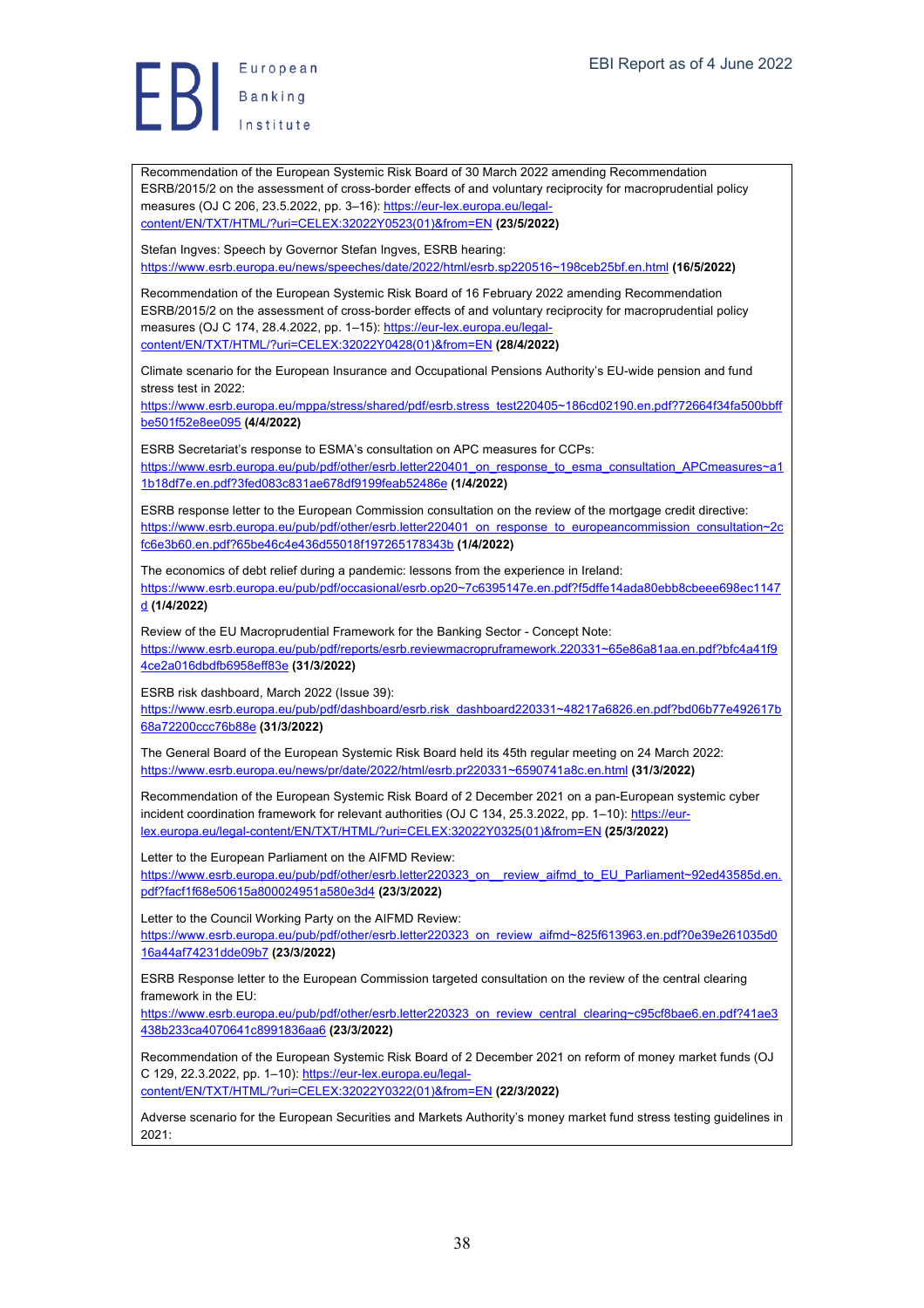**Exerche Standard Banking** 

| https://www.esrb.europa.eu/mppa/stress/shared/pdf/esrb.stress_test220214~39696dad2b.en.pdf?2857394c587418b<br>6eef86d3933c6e2c6 (14/2/2022)                                                                                                                                                                                    |
|--------------------------------------------------------------------------------------------------------------------------------------------------------------------------------------------------------------------------------------------------------------------------------------------------------------------------------|
| Vulnerabilities in the residential real estate sectors of the EEA countries:<br>https://www.esrb.europa.eu/pub/pdf/reports/esrb.report220211 vulnerabilities eea countries~27e571112b.en.pdf?4<br>21b2a7ec415416f4b9d6732d18af8d3 (11/2/2022)                                                                                  |
| Letter to Members of the European Parliament on the Solvency II Review:<br>https://www.esrb.europa.eu/pub/pdf/other/esrb.letter220202_on_solvencyii_to_EU_Parliament~e573a2038c.en.pdf?<br>c8e80d8aafab35eafbde9f78491ca085 (2/2/2022)                                                                                         |
| Letter to the Council Working Party on the Solvency II Review:<br>https://www.esrb.europa.eu/pub/pdf/other/esrb.letter220202_on_solvencyii~10566b70b1.en.pdf?d08df6144dfabe900<br>408a9ce0c7dda2e (2/2/2022)                                                                                                                   |
| ESRB recommends establishing a systemic cyber incident coordination framework:<br>https://www.esrb.europa.eu/news/pr/date/2022/html/esrb.pr.220127~f1548f677e.en.html (27/1/2022)                                                                                                                                              |
| ESRB recommends increasing the resilience of money market funds:<br>https://www.esrb.europa.eu/news/pr/date/2022/html/esrb.pr.220125~32ad91c140.en.html (25/1/2022)                                                                                                                                                            |
| ESRB response to ESMA's consultation on determining the degree of systemic importance of LCH Ltd and ICE<br>Clear Europe or some of their clearing services:<br>https://www.esrb.europa.eu/pub/pdf/other/esrb.letter220120 on response to esma consultation~3182592790.en.p<br>df?3503a639fbbc223cb64720a6d159a1e9 (20/1/2022) |
| ASC publishes report on digitalisation and the future of banking:<br>https://www.esrb.europa.eu/news/pr/date/2022/html/esrb.pr220118~9cebd5dfdb.en.html (18/1/2022)                                                                                                                                                            |
| ESRB publishes report on the usability of banks' capital buffers:<br>https://www.esrb.europa.eu/news/pr/date/2021/html/esrb.pr211217~2b55d2dc28.en.html (17/1/2022)                                                                                                                                                            |
| ESRB publishes report on the usability of banks' capital buffers:<br>https://www.esrb.europa.eu/news/pr/date/2021/html/esrb.pr211217~2b55d2dc28.en.html (17/12/2021)                                                                                                                                                           |
| ESRB publishes its assessment of IFRS 17 from a financial stability perspective:<br>https://www.esrb.europa.eu/news/pr/date/2021/html/esrb.pr211213~648f8cca39.en.html (13/12/2021)                                                                                                                                            |
| ESRB risk dashboard, November 2021 (Issue 38):<br>https://www.esrb.europa.eu/pub/pdf/dashboard/esrb.risk dashboard211209~c09aef002a.en.pdf?a312a30e567e6a9<br>32bac68dc32624b37 (9/12/2021)                                                                                                                                    |
| The General Board of the European Systemic Risk Board held its 44th regular meeting on 2 December 2021:<br>https://www.esrb.europa.eu/news/pr/date/2021/html/esrb.pr211209~a23c004e9a.en.html (9/12/2021)                                                                                                                      |
| ESRB publishes two reports on macroprudential stance:<br>https://www.esrb.europa.eu/news/pr/date/2021/html/esrb.pr211201~a5c4a6ba0d.en.html (1/12/2021)                                                                                                                                                                        |
| Working Paper Series No 127 / October 2021: Do liquidity limits amplify money market fund redemptions during the<br>COVID crisis?:                                                                                                                                                                                             |
| https://www.esrb.europa.eu/pub/pdf/wp/esrb.wp127~b73bc97c49.en.pdf?4bf6bce1c8725addd32d0a35cadcbd67<br>(1/10/2021)                                                                                                                                                                                                             |
| The General Board of the European Systemic Risk Board held its 43rd regular meeting on 23 September 2021:<br>https://www.esrb.europa.eu/news/pr/date/2021/html/esrb.pr210924~ed2a6ab863.en.html (24/9/2021)                                                                                                                    |
| ESRB risk dashboard (Issue 37):<br>https://www.esrb.europa.eu/pub/pdf/dashboard/esrb.risk_dashboard210924~addd11ae6f.en.pdf?4e45bd8323fc9390<br>7ce6ac400c37c441 (24/9/2021)                                                                                                                                                   |
| Monitoring the financial stability implications of COVID-19 support measures:<br>https://www.esrb.europa.eu/pub/pdf/reports/esrb.20210908.monitoring_the_financial_stability_implications_of_COVI<br>D-19 support measures~3b86797376.en.pdf?378b3bce813ab90ff50a09fe983d1429 (8/9/2021)                                       |
| 5. European Court of Auditors                                                                                                                                                                                                                                                                                                  |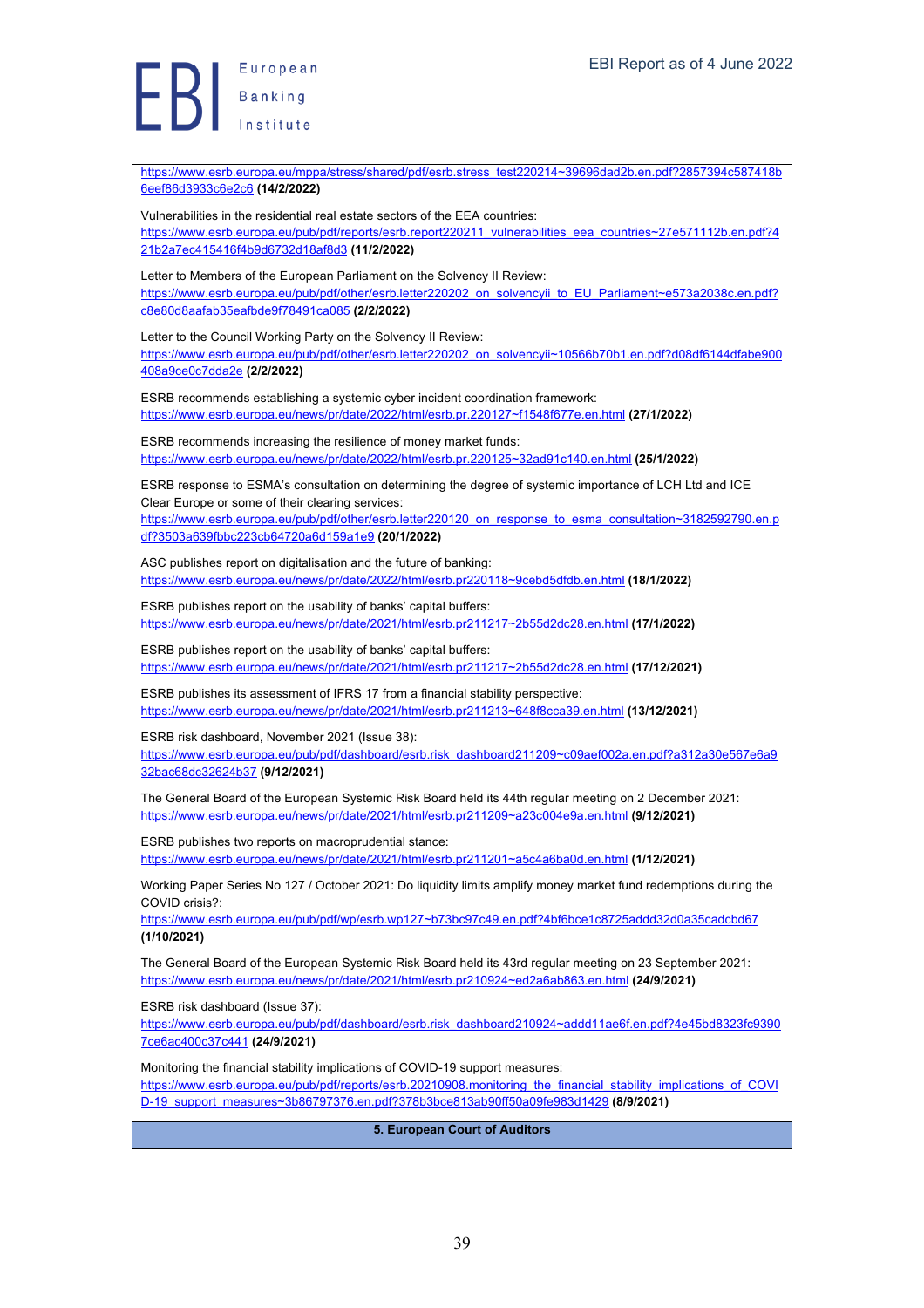

Special report No 8/2022 ERDF support for SME competitiveness – design weaknesses decrease effectiveness of funding 2022/C 218/04 (OJ C 218, 2.6.2022, p. 6): https://eur-lex.europa.eu/legalcontent/EN/TXT/HTML/?uri=CELEX:52022SA0008(01)&from=EN **(2/6/2022)**

Special report No 7/2022: 'SME internationalisation instruments – a large number of support actions but not fully coherent or coordinated' 2022/C 201/05 (OJ C 201, 18.5.2022, p. 81): https://eur-lex.europa.eu/legalcontent/EN/TXT/HTML/?uri=CELEX:52022SA0007(01)&from=EN **(18/5/2022)**

Special report No 4/2022 Investment funds: EU actions have not yet created a true single market benefiting investors 2022/C 85/05 (OJ C 85, 22.2.2022, p. 5): https://eur-lex.europa.eu/legalcontent/EN/TXT/HTML/?uri=CELEX:52022SA0004(01)&from=EN **(22/2/2022)**

Special report No 2/2022 Energy efficiency in enterprises: Some energy savings but weaknesses in planning and project selection 2022/C 27/07 (OJ C 27, 19.1.2022, p. 17): https://eur-lex.europa.eu/legalcontent/EN/TXT/HTML/?uri=CELEX:52022SA0002(01)&from=EN **(19/1/2022)**

Report on any contingent liabilities arising as a result of the performance by the Single Resolution Board, the Council or the Commission of their tasks under Regulation (EU) No 806/2014 for the 2020 financial year (OJ C 504, 14.12.2021, p. 46): https://eur-lex.europa.eu/legal-content/en/txt/html/?uri=celex:32021o2256&from=en **(14/12/2021)**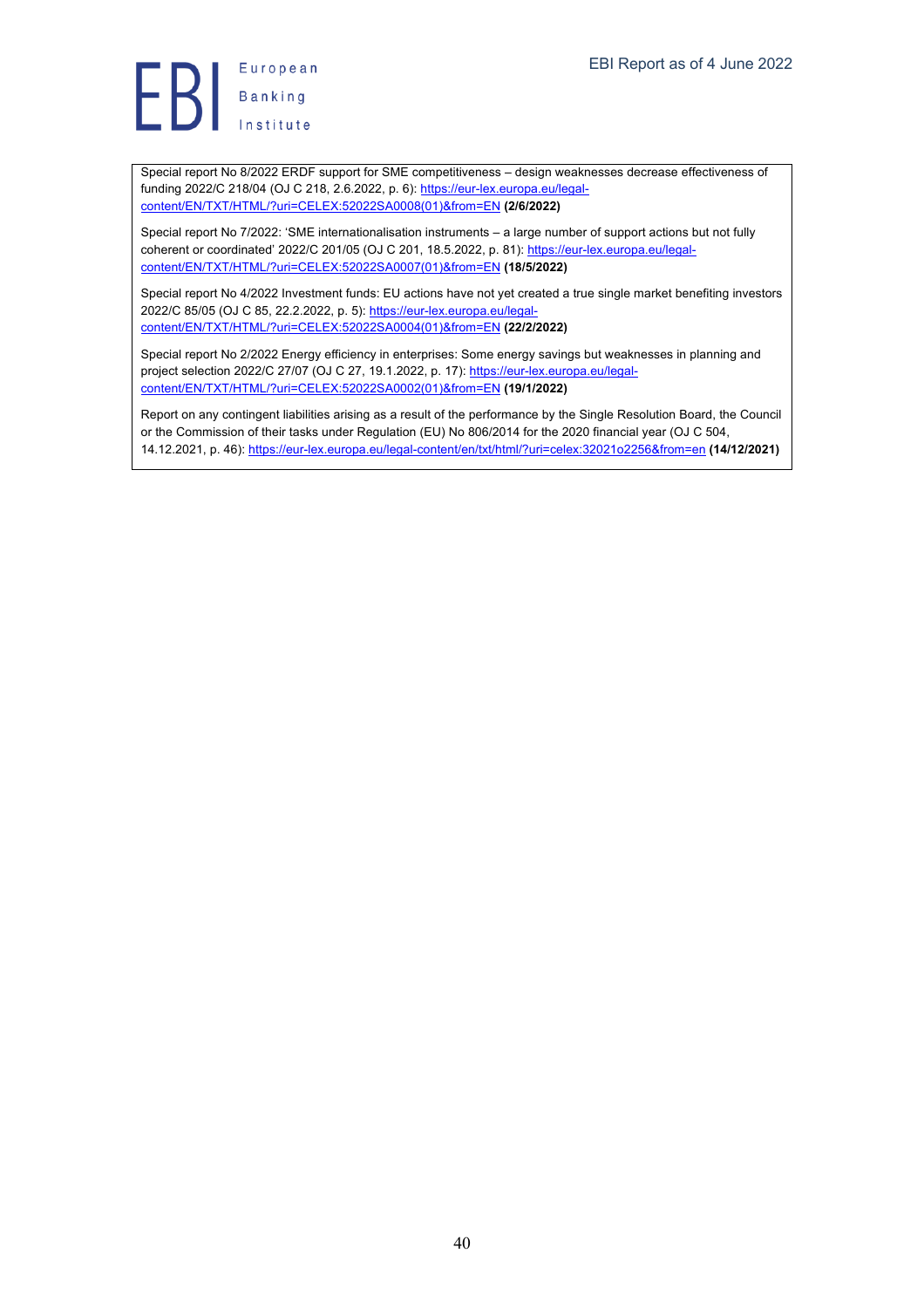

#### **III. Capital Markets Regulation**

#### **A. International Level: International Organization of Securities Commissions (IOSCO)**

Market Data in the Secondary Equity Market: Current Issues and Considerations: https://www.iosco.org/library/pubdocs/pdf/IOSCOPD703.pdf **(28/4/2022)**

Exchange Traded Funds – Good Practices for Consideration: https://www.iosco.org/library/pubdocs/pdf/IOSCOPD701.pdf **(6/4/2022)**

Corporate Bond Markets – Drivers of Liquidity During COVID-19 Induced Market Stresses: https://www.iosco.org/library/pubdocs/pdf/IOSCOPD700.pdf **(6/4/2022)**

IOSCO Decentralized Finance Report: https://www.iosco.org/library/pubdocs/pdf/IOSCOPD699.pdf **(24/3/2022)**

Retail Market Conduct Task Force: https://www.iosco.org/library/pubdocs/pdf/IOSCOPD698.pdf **(21/3/2022)**

IOSCO's 2022 Sustainable Finance work plan strengthens the organization's commitment to increasing transparency and mitigating greenwashing: https://www.iosco.org/news/pdf/IOSCONEWS635.pdf **(14/3/2022)**

IOSCO good practices aim to foster cooperation through global supervisory colleges: https://www.iosco.org/news/pdf/IOSCONEWS633.pdf **(18/1/2022)**

IOSCO consults on measures to address risks arising from digitalisation of retail marketing and distribution: https://www.iosco.org/news/pdf/IOSCONEWS632.pdf **(17/1/2022)**

Operational resilience of trading venues and market intermediaries during the COVID-19 pandemic: https://www.iosco.org/library/pubdocs/pdf/IOSCOPD694.pdf **(13/1/2022)**

IOSCO Investment Funds Statistics Report: https://www.iosco.org/library/pubdocs/pdf/IOSCOPD693.pdf **(4/1/2022)**

A discussion paper on client clearing: access and portability: https://www.iosco.org/library/pubdocs/pdf/IOSCOPD691.pdf **(29/11/2021)**

Environmental, Social and Governance (ESG) Ratings and Data Products Providers: https://www.iosco.org/library/pubdocs/pdf/IOSCOPD690.pdf **(23/11/2021)**

Recommendations on Sustainability-Related Practices, Policies, Procedures and Disclosure in Asset Management: https://www.iosco.org/library/pubdocs/pdf/IOSCOPD688.pdf **(2/11/2021)**

Statement on Credit Sensitive Rates: https://www.iosco.org/library/pubdocs/pdf/IOSCOPD683.pdf **(8/9/2021)**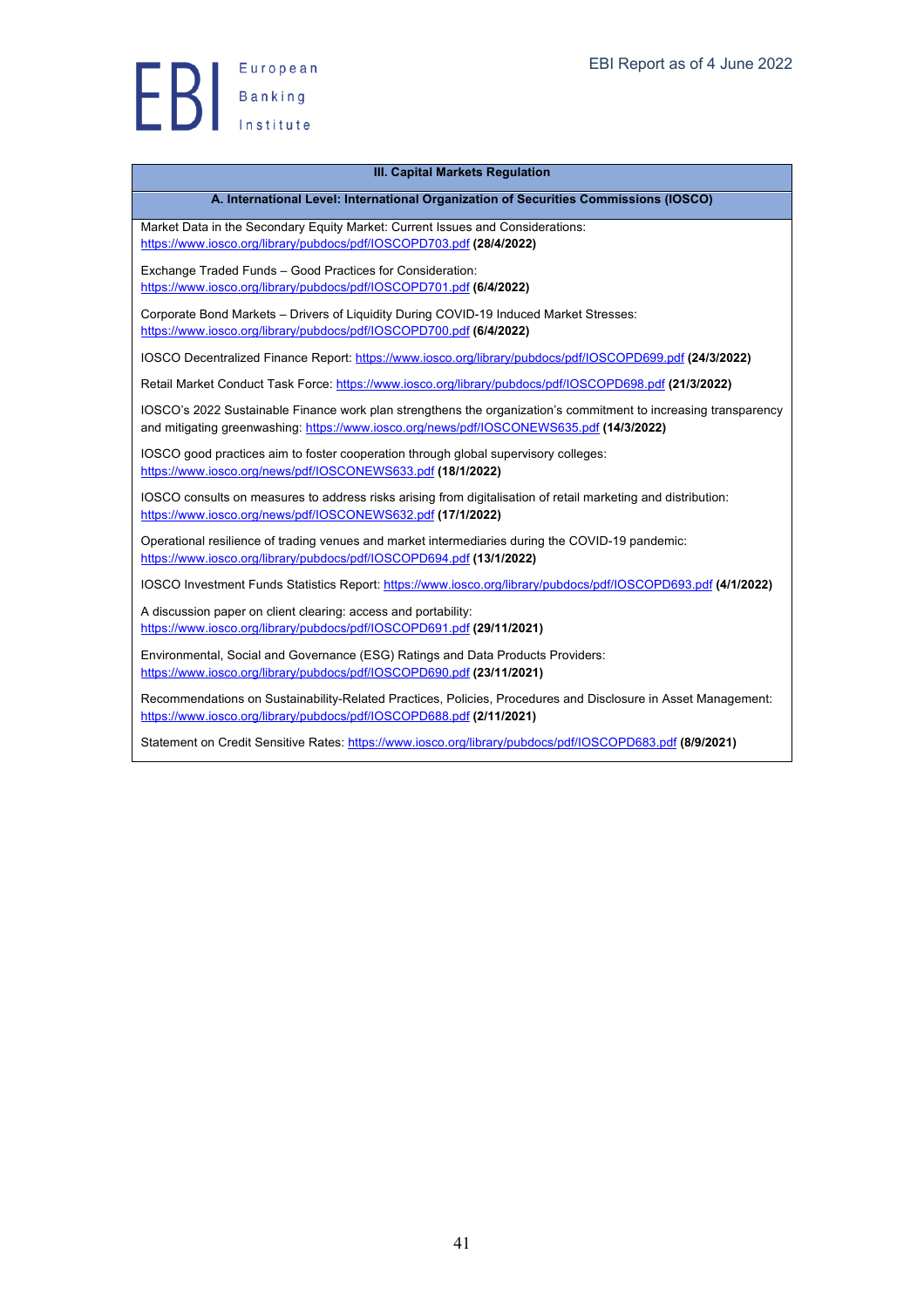

### **B. EU Level**

#### **1. Council of the EU**

European long-term investment funds: Council adopts its position: https://www.consilium.europa.eu/en/press/pressreleases/2022/05/24/european-long-term-investment-funds-council-adopts-its-position/ **(24/5/2022)**

#### **2. European Parliament and Council of the EU – Commission**

Regulation (EU) 2022/858 of the European Parliament and of the Council of 30 May 2022 on a pilot regime for market infrastructures based on distributed ledger technology, and amending Regulations (EU) No 600/2014 and (EU) No 909/2014 and Directive 2014/65/EU (OJ L 151, 2.6.2022, pp. 1–33): https://eur-lex.europa.eu/legalcontent/EN/TXT/HTML/?uri=CELEX:32022R0858&from=EN **(2/6/2022)**

Commission Delegated Regulation (EU) 2022/805 of 16 February 2022 supplementing Regulation (EU) 2016/1011 of the European Parliament and of the Council by specifying fees applicable to the supervision by the European Securities Markets Authority of certain benchmark administrators (OJ L 145, 24.5.2022, pp. 14–19): https://eurlex.europa.eu/legal-content/EN/TXT/HTML/?uri=CELEX:32022R0805&from=EN **(24/5/2022)**

Commission Delegated Regulation (EU) 2022/804 of 16 February 2022 supplementing Regulation (EU) 2016/1011 of the European Parliament and of the Council by specifying rules of procedure for measures applicable to the supervision by the European Securities Markets Authority of certain benchmark administrators (OJ L 145, 24.5.2022, pp. 7–13): https://eur-lex.europa.eu/legal-content/EN/TXT/HTML/?uri=CELEX:32022R0804&from=EN **(24/5/2022)**

Commission Delegated Regulation (EU) 2022/803 of 16 February 2022 supplementing Regulation (EU) No 600/2014 of the European Parliament and of the Council by specifying rules of procedure for the exercise of the power to impose fines or periodic penalty payments by the European Securities Markets Authority regarding data reporting service providers (OJ L 145, 24.5.2022, pp. 1–6): https://eur-lex.europa.eu/legalcontent/EN/TXT/HTML/?uri=CELEX:32022R0803&from=EN **(24/5/2022)**

Commission Delegated Regulation (EU) 2022/750 of 8 February 2022 amending the regulatory technical standards laid down in Delegated Regulation (EU) 2015/2205 as regards the transition to new benchmarks referenced in certain OTC derivative contracts (OJ L 138, 17.5.2022, pp. 6-10): https://eur-lex.europa.eu/legalcontent/EN/TXT/HTML/?uri=CELEX:32022R0750&from=EN **(17/5/2022)**

Commission Delegated Regulation (EU) 2022/749 of 8 February 2022 amending the regulatory technical standards laid down in Delegated Regulation (EU) 2017/2417 as regards the transition to new benchmarks referenced in certain OTC derivative contracts (OJ L 138, 17.5.2022, pp. 4-5): https://eur-lex.europa.eu/legalcontent/EN/TXT/HTML/?uri=CELEX:32022R0749&from=EN **(17/5/2022)**

Commission Delegated Regulation (EU) 2022/629 of 12 January 2022 amending the regulatory technical standards laid down in Delegated Regulation (EU) 2017/583 as regards adjustment the liquidity thresholds and trade percentile used to determine the size specific to the instrument applicable to certain non-equity instruments (OJ L 115I , 13.4.2022, pp. 1–3): https://eur-lex.europa.eu/legal-content/EN/TXT/HTML/?uri=CELEX:32022R0629&from=EN **(13/4/2022)**

Corrigendum to Commission Delegated Regulation (EU) 2021/2268 of 6 September 2021 amending the regulatory technical standards laid down in Commission Delegated Regulation (EU) 2017/653 (…) (OJ L 115, 13.4.2022, pp. 187–229): https://eur-lex.europa.eu/legal-content/EN/TXT/HTML/?uri=CELEX:32021R2268R(02)&from=EN **(13/4/2022)**

Commission Implementing Decision (EU) 2022/551 of 4 April 2022 amending Implementing Decision (EU) 2021/85 on the equivalence to the requirements of Regulation (EU) No 648/2012 of the European Parliament and of the Council of the regulatory framework of the United States of America for central counterparties that are authorised and supervised by the U.S. Securities and Exchange Commission (OJ L 107, 6.4.2022, pp. 82–84): https://eurlex.europa.eu/legal-content/EN/TXT/HTML/?uri=CELEX:32022D0551&from=EN **(6/4/2022)**

Commission Implementing Decision (EU) 2022/552 of 4 April 2022 determining that national securities exchanges of the United States of America that are registered with the Securities and Exchange Commission comply with legally binding requirements which are equivalent to the requirements laid down in Title III of Directive 2014/65/EU and are subject to effective supervision and enforcement (OJ L 107, 6.4.2022, pp. 85–89): https://eur-lex.europa.eu/legalcontent/EN/TXT/HTML/?uri=CELEX:32022D0552&from=EN **(6/4/2022)**

Commission Delegated Regulation (EU) 2022/466 of 17 December 2021 supplementing Regulation (EU) No 600/2014 of the European Parliament and of the Council by specifying criteria for derogation of the principle that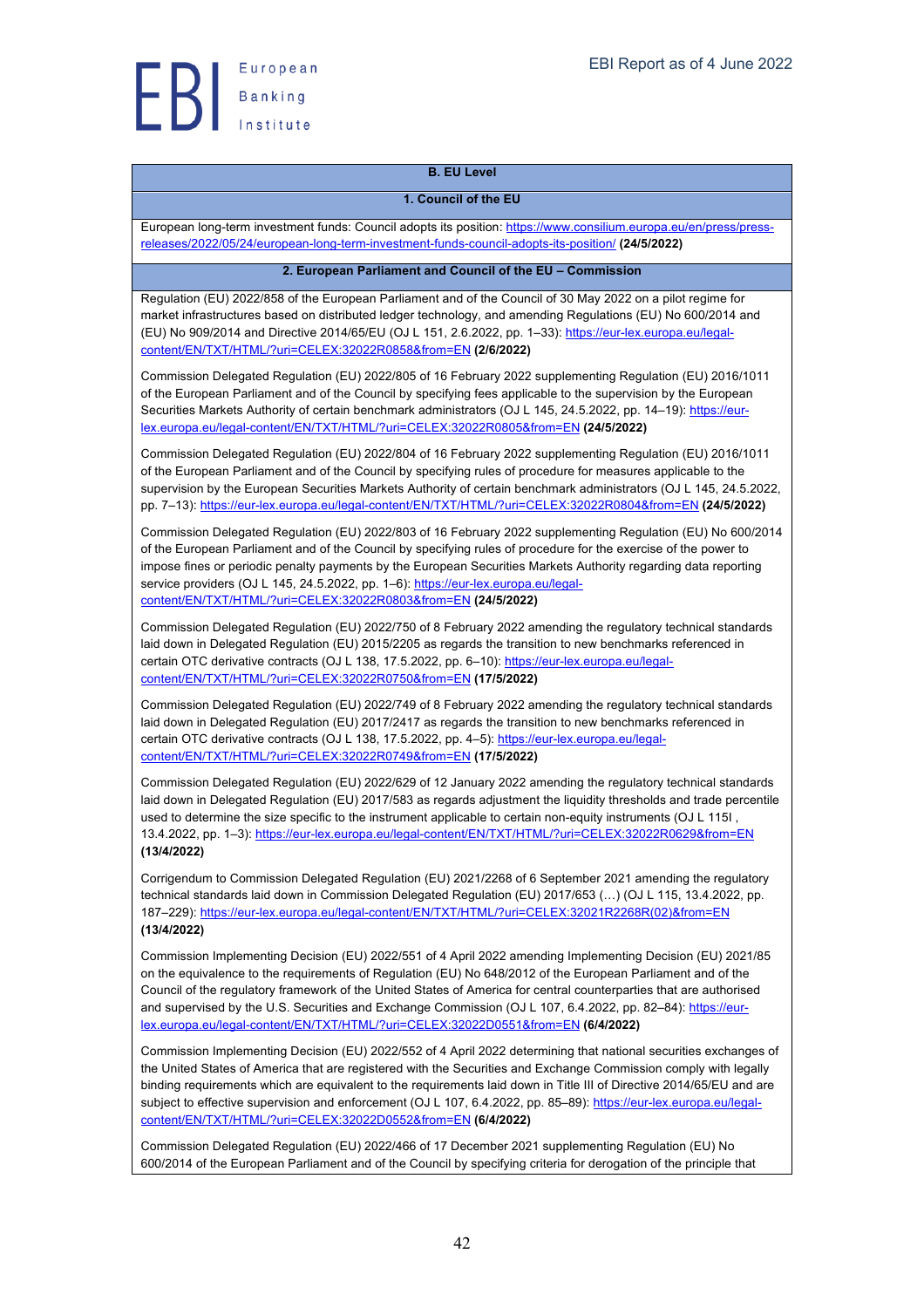# European Banking

approved publication arrangements and approved reporting mechanisms are supervised by the European Securities Markets Authority (OJ L 96, 24.3.2022, pp. 1–3): https://eur-lex.europa.eu/legalcontent/EN/TXT/HTML/?uri=CELEX:32022R0466&from=EN **(24/3/2022)**

Capital Markets Union: Commission proposes simpler rules to make settlement in EU financial markets safer and more efficient: https://ec.europa.eu/commission/presscorner/detail/en/ip\_22\_1729 **(16/3/2022)**

Questions and Answers: reviewing the Central Securities Depositories Regulation to boost the EU's Capital Markets Union: https://ec.europa.eu/commission/presscorner/detail/en/qanda\_22\_1730 **(16/3/2022)**

Corrigendum to Commission Delegated Regulation (EU) 2021/2268 of 6 September 2021 amending the regulatory technical standards laid down in Commission Delegated Regulation (EU) 2017/653 (…) (OJ L 29, 10.2.2022, p. 46): https://eur-lex.europa.eu/legal-content/EN/TXT/HTML/?uri=CELEX:32021R2268R(01)&from=EN **(10/2/2022)**

Commission Implementing Decision (EU) 2022/174 of 8 February 2022 determining, for a limited period of time, that the regulatory framework applicable to central counterparties in the United Kingdom of Great Britain and Northern Ireland is equivalent, in accordance with Regulation (EU) No 648/2012 of the European Parliament and of the Council (OJ L 28, 9.2.2022, pp. 40–44): https://eur-lex.europa.eu/legalcontent/EN/TXT/HTML/?uri=CELEX:32022D0174&from=EN **(9/2/2022)**

Commission Delegated Regulation (EU) 2022/27 of 27 September 2021 amending Regulation (EU) No 236/2012 of the European Parliament and of the Council as regards the adjustment of the relevant threshold for the notification of significant net short positions in shares (OJ L 6, 11.1.2022, pp. 9-10): https://eur-lex.europa.eu/legalcontent/EN/TXT/HTML/?uri=CELEX:32022R0027&from=EN **(11/1/2022)**

Commission Delegated Regulation (EU) 2022/26 of 24 September 2021 supplementing Regulation (EU) 2019/2033 of the European Parliament and of the Council with regard to regulatory technical standards specifying the notion of segregated accounts to ensure client money's protection in the event of an investment firm's failure (OJ L 6, 11.1.2022, pp. 7–8): https://eur-lex.europa.eu/legal-content/EN/TXT/HTML/?uri=CELEX:32022R0026&from=EN **(11/1/2022)**

Commission Delegated Regulation (EU) 2022/25 of 22 September 2021 supplementing Regulation (EU) 2019/2033 of the European Parliament and of the Council with regard to regulatory technical standards specifying the methods for measuring the K-factors referred to in Article 15 of that Regulation (OJ L 6, 11.1.2022, pp. 1–6): https://eurlex.europa.eu/legal-content/EN/TXT/HTML/?uri=CELEX:32022R0025&from=EN **(11/1/2022)**

Commission Implementing Regulation (EU) 2021/2284 of 10 December 2021 laying down implementing technical standards for the application of Regulation (EU) 2019/2033 of the European Parliament and of the Council with regard to supervisory reporting and disclosures of investment firms (OJ L 458, 22.12.2021, p. 48–172): https://eurlex.europa.eu/legal-content/EN/TXT/HTML/?uri=CELEX:32021R2284&from=EN **(22/12/2021)**

Regulation (EU) 2021/2259 of the European Parliament and of the Council of 15 December 2021 amending Regulation (EU) No 1286/2014 as regards the extension of the transitional arrangement for management companies, investment companies and persons advising on, or selling, units of undertakings for collective investment in transferable securities (UCITS) and non-UCITS (OJ L 455, 20.12.2021, pp. 1-3): https://eur-lex.europa.eu/legalcontent/EN/TXT/HTML/?uri=CELEX:32021R2259&from=EN **(20/12/2021)**

Directive (EU) 2021/2261 of the European Parliament and of the Council of 15 December 2021 amending Directive 2009/65/EC as regards the use of key information documents by management companies of undertakings for collective investment in transferable securities (UCITS) (OJ L 455, 20.12.2021, pp. 15-17): https://eurlex.europa.eu/legal-content/EN/TXT/HTML/?uri=CELEX:32021L2261&from=EN **(20/12/2021)**

Commission Delegated Regulation (EU) 2021/2178 of 6 July 2021 supplementing Regulation (EU) 2020/852 of the European Parliament and of the Council by specifying the content and presentation of information to be disclosed by undertakings subject to Articles 19a or 29a of Directive 2013/34/EU concerning environmentally sustainable economic activities, and specifying the methodology to comply with that disclosure obligation (OJ L 443, 10.12.2021, pp. 9-67): https://eur-lex.europa.eu/legal-content/EN/TXT/HTML/?uri=CELEX:32021R2178&from=EN **(10/12/2021)**

Commission Delegated Regulation (EU) 2021/2139 of 4 June 2021 supplementing Regulation (EU) 2020/852 of the European Parliament and of the Council by establishing the technical screening criteria for determining the conditions under which an economic activity qualifies as contributing substantially to climate change mitigation or climate change adaptation and for determining whether that economic activity causes no significant harm to any of the other environmental objectives (OJ L 442, 9.12.2021, pp. 1-349): https://eur-lex.europa.eu/legalcontent/EN/TXT/?uri=OJ:L:2021:442:TOC **(9/12/2021)**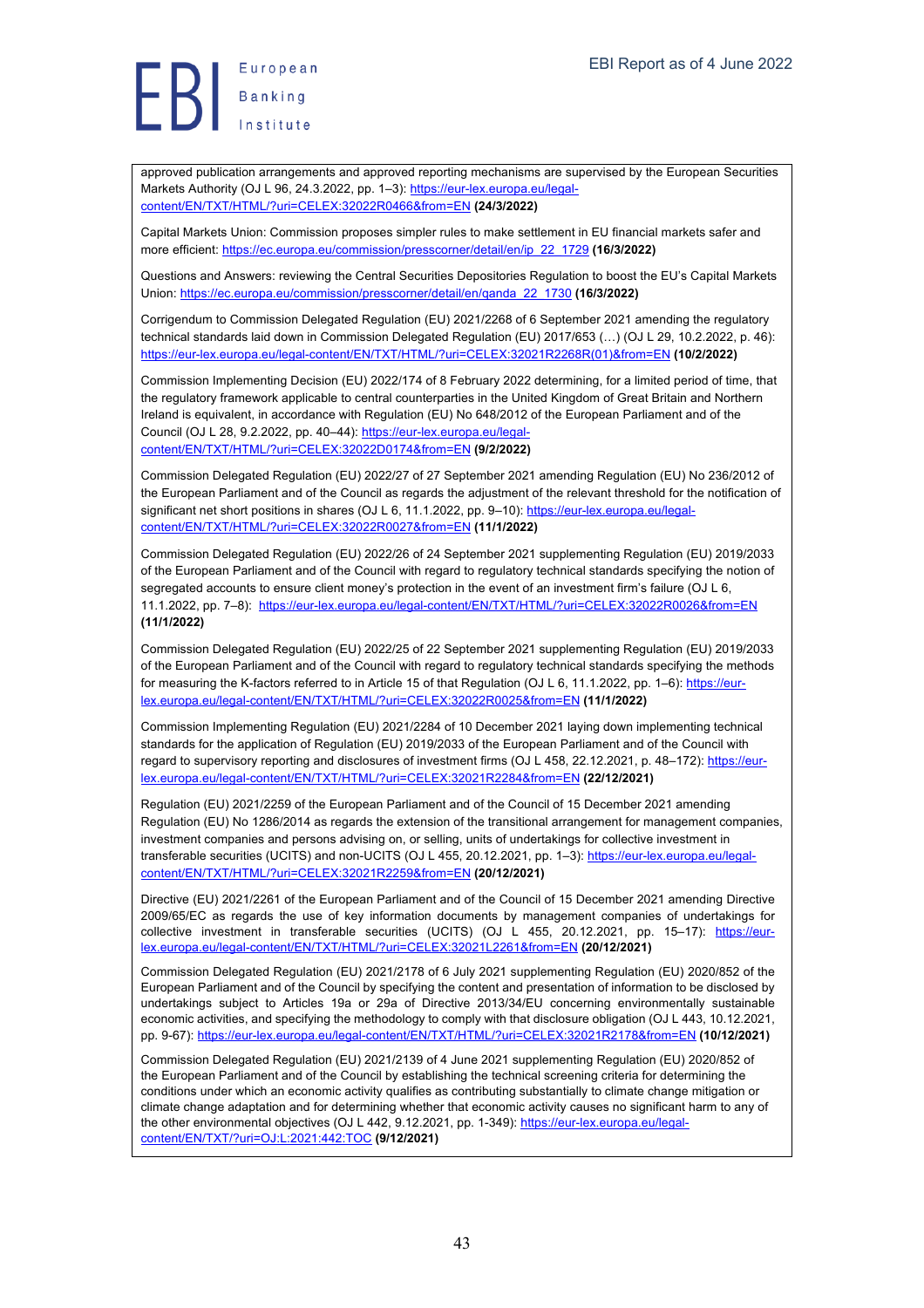European Europea<br>Banking<br>Institute

Capital Markets Union: Commission proposes new measures to boost Europe's capital markets: https://ec.europa.eu/commission/presscorner/detail/en/ip\_21\_6251 **(25/11/2021) 3. European Securities and Markets Authority (ESMA)** ESMA proposes EUR 1 billion increase of the commodity derivatives EMIR clearing threshold: https://www.esma.europa.eu/press-news/esma-news/esma-proposes-eur-1-billion-increase-commodity-derivativesemir-clearing **(3/6/2022)** ESMA publishes technical standards to suspend the CSDR buy-in regime: https://www.esma.europa.eu/pressnews/esma-news/esma-publishes-technical-standards-suspend-csdr-buy-in-regime **(2/6/2022)** ESMA reports on supervision of costs and fees in investment funds: https://www.esma.europa.eu/press-news/esmanews/esma-reports-supervision-costs-and-fees-in-investment-funds **(31/5/2022)** ESMA provides supervisors with guidance on the integration of sustainability risks and disclosures in the area of asset management: https://www.esma.europa.eu/press-news/esma-news/esma-provides-supervisors-guidanceintegration-sustainability-risks-and **(31/5/2022)** ESMA study looks at reasons for lower costs in ESG funds: https://www.esma.europa.eu/press-news/esmanews/esma-study-looks-reasons-lower-costs-in-esg-funds **(23/5/2022)** ESMA publishes report on highly liquid instruments: https://www.esma.europa.eu/press-news/esma-news/esmapublishes-report-highly-liquid-instruments **(19/5/2022)** ESMA encourages crowdfunding service providers to accelerate their transition to the new regime: https://www.esma.europa.eu/press-news/esma-news/esma-encourages-crowdfunding-service-providers-acceleratetheir-transition-new **(19/5/2022)** ESMA publishes ex-post analysis of derivatives risks in Archegos: https://www.esma.europa.eu/press-news/esmanews/esma-publishes-ex-post-analysis-derivatives-risks-in-archegos **(18/5/2022)** ESMA consults on notifications for cross-border marketing and management of funds: https://www.esma.europa.eu/press-news/esma-news/esma-consults-notifications-cross-border-marketing-andmanagement-funds **(17/5/2022)** ESMA publishes final reports on CCP resolution regime: https://www.esma.europa.eu/press-news/esma-news/esmapublishes-final-reports-ccp-resolution-regime **(16/5/2022)** ESMA reminds fund managers of their obligations to investors amid the war in Ukraine: https://www.esma.europa.eu/press-news/esma-news/esma-reminds-fund-managers-their-obligations-investors-amidwar-in-ukraine **(16/5/2022)** ESMA makes recommendations for disclosures of expected impacts of IFRS 17 application: https://www.esma.europa.eu/press-news/esma-news/esma-makes-recommendations-disclosures-expected-impactsifrs-17-application **(13/5/2022)** ESMA reminds issuers of the main IFRS requirements amid the war in Ukraine: https://www.esma.europa.eu/pressnews/esma-news/esma-reminds-issuers-main-ifrs-requirements-amid-war-in-ukraine **(13/5/2022)** ESMA publishes latest edition of its newsletter: https://www.esma.europa.eu/press-news/esma-news/esmapublishes-latest-edition-its-newsletter-8 **(5/5/2022)** ESMA publishes the annual LIS and SSTI calculations for bonds and the quarterly bond liquidity assessment: https://www.esma.europa.eu/press-news/esma-news/esma-publishes-annual-lis-and-ssti-calculations-bonds-andquarterly-bond **(3/5/2022)** ESMA objects to European Commission's proposed amendments on its draft on insider lists: https://www.esma.europa.eu/press-news/esma-news/esma-objects-european-commission%E2%80%99s-proposedamendments-its-draft-its-insider **(2/5/2022)** ESMA publishes the annual transparency calculations for non-equity instruments and the quarterly systematic internaliser calculations: https://www.esma.europa.eu/press-news/esma-news/esma-publishes-annual-transparencycalculations-non-equity-instruments-and **(29/4/2022)** ESMA makes recommendations to improve investor protection: https://www.esma.europa.eu/press-news/esmanews/esma-makes-recommendations-improve-investor-protection **(29/4/2022)**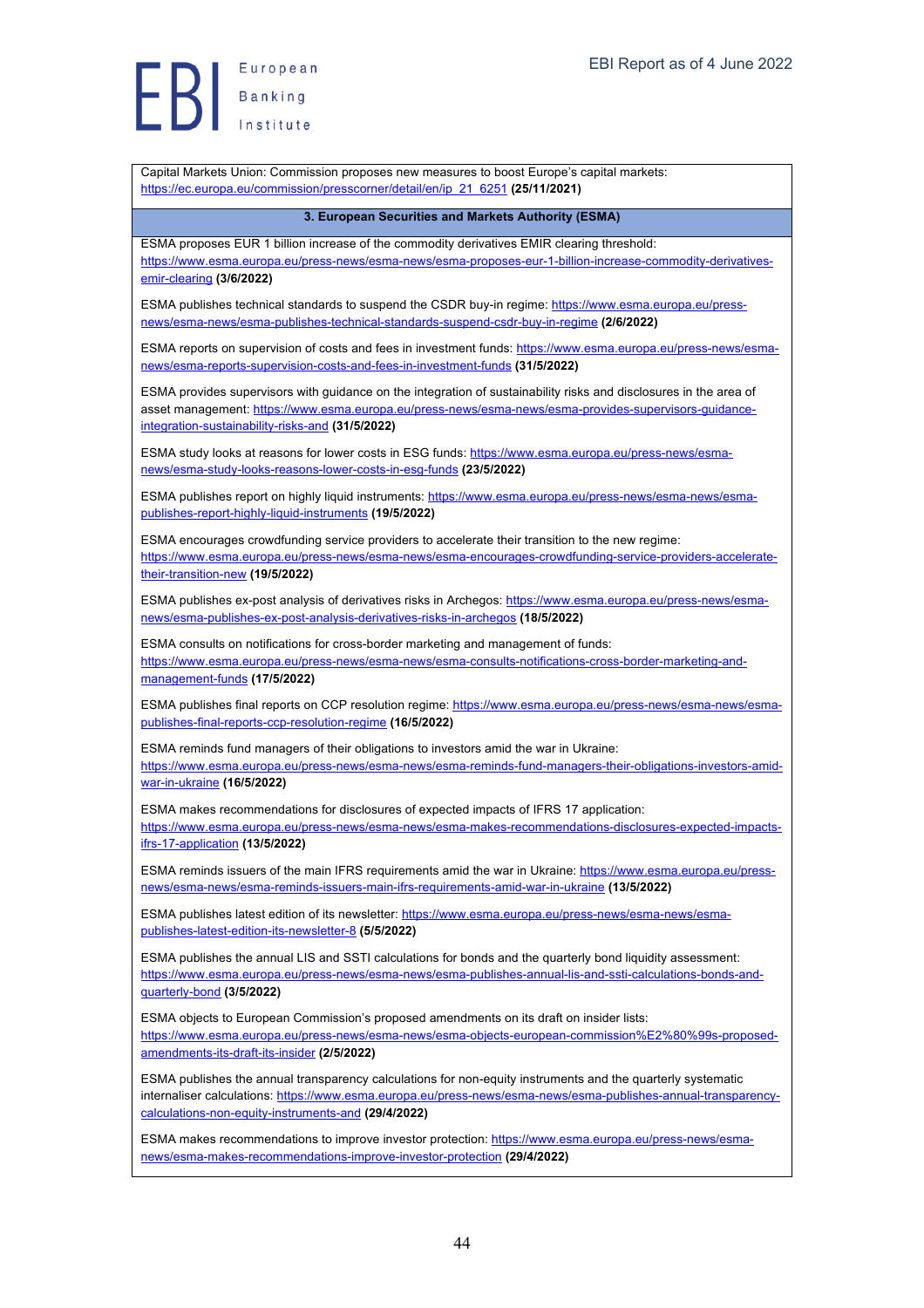ESMA postpones the annual calculations of LIS and SSTI for bonds and the quarterly bonds liquidity assessment: https://www.esma.europa.eu/press-news/esma-news/esma-postpones-annual-calculations-lis-and-ssti-bonds-andquarterly-bonds **(21/4/2022)**

ESMA publishes complementary annual transparency calculations: https://www.esma.europa.eu/press-news/esmanews/esma-publishes-complementary-annual-transparency-calculations **(8/4/2022)**

ESMA responds to European Commission consultation on EMIR review: https://www.esma.europa.eu/pressnews/esma-news/esma-responds-european-commission-consultation-emir-review **(5/4/2022)**

ESG funds provided better returns for investors in 2020: https://www.esma.europa.eu/press-news/esma-news/esgfunds-provided-better-returns-investors-in-2020 **(5/4/2022)**

ESMA publishes latest edition of its newsletter: https://www.esma.europa.eu/press-news/esma-news/esmapublishes-latest-edition-its-newsletter-7 **(4/4/2022)**

ESMA publishes its final report on the review of the short selling Regulation: https://www.esma.europa.eu/pressnews/esma-news/esma-publishes-its-final-report-review-short-selling-regulation **(4/4/2022)**

ESMA postpones RTS 2 annual review: https://www.esma.europa.eu/press-news/esma-news/esma-postpones-rts-2 annual-review **(1/4/2022)**

ESMA sees EMIR and SFTR data quality improve following coordinated actions: https://www.esma.europa.eu/pressnews/esma-news/esma-sees-emir-and-sftr-data-quality-improve-following-coordinated-actions **(1/4/2022)**

ESMA makes available ISINS before second publication of annual transparency calculations: https://www.esma.europa.eu/press-news/esma-news/esma-makes-available-isins-second-publication-annualtransparency-calculations **(31/3/2022)**

ESMA publishes follow-up report to the peer review on the guidelines on the enforcement of financial information: https://www.esma.europa.eu/press-news/esma-news/esma-publishes-follow-report-peer-review-guidelinesenforcement-financial **(30/3/2022)**

ESMA and NCAs find room for improvement in funds' liquidity stress testing: https://www.esma.europa.eu/pressnews/esma-news/esma-and-ncas-find-room-improvement-in-funds%E2%80%99-liquidity-stress-testing **(30/3/2022)**

ESMA issues its 2021 corporate reporting enforcement and regulatory report: https://www.esma.europa.eu/pressnews/esma-news/esma-issues-its-2021-corporate-reporting-enforcement-and-regulatory-report **(30/3/2022)**

ESMA makes recommendations for DRSP management bodies: https://www.esma.europa.eu/press-news/esmanews/esma-makes-recommendations-drsp-management-bodies **(29/3/2022)**

ESMA proposes amendments on the review of transparency requirements under MIFIR: https://www.esma.europa.eu/press-news/esma-news/esma-proposes-amendments-review-transparencyrequirements-under-mifir **(28/3/2022)**

Actively managed funds fail to outperform benchmarks during market stress: https://www.esma.europa.eu/pressnews/esma-news/actively-managed-funds-fail-outperform-benchmarks-during-market-stress **(28/3/2022)**

ESMA publishes its final report on the EU carbon market: https://www.esma.europa.eu/press-news/esmanews/esma-publishes-its-final-report-eu-carbon-market **(28/3/2022)**

ESMA updates on third-country CCP recognition decisions: https://www.esma.europa.eu/press-news/esmanews/esma-updates-third-country-ccp-recognition-decisions **(25/3/2022)**

ESMA extends UK CCPs' recognition decisions: https://www.esma.europa.eu/press-news/esma-news/esmaextends-uk-ccps%E2%80%99-recognition-decisions **(25/3/2022)**

ESMA fines REGIS-TR €186,000 for EMIR data breaches: https://www.esma.europa.eu/press-news/esmanews/esma-fines-regis-tr-%E2%82%AC186-000-emir-data-breaches **(24/3/2022)**

ESMA published its assessment and recommendations on the EC's MIFIR review proposal: https://www.esma.europa.eu/press-news/esma-news/esma-published-its-assessment-and-recommendationsec%E2%80%99s-mifir-review-proposal **(15/3/2022)**

ESMA coordinates regulatory response to the war in Ukraine and its impact on EU financial markets: https://www.esma.europa.eu/press-news/esma-news/esma-coordinates-regulatory-response-war-in-ukraine-and-itsimpact-eu-financial **(14/3/2022)**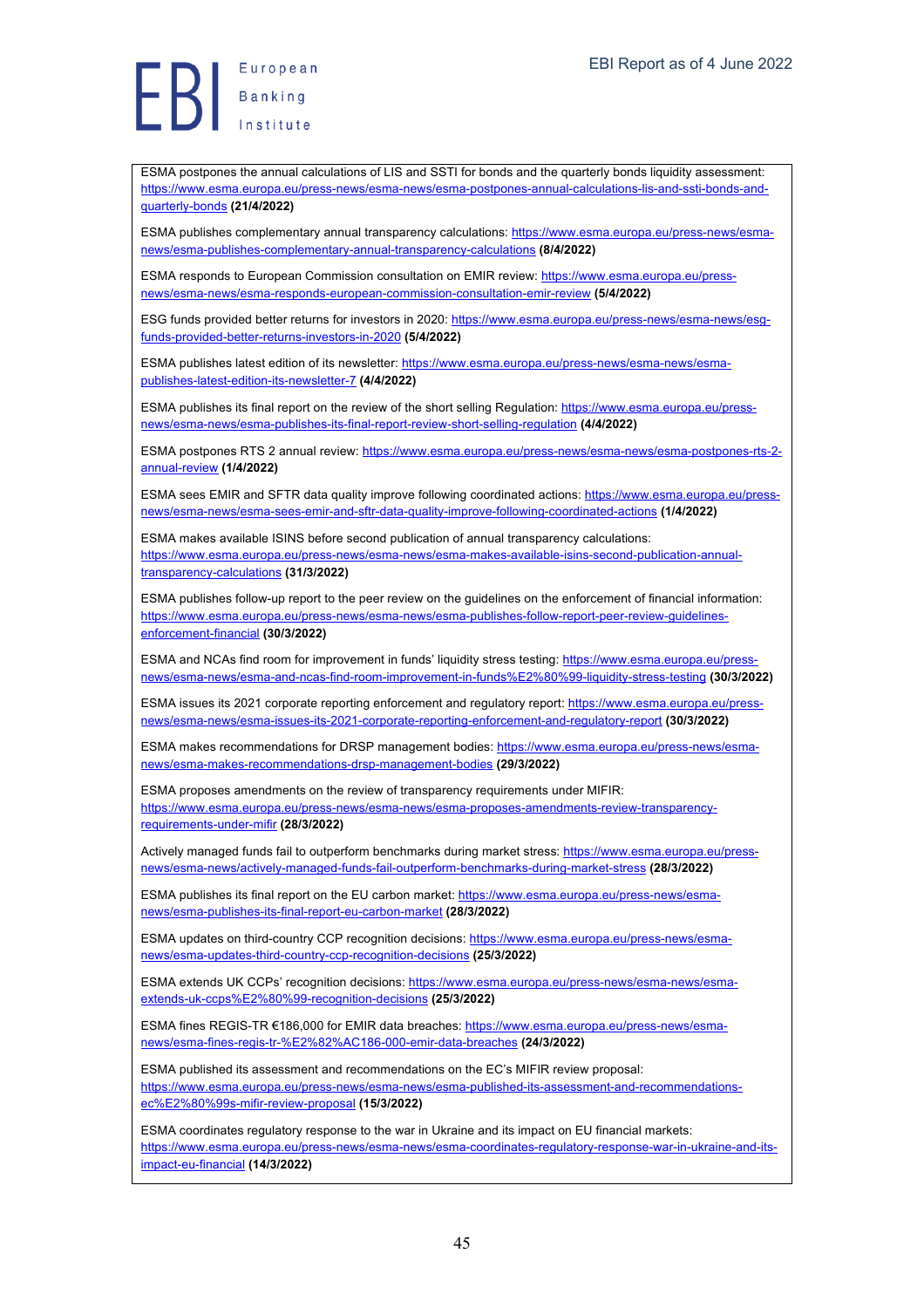ESMA finds shortcomings in supervision of cross-border investment activities and issues specific recommendations to CYSEC: https://www.esma.europa.eu/press-news/esma-news/esma-finds-shortcomings-in-supervision-crossborder-investment-activities-and **(10/3/2022)**

ESMA publishes latest edition of its newsletter: https://www.esma.europa.eu/press-news/esma-news/esmapublishes-latest-edition-its-newsletter-6 **(3/3/2022)**

ESMA makes available the results of the annual transparency calculations for equity and equity-like instruments: https://www.esma.europa.eu/press-news/esma-news/esma-makes-available-results-annual-transparencycalculations-equity-and-equity **(1/3/2022)**

ESMA proposes reforms to improve resilience of money market funds: https://www.esma.europa.eu/pressnews/esma-news/esma-proposes-reforms-improve-resilience-money-market-funds **(16/2/2022)**

ESMA responds to European Commission consultation on the Listing Act: https://www.esma.europa.eu/pressnews/esma-news/esma-responds-european-commission-consultation-listing-act **(15/2/2022)**

ESMA warns consumers of risk of significant market corrections: https://www.esma.europa.eu/press-news/esmanews/esma-warns-consumers-risk-significant-market-corrections **(15/2/2022)**

ESMA prioritises the fight against greenwashing in its new Sustainable Finance Roadmap: https://www.esma.europa.eu/press-news/esma-news/esma-prioritises-fight-against-greenwashing-in-its-newsustainable-finance **(11/2/2022)**

ESMA finds high level of divergence in disclosure of ESG factors in credit ratings: https://www.esma.europa.eu/press-news/esma-news/esma-finds-high-level-divergence-in-disclosure-esg-factors-incredit-ratings **(10/2/2022)**

ESMA launches a common supervisory action with NCAs on MIFID II costs and charges: https://www.esma.europa.eu/press-news/esma-news/esma-launches-common-supervisory-action-ncas-mifid-iicosts-and-charges **(8/2/2022)**

ESMA issues latest double volume cap data: https://www.esma.europa.eu/press-news/esma-news/esma-issueslatest-double-volume-cap-data-7 **(8/2/2022)**

ESMA becomes supervisor of EU Data Reporting Service Providers: https://www.esma.europa.eu/press-news/esmanews/esma-becomes-supervisor-eu-data-reporting-service-providers **(7/2/2022)**

ESMA Report highlights Liquidity Concerns for Alternative Investment Funds: https://www.esma.europa.eu/pressnews/esma-news/esma-report-highlights-liquidity-concerns-alternative-investment-funds-0 **(3/2/2022)**

ESMA launches its new STS Register: https://www.esma.europa.eu/press-news/esma-news/esma-launches-its-newsts-register **(3/2/2022)**

ESMA publishes Supervisory Briefing on the use of Tied Agents Under MIFID II: https://www.esma.europa.eu/pressnews/esma-news/esma-publishes-supervisory-briefing-use-tied-agents-under-mifid-ii **(2/2/2022)**

ESMA makes new Bond Liquidity data available and publishes data for the Systematic Internaliser Calculations: https://www.esma.europa.eu/press-news/esma-news/esma-makes-new-bond-liquidity-data-available-and-publishesdata-systematic-0 **(1/2/2022)**

ESMA recommends clearing obligation for Pension Funds to start in June 2023: https://www.esma.europa.eu/pressnews/esma-news/esma-recommends-clearing-obligation-pension-funds-start-in-june-2023 **(1/2/2022)**

ESMA publishes Final Reports on CCP Recovery Regime: https://www.esma.europa.eu/press-news/esmanews/esma-publishes-final-reports-ccp-recovery-regime **(31/1/2022)**

ESMA starts supervision of Benchmarks and assumes Chair Of EURIBOR College: https://www.esma.europa.eu/press-news/esma-news/esma-starts-supervision-benchmarks-and-assumes-chaireuribor-college **(31/1/2022)**

ESMA consults on trading venue perimeter: https://www.esma.europa.eu/press-news/esma-news/esma-consultstrading-venue-perimeter **(28/1/2022)**

ESMA consults on scope of the CRA Regulation for Private Credit Ratings: https://www.esma.europa.eu/pressnews/esma-news/esma-consults-scope-cra-regulation-private-credit-ratings **(28/1/2022)**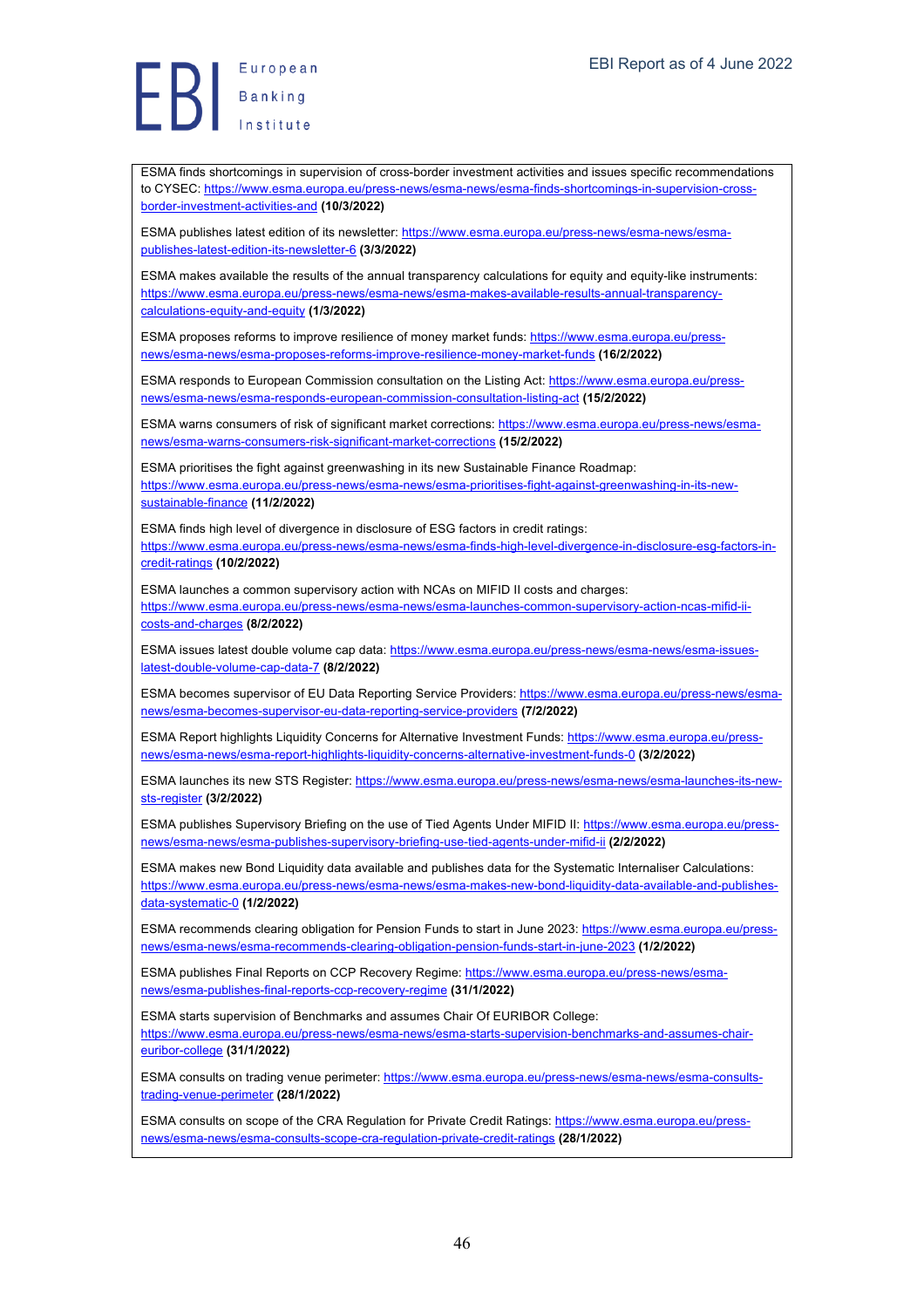ESMA consults on CCP anti-procyclicality measures: https://www.esma.europa.eu/press-news/esma-news/esmaconsults-ccp-anti-procyclicality-measures **(27/1/2022)**

ESMA consults on the review of MIFID II suitability Guidelines: https://www.esma.europa.eu/press-news/esmanews/esma-consults-review-mifid-ii-suitability-guidelines **(27/1/2022)**

ESMA requires to report net short positions between 0.1% and 0.2% during transition: https://www.esma.europa.eu/press-news/esma-news/esma-requires-report-net-short-positions-between-01-and-02 during-transition **(26/1/2022)**

ESMA launches a Common Supervisory Action with NCAS on valuation of UCITS and open-ended AIFS: https://www.esma.europa.eu/press-news/esma-news/esma-launches-common-supervisory-action-ncas-valuationucits-and-open-ended **(20/1/2022)**

ESMA issues 2021 report on Accepted Market Practices under MAR: https://www.esma.europa.eu/pressnews/esma-news/esma-issues-2021-report-accepted-market-practices-under-mar **(18/1/2022)**

ESMA publishes guidelines on delayed disclosure under MAR: https://www.esma.europa.eu/press-news/esmanews/esma-publishes-guidelines-delayed-disclosure-under-mar **(5/1/2022)**

ESMA publishes guidance on appropriateness and execution-only requirements under MIFID II: https://www.esma.europa.eu/press-news/esma-news/esma-publishes-guidance-appropriateness-and-executiononly-requirements-under **(3/1/2022)**

ESMA calls to deprioritise buy-in supervision: https://www.esma.europa.eu/press-news/esma-news/esma-callsdeprioritise-buy-in-supervision **(17/12/2021)**

ESMA reports on derivatives and securities markets in 2020: https://www.esma.europa.eu/press-news/esmanews/esma-reports-derivatives-and-securities-markets-in-2020 **(17/12/2021)**

ESMA publishes its annual report on waivers and deferrals: https://www.esma.europa.eu/press-news/esmanews/esma-publishes-its-annual-report-waivers-and-deferrals **(16/12/2021)**

ESMA issues statement on supervision of the clearing and derivative trading obligations following the benchmark transition: https://www.esma.europa.eu/press-news/esma-news/esma-issues-statement-supervision-clearing-andderivative-trading-obligations **(16/12/2021)**

ESMA publishes report on expected credit loss disclosures of banks: https://www.esma.europa.eu/pressnews/esma-news/esma-publishes-report-expected-credit-loss-disclosures-banks **(15/12/2021)**

ESMA publishes 2021 ESEF XBRL taxonomy files and ESEF conformance suite: https://www.esma.europa.eu/press-news/esma-news/esma-publishes-2021-esef-xbrl-taxonomy-files-and-esefconformance-suite **(10/12/2021)**

ESMA publishes latest edition of its newsletter (Spotlight on Markets, November 2021, No 29): https://www.esma.europa.eu/sites/default/files/library/newsletter\_november\_2021.pdf **(3/12/2021)**

The ESAs renew their Board of Appeal: https://www.esma.europa.eu/press-news/esma-news/esas-renew-theirboard-appeal **(1/12/2021)**

ESMA publishes its 2020 annual report on the EU Market Abuse Sanctions: https://www.esma.europa.eu/pressnews/esma-news/esma-publishes-its-2020-annual-report-eu-market-abuse-sanctions **(23/11/2021)**

ESMA publishes draft commodity derivative technical standards under MIFID II recovery package: https://www.esma.europa.eu/press-news/esma-news/esma-publishes-draft-commodity-derivative-technicalstandards-under-mifid-ii **(22/11/2021)**

ESMA publishes technical standards on crowdfunding: https://www.esma.europa.eu/press-news/esma-news/esmapublishes-technical-standards-crowdfunding **(10/11/2021)**

ESMA publishes latest edition of its newsletter (Spotlight on Markets, October 2021, No 28): https://www.esma.europa.eu/press-news/esma-news/esma-publishes-latest-edition-its-newsletter-3 **(5/11/2021)**

European enforcers target COVID-19 and climate-related disclosures: https://www.esma.europa.eu/pressnews/esma-news/european-enforcers-target-covid-19-and-climate-related-disclosures **(29/10/2021)**

ESMA publishes latest edition of its newsletter: https://www.esma.europa.eu/press-news/esma-news/esmapublishes-latest-edition-its-newsletter-2 **(5/10/2021)**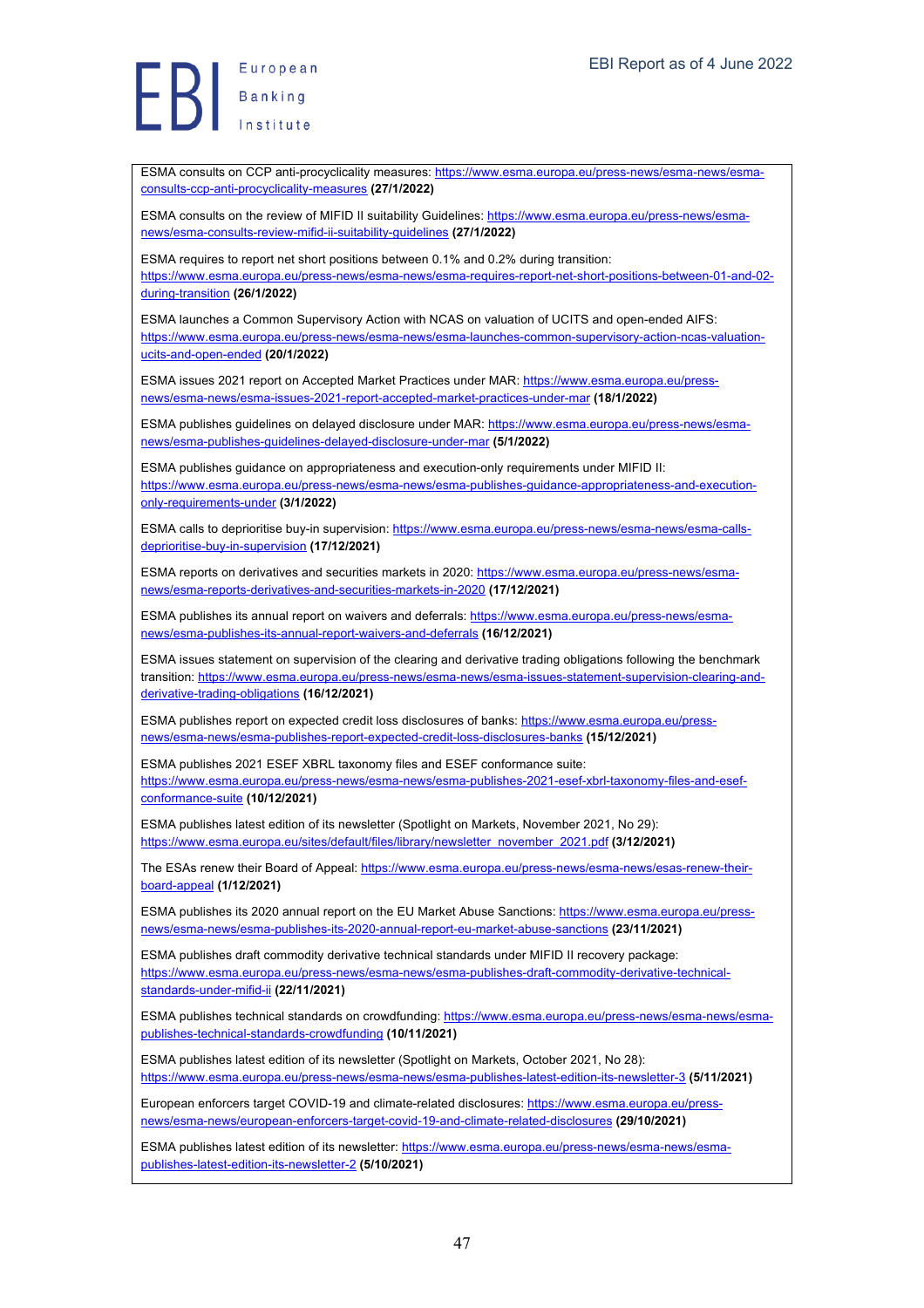

ESMA to focus on supervision, sustainability, digitalisation and the Capital Markets Union in 2022: https://www.esma.europa.eu/press-news/esma-news/esma-focus-supervision-sustainability-digitalisation-andcapital-markets-union **(28/9/2021)**

ESMA consults on the review of the Short Selling Regulation: https://www.esma.europa.eu/press-news/esmanews/esma-consults-review-short-selling-regulation **(24/9/2021)**

ESMA sees risk of market corrections in uneven recovery: https://www.esma.europa.eu/press-news/esmanews/esma-sees-risk-market-corrections-in-uneven-recovery **(1/9/2021)**